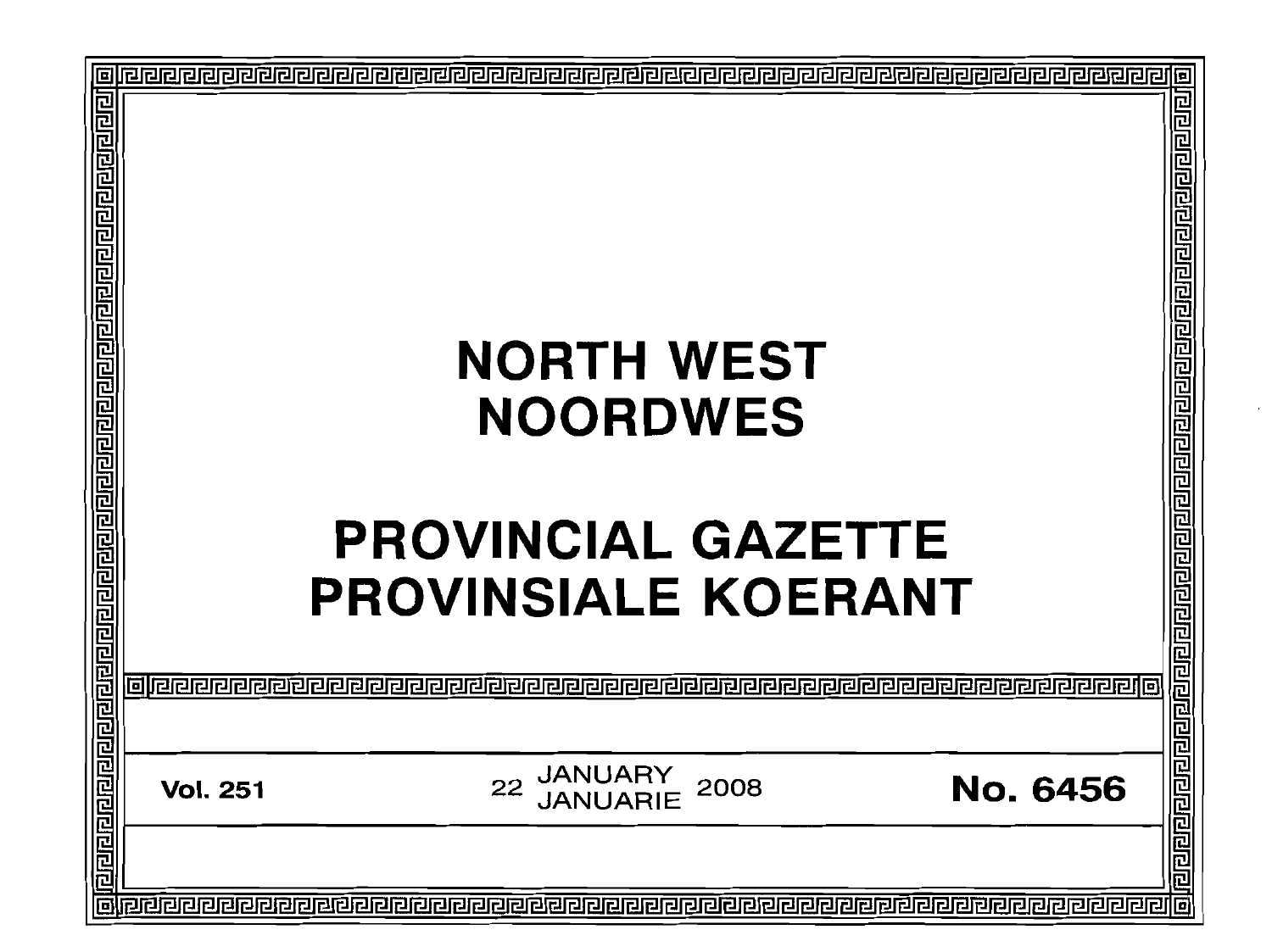# **CONTENTS**

| No.                    |                                                                                    | Page<br>No. | Gazette<br>No. |  |  |  |  |
|------------------------|------------------------------------------------------------------------------------|-------------|----------------|--|--|--|--|
| <b>GENERAL NOTICES</b> |                                                                                    |             |                |  |  |  |  |
| 2                      | Town-planning<br>Townships<br>and<br>Ordinance (15/1986):<br>Rustenburg            |             |                |  |  |  |  |
|                        | Amendment Scheme 663                                                               | 8           | 6456           |  |  |  |  |
| з                      | do.: Rustenburg Amendment Scheme                                                   | 8           | 6456           |  |  |  |  |
| 4                      | do.: Rustenburg Amendment Scheme                                                   |             |                |  |  |  |  |
| 5                      | do.: Rustenburg Amendment Scheme                                                   | 9           | 6456           |  |  |  |  |
|                        |                                                                                    | 10          | 6456           |  |  |  |  |
| 6                      | do.: Rustenburg Amendment Scheme                                                   | 11          | 6456           |  |  |  |  |
| 7                      | do.: Rustenburg Amendment Scheme                                                   | 11          | 6456           |  |  |  |  |
| 8                      | do.: Brits Amendment Scheme 1/519                                                  | 12          | 6456           |  |  |  |  |
| 9                      | Development Facilitation Act, 1995:<br>Establishment of a land development         |             |                |  |  |  |  |
|                        | area: Portions 582 and 586, farm                                                   |             |                |  |  |  |  |
| 10                     | Townlands of Klerksdorp 424 IP<br>do.: do.: Remainder Portion and Portion          | 25          | 6456           |  |  |  |  |
| 11                     | 1 of Erf 1151, Potchefstroom<br>do.: do.: Erf 1066, Baillie Park Extension         | 27          | 6546           |  |  |  |  |
|                        |                                                                                    | 29          | 6456           |  |  |  |  |
| 12                     | do.: do.: Portions of Portions 53 and 99,<br>Portions 129 and 157, portions of the |             |                |  |  |  |  |
|                        | Remaining Extents of Portions 158 and                                              |             |                |  |  |  |  |
|                        | 164 and portion of Portion 185, farm                                               | 31          | 6456           |  |  |  |  |
| 14                     | Town-planning and Townships                                                        |             |                |  |  |  |  |
|                        | Ordinance (15/1986): Amendment                                                     | 13          | 6456           |  |  |  |  |
| 15                     | do.: Amendment Scheme 11                                                           | 13          | 6456           |  |  |  |  |
| 16                     | do.: Delareyville Amendment Scheme 13                                              | 14          | 6456           |  |  |  |  |
| 17                     | do.: Christiana Amendment Scheme 37.                                               | 15          | 6456           |  |  |  |  |
| 18                     | do.: Koster Amendment Scheme 50                                                    | 15          | 6456           |  |  |  |  |
| 19                     | do.: Amendment Scheme 363                                                          | 16          | 6456           |  |  |  |  |
| 20                     | do.: Amendment Scheme 355                                                          | 17          | 6456           |  |  |  |  |
|                        |                                                                                    |             |                |  |  |  |  |
| 21                     | do.: Amendment Scheme 300                                                          | 17          | 6456           |  |  |  |  |
| 22                     | do.: Rustenburg Amendment Scheme                                                   | 18          | 6456           |  |  |  |  |
| 23                     | do.: Rustenburg Amendment Scheme                                                   |             |                |  |  |  |  |
| 24                     | do.: Rustenburg Amendment Scheme                                                   | 19          | 6456           |  |  |  |  |
|                        |                                                                                    | 19          | 6456           |  |  |  |  |
| 25                     | do.: Rustenburg Amendment Scheme                                                   | 20          | 6456           |  |  |  |  |
| 26                     | do.: Rustenburg Amendment Scheme                                                   | 21          | 6456           |  |  |  |  |
| 27                     | do.: Rustenburg Amendment Scheme                                                   |             |                |  |  |  |  |
| 28                     | do.: Rustenburg Amendment Scheme                                                   | 21          | 6456           |  |  |  |  |
| 29                     | Removal of Restrictions Act (84/1967):                                             | 22          | 6456           |  |  |  |  |
|                        | Removal of conditions: Portion 89 and                                              |             |                |  |  |  |  |
|                        | Remainder of<br>Portion 90.<br>farm                                                | 23          | 6456           |  |  |  |  |
| 30                     | do.: do.: Portion 218, farm Rietfontein                                            | 23          | 6456           |  |  |  |  |
|                        | <b>LOCAL AUTHORITY NOTICES</b>                                                     |             |                |  |  |  |  |
|                        |                                                                                    |             |                |  |  |  |  |
| 5                      | and Townships<br>Town-planning                                                     |             |                |  |  |  |  |
|                        | Ordinance (15/1986): Local Municipality                                            |             |                |  |  |  |  |
|                        | Madibeng: Peri-Urban Areas<br>of                                                   |             |                |  |  |  |  |
|                        | Amendment Scheme 2055                                                              | 33          | 6456           |  |  |  |  |
| 6                      | do.: Maquassi Hills Local Municipality:                                            |             |                |  |  |  |  |
|                        |                                                                                    |             |                |  |  |  |  |
|                        | Rezoning: Remaining Extent of Erf 73,                                              |             |                |  |  |  |  |
|                        |                                                                                    | 33          | 6456           |  |  |  |  |
| 7                      | do.: do.: do.: Erf 679, Wolmaransstad                                              |             |                |  |  |  |  |
|                        |                                                                                    | 34          | 6456           |  |  |  |  |
| 8                      | do.: Ventersdorp Local Municipality:                                               |             |                |  |  |  |  |
|                        | Rezoning: Remaining Extent of Portion                                              |             |                |  |  |  |  |
|                        |                                                                                    |             |                |  |  |  |  |
|                        |                                                                                    | 34          | 6456           |  |  |  |  |
| 9                      | do.: do.: do.: Erf 1524, Tswelelang                                                |             |                |  |  |  |  |
|                        |                                                                                    | 35          | 6456           |  |  |  |  |
| 10                     | do.: Kgetiengrivier Local Municipality:                                            |             |                |  |  |  |  |
|                        | Rezoning: Portion 70, farm Brakfontein                                             |             |                |  |  |  |  |
|                        |                                                                                    |             |                |  |  |  |  |
|                        |                                                                                    | 36          | 6456           |  |  |  |  |
| 11                     | Mafikeng Local Municipality: Erratum                                               | 37          | 6456           |  |  |  |  |
|                        |                                                                                    |             |                |  |  |  |  |

# **INHOUD**

#### No. No. No. Bladsy Koerant No. No.

## **ALGEMENE KENNISGEWINGS**

| 2  | Ordonnansie op Dorpsbeplanning en<br>Dorpe (15/1986): Rustenburg-wysiging- |    |      |
|----|----------------------------------------------------------------------------|----|------|
|    |                                                                            |    |      |
|    |                                                                            | 8  | 6456 |
| з  | do.: Rustenburg-wysigingskema 664                                          | 9  | 6456 |
| 4  | do.: Rustenburg-wysigingskema 665                                          | 9  | 6456 |
| 5  | do.: Rustenburg-wysigingskema 666                                          | 10 | 6456 |
| 6  | do.: Rustenburg-wysigingskema 667                                          | 11 | 6456 |
| 7  | do.: Rustenburg-wysigingskema 668                                          | 12 | 6456 |
| 8  | do.: Brits-wysigingskema 1/519                                             | 12 | 6456 |
| 9  | Wet op Ontwikkelingsfasilitering, 1995:                                    |    |      |
|    | Stigting van 'n grondontwikkelings-                                        |    |      |
|    | gebied: Gedeeltes 582 en 586, plaas                                        |    |      |
|    | Townlands of Klerksdorp 424 IP                                             | 26 | 6456 |
| 10 | do.: do.:<br>Resterende<br>Gedeelte<br>van                                 |    |      |
|    | Gedeelte 1 van Erf 1151, Potchefstroom                                     | 28 | 6546 |
| 11 | do.: do.: Erf 1066, Baillie Park-uitbreiding                               |    |      |
|    |                                                                            | 30 | 6456 |
| 12 | do.: do.: Gedeeltes van Gedeeltes 53 en                                    |    |      |
|    | 99, Gedeeltes 129 en 157, gedeelte van                                     |    |      |
|    | Resterende Gedeeltes van Gedeeltes                                         |    |      |
|    | 158 en 164 en gedeelte van Gedeelte                                        |    |      |
|    | 185, plaas Kroondal 304 JQ                                                 | 32 | 6456 |
| 14 | Ordonnansie op Dorpsbeplanning en                                          |    |      |
|    | Dorpe (15/1986): Wysigingskema 9                                           | 13 | 6456 |
| 15 | do.: Wysigingskema 11                                                      | 14 | 6456 |
| 16 | do.: Delareyville-wysigingskema 13                                         | 14 | 6456 |
| 17 | do.: Christiana-wysigingskema 37                                           | 15 | 6456 |
| 18 | do.: Koster-wysigingskema 50                                               | 16 | 6456 |
| 19 | do.: Wysigingskema 363                                                     | 16 | 6456 |
| 20 | do.: Wysigingskema 355                                                     | 17 | 6456 |
| 21 | do.: Rustenburg-wysigingskema 300                                          | 18 | 6456 |
| 22 | do.: Rustenburg-wysigingskema 371                                          | 18 | 6456 |
| 23 | do.: Rustenburg-wysigingskema 378                                          | 19 | 6456 |
| 24 | do.: Rustenburg-wysigingskema 380                                          | 20 | 6456 |
| 25 | do.: Rustenburg-wysigingskema 373                                          | 21 | 6456 |
| 26 | do.: Rustenburg-wysigingskema 265                                          | 21 | 6456 |
| 27 | do.: Rustenburg-wysigingskema 307                                          | 22 | 6456 |
| 28 | do.: Rustenburg-wysigingskema 327                                          | 22 | 6456 |
| 29 | Wet<br>op Opheffing van Beperkings                                         |    |      |
|    | (84/1967): Opheffing van voorwaardes:                                      |    |      |
|    | Gedeelte 89 en Restant van Gedeelte                                        |    |      |
|    |                                                                            |    |      |
|    | 90, plaas Rietfontein 485 JQ                                               | 23 | 6456 |
| 30 | do.: do.: Gedeelte 218, plaas Rietfontein                                  |    |      |
|    |                                                                            | 24 | 6456 |
|    | <b>PLAASLIKE BESTUURSKENNISGEWINGS</b>                                     |    |      |
| 5  | Town-planning<br>and Townships                                             |    |      |
|    | Ordinance (15/1986): Local Municipality                                    |    |      |
|    | Madibeng:<br>Peri-Urban Areas<br>of                                        |    |      |
|    | Amendment Scheme 2055                                                      | 33 | 6456 |
| 6  | Ordonnansie op Dorpsbeplanning en                                          |    |      |
|    | Dorpe (15/1986): Maquassi Hills                                            |    |      |
|    | Plaaslike Munisipaliteit: Hersonering:                                     |    |      |
|    | Resterende Gedeelte van Erf 73,                                            |    |      |
|    |                                                                            |    |      |
|    |                                                                            | 33 | 6456 |
| 7  | do.: do.: do.: Erf 679, Wolmaransstad-                                     |    |      |
|    |                                                                            | 34 | 6456 |
| 8  | do.: Ventersdorp Plaaslike Munisipaliteit:                                 |    |      |
|    | Hersonering: Resterende Gedeelte van                                       |    |      |
|    | Gedeelte 2, Erf 426, Ventersdorp                                           | 35 | 6456 |
| 9  | do.: do.: do.: Erf 1524, Tswelelang-uit                                    |    |      |
|    |                                                                            | 35 | 6456 |
| 10 | do.: Kgetlengrivier Plaaslike Munisi-                                      |    |      |
|    | paliteit: Hersonering: Gedeelte 71, plaas                                  |    |      |
|    |                                                                            | 36 | 6456 |
| 11 | Mafikeng Local Municipality: Erratum                                       | 37 | 6456 |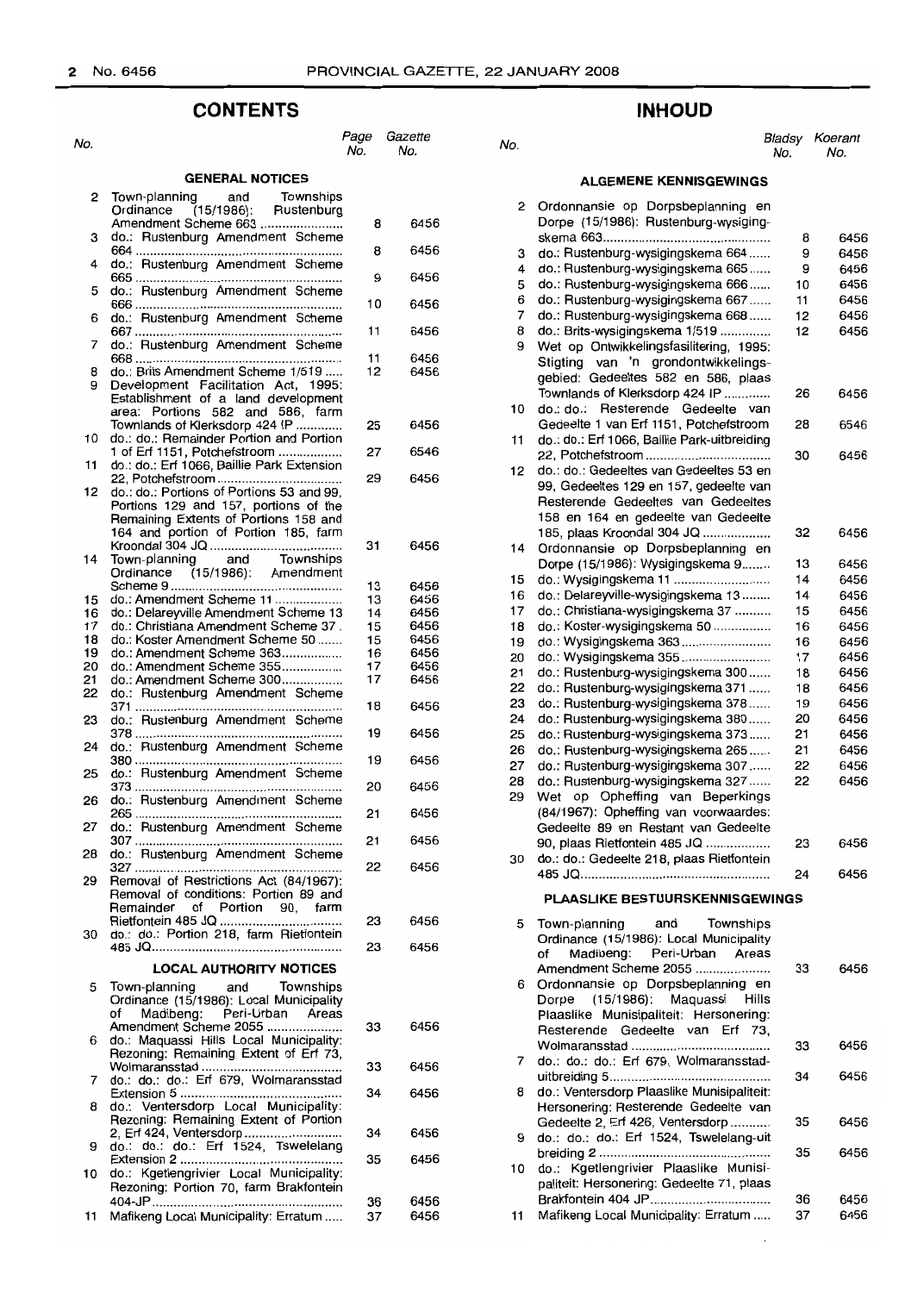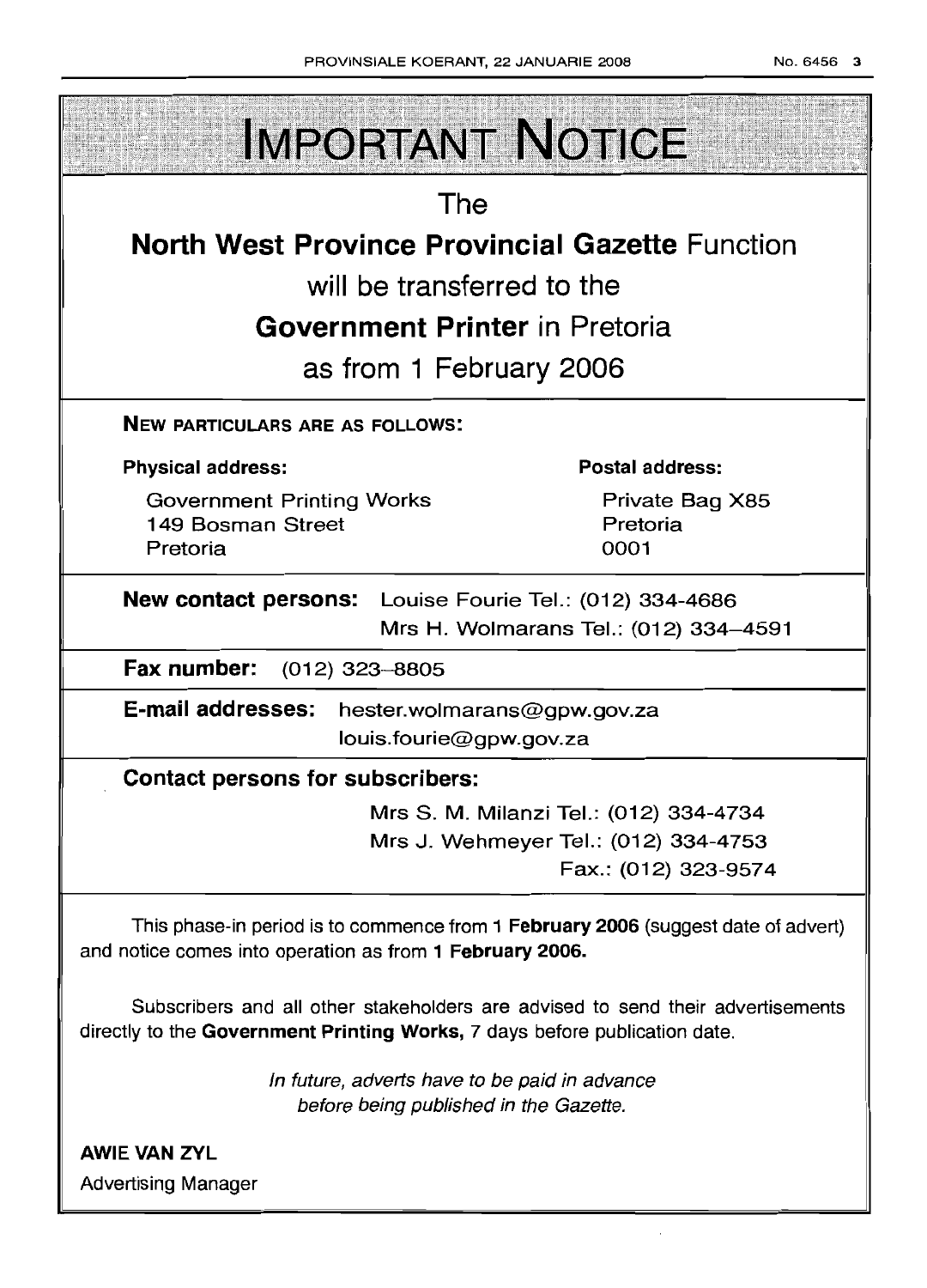IT IS THE CLIENTS RESPONSIBILITY TO ENSURE THAT THE CORRECT AMOUNT IS PAID AT THE CASHIER OR DEPOSITED INTO THE GOVERNMENT PRINTING WORKS BANK ACCOUNT AND ALSO THAT THE REQUISITION/COVERING LETTER TOGETHER WITH THE ADVERTISEMENTS AND THE PROOF OF DEPOSIT REACHES THE GOVERNMENT PRINTING WORKS IN TIME FOR INSERTION IN THE PROVINCIAL GAZETTE.

# **No ADVERTISEMENTS WILL BE PLACED WITHOUT PRIOR PROOF OF PRE-PAYMENT.**

# *1/4* page **R 187.37**

Letter Type: Arial Size: 10 Line Spacing: At: Exactly 11 pt

# *1/4* page **R 374.75**

Letter Type: Arial Size: 10 Line Spacing: At: Exactly 11 pt

# *1/4* page **R 562.13**

Letter Type: Arial Size: 10 Line Spacing: At:<br>Exactly 11pt Exactly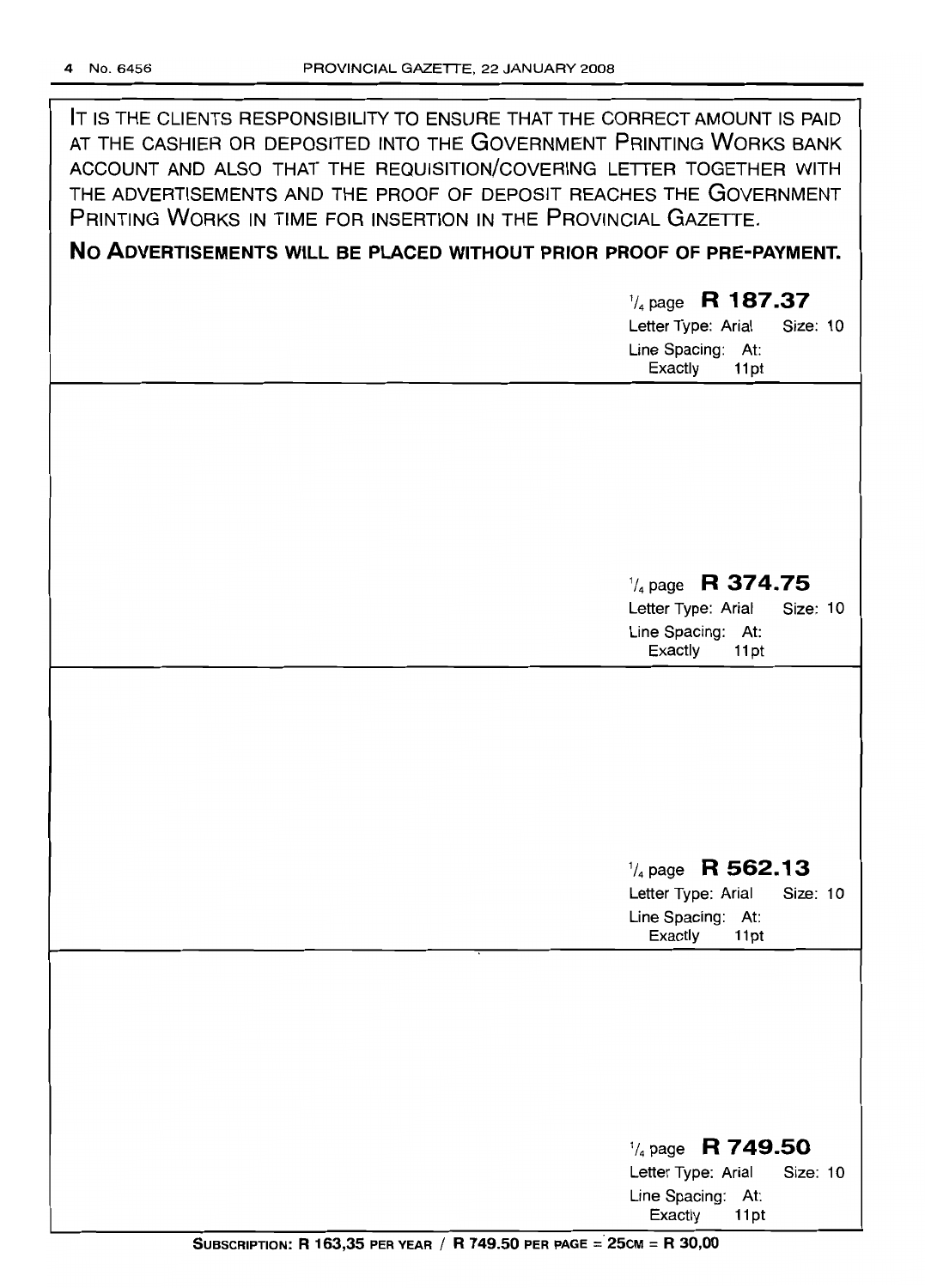

(2) erroneous classification of a notice, or the placement of such notice in any section or under any heading other than the section or heading stipulated by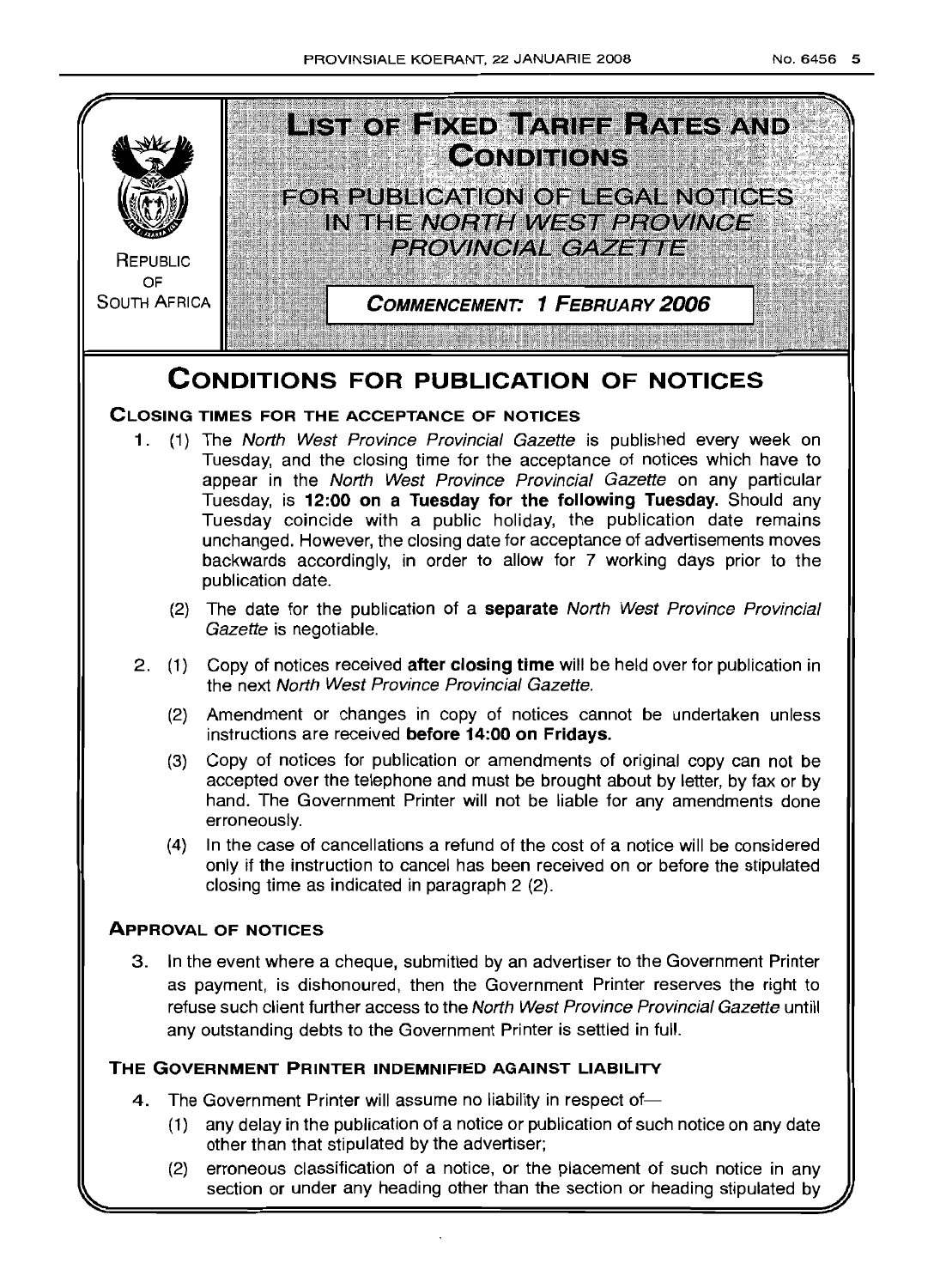- (3) any editing, revision, omission, typographical errors or errors resulting from faint or indistinct copy.
- (4) The Government Printing Works is not responsible for any amendments.

## **LIABILITY OF ADVERTISER**

5. Advertisers will be held liable for any compensation and costs arising from any action which may be instituted against the Government Printer in consequence of the publication of any notice.

## **COpy**

- 6. Copy of notices must be typed on one side of the paper only and may not constitute part of any covering letter or document.
- 7. At the top of any copy, and set well apart from the notice, the following must be stated:

Where applicable

- (1) The heading under which the notice is to appear.
- (2) The cost of publication applicable to the notice, in accordance with the "Word Count Table".

## **PAYMENT OF COST**

- 9. **With effect from 1 April 2005 no notice will be accepted for publication unless the cost of the insertion(s) is prepaid in CASH or by CHEQUE or POSTAL ORDERS. It can be arranged that money can be paid into the banking account of the Government Printer, in which case the deposit slip accompanies the advertisement before publication thereof.**
- 10. (1) The cost of a notice must be calculated by the advertiser in accordance with the word count table.
	- (2) Where there is any doubt about the cost of publication of a notice, and in the case of copy, an enquiry, accompanied by the relevant copy, should be addressed to the **Advertising Section, Government Printing Works, Private Bag X85, Pretoria, 0001 [Fax: (012) 323-8805],** before publication.
- **11.** Overpayment resulting from miscalculation on the part of the advertiser of the cost of publication of a notice will not be refunded, unless the advertiser furnishes adequate reasons why such miscalculation occurred. **In** the event of underpayments, the difference will be recovered from the advertiser, and the notice(s) will not be published until such time as the full cost of such publication has been duly paid in cash or by cheque or postal orders, or into the banking account.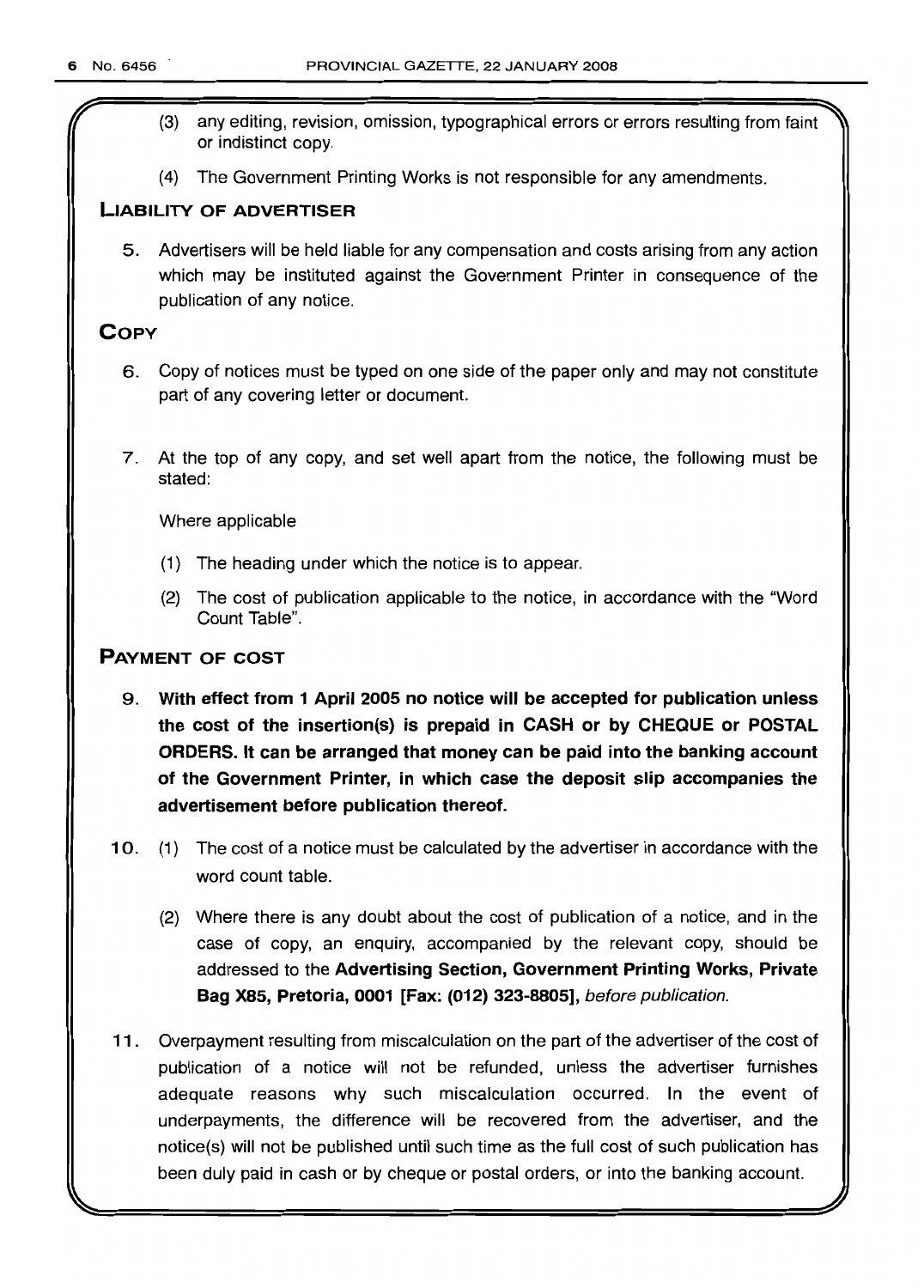12. In the event of a notice being cancelled, a refund will be made only if no cost regarding the placing of the notice has been incurred by the Government Printing Works. 13. The Government Printer reserves the right to levy an additional charge in cases where notices, the cost of which has been calculated in accordance with the Word Count Table, are subsequently found to be excessively lengthy or to contain overmuch or complicated tabulation. PROOF OF PUBLICATION 14. Copies of the North West Province Provincial Gazette which may be required as proof of publication, may be ordered from the Government Printer at the ruling price. The Government Printer will assume no liability for any failure to post such North West Province Provincial Gazette(s) or for any delay in despatching it/them. **GOVERNMENT PRINTERS BANK ACCOUNT PARTICULARS** Bank: Account No.: Branch code: Reference No.: Fax No.: Enquiries: ABSA BOSMAN STREET 4057114016 632005 00000050 (012) 323 8805 and (012) 323 0009

| Mrs. L. Fourie    | Tel.: (012) 334-4686 |
|-------------------|----------------------|
| Mrs. H. Wolmarans | Tel.: (012) 334-4591 |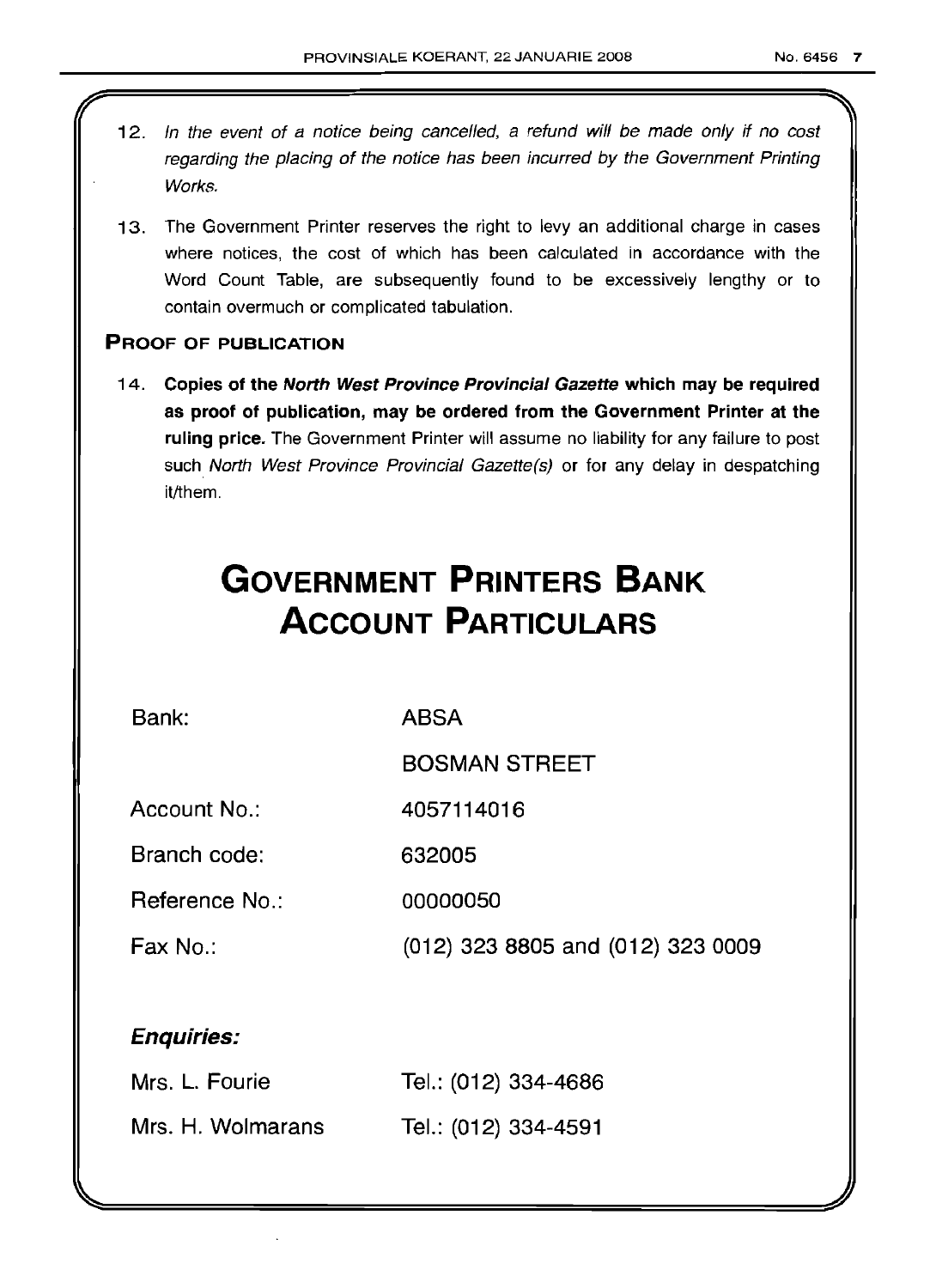# **GENERAL NOTICES • ALGEMENE KENNISGEWINGS**

## NOTICE 2 OF 2008

NOTICE OF APPLICATION FOR AMENDMENT OF TOWN-PLANNING SCHEME IN TERMS OF SECTION 56 (1) (b) (i) OF THE TOWN-PLANNING AND TOWNSHIPS ORDINANCE, 1986 (ORDINANCE 15 OF 1986)

## RUSTENBURG AMENDMENT SCHEME 663

I, Jan-Nolte Ekkerd, of the firm EPS, being the authorised agent of the owner of Erven 744, 745, 746, 747, 748, 749, 750, 751 and 752, Protea Park Extension 1, hereby give notice in terms of section 56 (1) (b) (i) of the Town-planning and Townships Ordinance, 1986, that I have applied to the Rustenburg Local Municipality for the amendment of the town-planning scheme known as Rustenburg Land Use Management Scheme, 2005, by the rezoning of the properties described above, situated on 32, 34, 36, 38 and 40 Raasblaar Avenue and 286, 288, 290 and 292 President Mbeki Drive, Protea Park Extension 1, respectively from "Residential 1" to "Residential 2" with a density of 60 units per hectare.

Particulars of the application will lie for inspection during normal office hours at the office of the Municipal Manager, Room 319, at the Missionary Mpheni House, cnr of Nelson Mandela and Beyers Naude Drives, Rustenburg, for the period of 28 days from 15 January 2008.

Objections to or representations in respect of the application must be lodged with or made in writing to the Municipal Manager, at the above address or at P.O. Box 16, Rustenburg, 0300, within a period of 28 days from 15 January 2008.

Address of owner: P/a EPS Consulting Engineers, P.O. Box 5002, Rustenburg, 0300. Tel: (014) 597-2001. Fax: (014) 597-4956.

## KENNISGEWING 2 VAN 2008

**-**

KENNISGEWING VAN AANSOEK OM WYSIGING VAN DORPSBEPLANNINGSKEMA INGEVOLGE ARTIKEL 56 (1) (b) (i) VAN DIE ORDONNANSIE OP DORPSBEPLANNING EN DORPE (ORDONNANSIE 15 VAN 1986)

#### RUSTENBURG-WYSIGINGSKEMA 663

Ek, Jan-Nolte Ekkerd, van die firma EPS, synde die gemagtigde agent van die eienaar van Erwe 744, 745, 746, 747, 748, 749, 750, 751 and 752, Protea Park Uitbreiding 1, gee hiermee ingevolge artikel 56 (1) (b) (i) van die Ordonnansie op Doprsbeplanning en Dorpe, 1986, kennis dat ek by Rustenburg Plaaslike Munisipaliteit aansoek gedoen het om wysiging van die Dorpsbeplanningskema bekend as Rustenburg Grondgebruiksbestuursskema, 2005, deur die hersonering van die eiendomme hierbo beskryf, gelee te Raasblaarlaan 32, 34, 36, 38 en 40 President Mbeki Rylaan 286, 288, 290 en 292, Protea Park Uitbreiding 1, onderskeidelik, vanaf "Residensieël 1" na "Residensieël 2" met 'n digtheid van 60 eenhede per hektaar.

Besonderhede van die aansoek lê ter insae gedurende gewone kantoorure by die kantoor van die Munisipale Bestuurder, Kamer 319, Missionary Mpheni House, h/v Nelson Mandela en Beyers Naudelaan, Rustenburg, vir 'n tydperk van 28 dae vanaf 15 Januarie 2008.

Besware teen of vertoë ten opsigte van die aansoek moet binne 'n tydperk van 28 dae vanaf 15 Januarie 2008 skriftelik by of tot die Munisipale Bestuurder by bovermelde adres of by Posbus 16, Rustenburg, 0300, ingedien of gerig word.

Adres van eienaar: P/a EPS Raadgewende Ingenieurs, Posbus 5002, Rustenburg, 0300. Tel: (014) 597-2001. Faks: (014) 597-4956.

15-22

#### NOTICE 3 OF 2008

NOTICE OF APPLICATION FOR AMENDMENT OF TOWN-PLANNING SCHEME IN TERMS OF SECTION 56 (1) (b) (i) OF THE TOWN-PLANNING AND TOWNSHIPS ORDINANCE, 1986 (ORDINANCE 15 OF 1986)

#### RUSTENBURG AMENDMENT SCHEME 664

I, Jan-Nolte Ekkerd, of the firm EPS, being the authorised agent of the owner of Erven 732, 733, 734, 735, 736 and 737, Protea Park Extension 1, hereby give notice in terms of section 56 (1) (b) (i) of the Town-planning and Townships Ordinance, 1986, that I have applied to the Rustenburg Local Municipality for the amendment of the town-planning scheme known as the Rustenburg Land Use Management Scheme, 2005, by the rezoning of the properties described above, situated on 44, 46, 48, 50 Raasblaar Avenue and 252 and 254 Kruger Street, Protea Park Extension 1, respectively from "Residential 1" to "Residential 1" with a density of 25 units per hectare.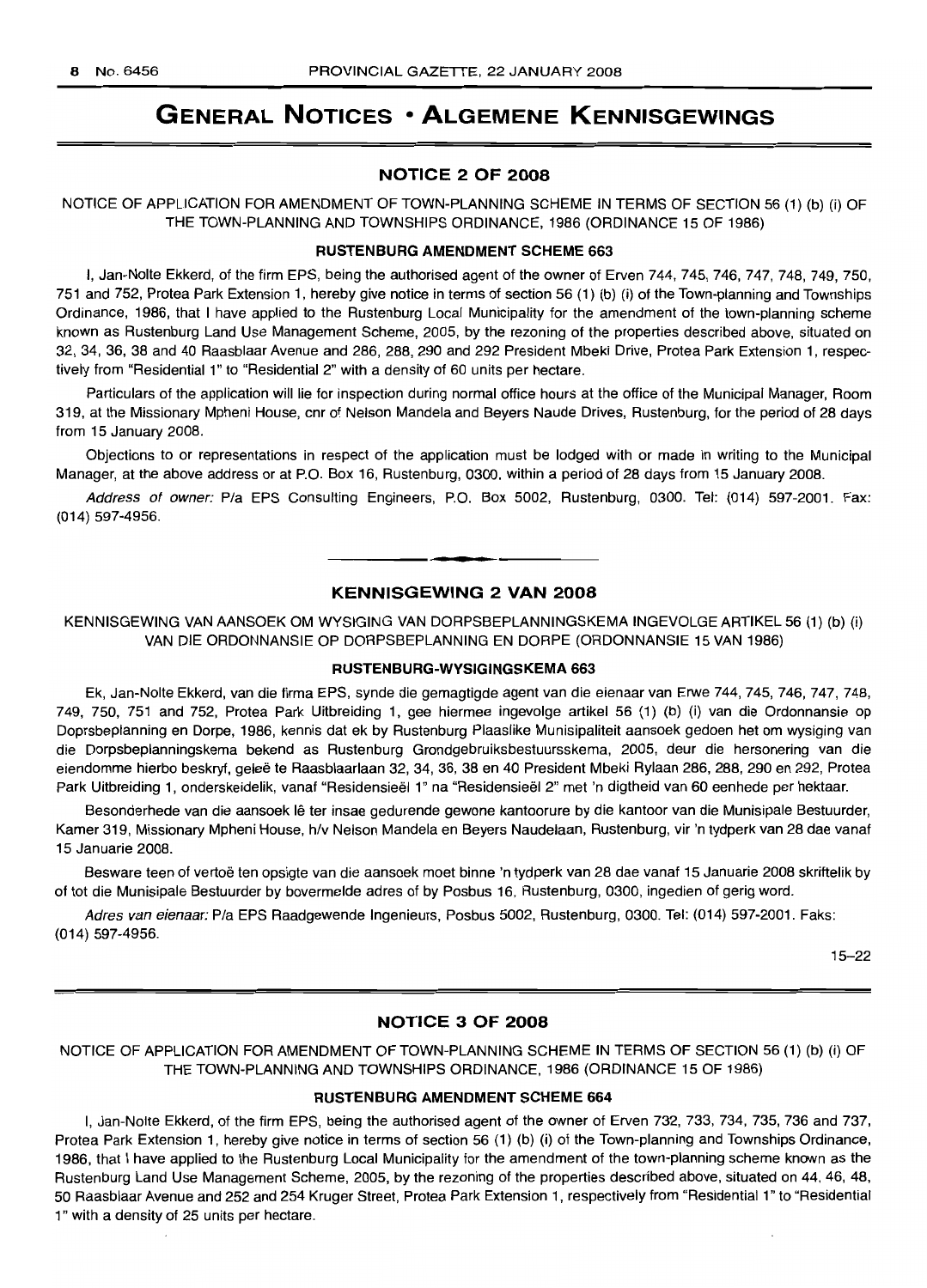Particulars of the application will lie for inspection during normal office hours at the office of the Municipal Manager, Room 319, at the Missionary Mpheni House, cnr of Nelson Mandela and Beyers Naude Drives, Rustenburg, for the period of 28 days from 15 January 2008.

Objections to or representations in respect of the application must be lodged with or made in writing to the Municipal Manager, at the above address or at P.O. Box 16, Rustenburg, 0300, within a period of 28 days from 15 January 2008.

Address of owner: P/a EPS Consulting Engineers, P.O. Box 5002, Rustenburg, 0300. Tel: (014) 597-2001. Fax: (014) 597-4956.

## **KENNISGEWING 3 VAN 2008**

**• •**

KENNISGEWING VAN AANSOEK OM WYSIGING VAN DORPSBEPLANNINGSKEMA INGEVOLGE ARTIKEL 56 (1) (b) (i) VAN DIE ORDONNANSIE OP DORPSBEPLANNING EN DORPE (ORDONNANSIE 15 VAN 1986)

#### **RUSTENBURG-WYSIGINGSKEMA 664**

Ek, Jan-Nolte Ekkerd, van die firma EPS, synde die gemagtigde agent van die eienaar van Erwe 732, 733, 734, 735, 736 en 737, Protea Park Uitbreiding 1, gee hiermee ingevolge artikel 56 (1) (b) (i) van die Ordonnansie op Doprsbeplanning en Dorpe, 1986, kennis dat ek by Rustenburg Plaaslike Munisipaliteit aansoek gedoen het om wysiging van die dorpsbeplanningskema bekend as Rustenburg Grondgebruiksbestuursskema, 2005, deur die hersonering van die eiendomme hierbo beskryf, geleë te Raasblaarlaan 44, 46, 48, 50 en Krugerstraat 252 en 254 Protea Park Uitbreiding 1, onderskeidelik, vanaf "Residensieel 1" na "Residensieel 1" met 'n digtheid van 25 eenhede per hektaar.

Besonderhede van die aansoek lê ter insae gedurende gewone kantoorure by die kantoor van die Munisipale Bestuurder, Kamer 319, Missionary Mpheni House, h/v Nelson Mandela en Beyers Naudelane, Rustenburg, vir 'n tydperk van 28 dae vanaf 15 Januarie 2008.

Besware teen of vertoë ten opsigte van die aansoek moet binne 'n tydperk van 28 dae vanaf 15 Januarie 2008 skriftelik by of tot die Munisipale Bestuurder by bovermelde adres of by Posbus 16, Rustenburg, 0300, ingedien of gerig word.

Adres van eienaar: P/a EPS Raadgewende Ingenieurs, Posbus 5002, Rustenburg, 0300. Tel: (014) 597-2001. Faks: (014) 597-4956.

15-22

#### **NOTICE 4 OF 2008**

NOTICE OF APPLICATION FOR AMENDMENT OF TOWN-PLANNING SCHEME IN TERMS OF SECTION 56 (1) (b) (i) OF THE TOWN-PLANNING AND TOWNSHIPS ORDINANCE, 1986 (ORDINANCE 15 OF 1986)

#### **RUSTENBURG AMENDMENT SCHEME 665**

I, Jan-Nolte Ekkerd, of the firm EPS, being the authorised agent of the owner of Erven 618, 620, 621, 622, 623, 624, 625 626, 627 and 628, Protea Park Extension 1, hereby give notice in terms of section 56 (1) (b) (i) of the Town-planning and Townships Ordinance, 1986, that I have applied to the Rustenburg Local Municipality for the amendment of the town-planning scheme known as the Rustenburg Land Use Management Scheme, 2005, by the rezoning of the properties described above, situated on 26, 30, 32, 34, 36, 38, 40, 42, 44 and 46, Kruisbessie Avenue, Protea Park Extension 1, respectively from "Residential 1" to "Residential 1" with a density of 25 units per hectare.

Particulars of the application will lie for inspection during normal office hours at the office of the Municipal Manager, Room 319, at the Missionary Mpheni House, cnr of Nelson Mandela and Beyers Naude Drives, Rustenburg, for the period of 28 days from 15 January 2008.

Objections to or representations in respect of the application must be lodged with or made in writing to the Municipal Manager, at the above address or at P.O. Box 16, Rustenburg, 0300, within a period of 28 days from 15 January 2008.

Address of owner: P/a EPS Consulting Engineers, P.O. Box 5002, Rustenburg, 0300. Tel: (014) 597-2001. Fax: (014) 597-4956.

## **KENNISGEWING 4 VAN 2008**

• **••**

KENNISGEWING VAN AANSOEK OM WYSIGING VAN DORPSBEPLANNINGSKEMA INGEVOLGE ARTIKEL 56 (1) (b) (i) VAN DIE ORDONNANSIE OP DORPSBEPLANNING EN DORPE (ORDONNANSIE 15 VAN 1986)

#### **RUSTENBURG-WYSIGINGSKEMA 665**

Ek, Jan-Nolte Ekkerd, van die firma EPS, synde die gemagtigde agent van die eienaar van Erwe 618, 620, 621, 622, 623, 624, 625, 626, 627 en 628, Protea Park Uitbreiding 1, gee hiermee ingevolge artikel 56 (1) (b) (i) van die Ordonnansie op Dorpsbeplanning en Dorpe, 1986, kennis dat ek by Rustenburg Plaaslike Munisipaliteit aansoek gedoen het om wysiging van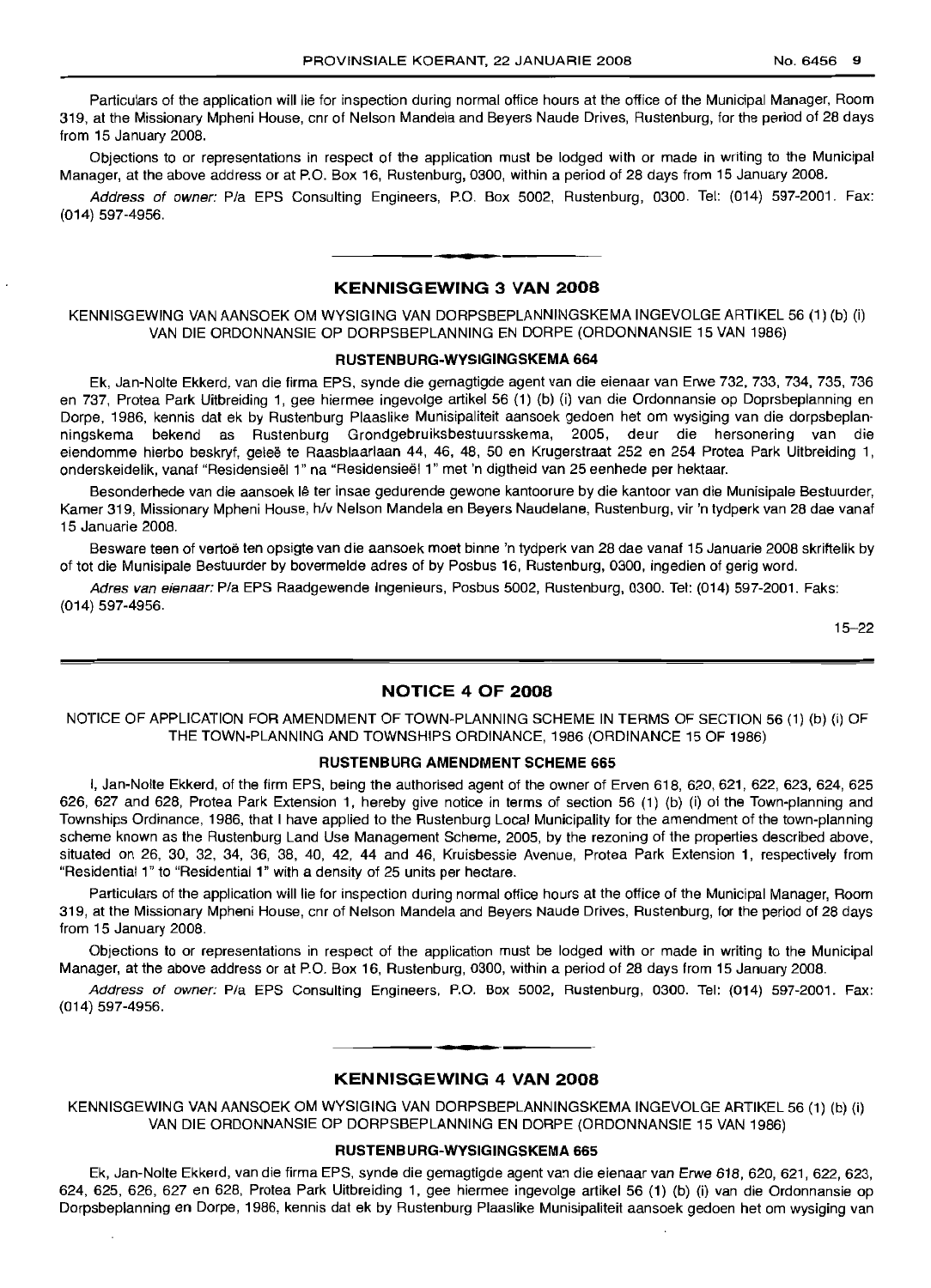die Dorpsbeplanningskema bekend as Rustenburg Grondgebruiksbestuursskema, 2005, deur die hersonering van die eiendomme hierbo beskryf, geleë te Kruisbessielaan 26, 30, 32, 34, 36, 38, 40, 42, 44 en 46, Protea Park Uitbreiding 1, onderskeidelik, vanaf "Residensieel 1" na "Residensieel 1" met 'n digtheid van 25 eenhede per hektaar.

Besonderhede van die aansoek lê ter insae gedurende gewone kantoorure by die kantoor van die Munisipale Bestuurder, Kamer 319, Missionary Mpheni House, h/v Nelson Mandela en Beyers Naudelaan, Rustenburg, vir 'n tydperk van 28 dae vanaf 15 Januarie 2008.

Besware teen of vertoe ten opsigte van die aansoek moet binne 'n tydperk van 28 dae vanaf 15 Januarie 2008 skriftelik by of tot die Munisipale Bestuurder by bovermelde adres of by Posbus 16, Rustenburg, 0300, ingedien of gerig word.

Adres van eienaar: Pia EPS Raadgewende Ingenieurs, Posbus 5002, Rustenburg, 0300. Tel: (014) 597-2001. Faks: (014) 597-4956.

15-22

## **NOTICE 5 OF 2008**

NOTICE OF APPLICATION FOR AMENDMENT OF TOWN-PLANNING SCHEME IN TERMS OF SECTION 56 (1) (b) (i) OF THE TOWN-PLANNING AND TOWNSHIPS ORDINANCE, 1986 (ORDINANCE 15 OF 1986)

#### **RUSTENBURG AMENDMENT SCHEME 666**

I, Jan-Nolte Ekkerd, of the firm EPS, being the authorised agent of the owner of Erven 953, 956, 960, 961, 962, 963, 964 and 965, Protea Park Extension 1, hereby give notice in terms of section 56 (1) (b) (i) of the Town-planning and Townships Ordinance, 1986, that I have applied to the Rustenburg Local Municipality for the amendment of the townplanning scheme known as Rustenburg Land Use Management Scheme, 2005, by the rezoning of the properties described above, situated on 11 and 5 Waterboom Avenue, 14, 16, 18 and 20 Krinkhout Avenue and 9 and 7 Ochna Avenue, Protea Park Extension 1 respectively, from "Residential 1" to "Residential 1" with a density of 25 units per hectare.

Particulars of the application will lie for inspection during normal office hours at the office of the Municipal Manager, Room 319, at the Missionary Mpheni House, em. of Nelson Mandela and Beyers Naude Drives, Rustenburg, for the period of 28 days from 15 January 2008.

Objections to or representations in respect of the application must be lodged with or made in writing to the Municipal Manager, at the above address or at PO Box 16, Rustenburg, 0300, within a period of 28 days from 15 January 2008.

Address of owner: Pia EPS Consulting Engineers, P.O. Box 5002, Rustenburg, 0300. Tel: (014) 597-2001. Fax: (014) 597-4956.

## **KENNISGEWING 5 VAN 2008**

• **• E**

KENNISGEWING VAN AANSOEK OM WYSIGING VAN DORPSBEPLANNINGSKEMA INGEVOLGE ARTIKEL 56 (1) (b) (i) VAN DIE ORDONNANSIE OP DORPSBEPLANNING EN DORPE, 1986 (ORDONNANSIE 15 VAN 1986)

#### **RUSTENBURG-WYSIGINGSKEMA 666**

Ek, Jan-Nolte Ekkerd, van die firma EPS, synde die gemagtigde agent van die eienaar van Erwe 953,956, 960, 961,962, 963, 964 en 965, Protea Park Uitbreiding 1, gee hiermee ingevolge artikel 56 (1) (b) (i) van die Ordonnansie op Dorpsbeplanning en Dorpe, 1986, kennis dat ek by Rustenburg Plaaslike Munisipaliteit aansoek gedoen het om die wysiging van die dorpsbeplanningskema bekend as Rustenburg-Grondgebruiksbestuursskema, 2005, deur die hersonering van die eiendomme hierbo beskryf, geleë te Waterboomlaan 11 en 5; Krinkhoutlaan 14, 16, 18, 20; Ochnalaan 9 en 7, Protea Park Uitbreiding 1 onderskeidelik, vanaf "Residensieel 1" na "Residensieel 1" met 'n digtheid van 25 eenhede per hektaar.

Besonderhede van die aansoek Ie ter insae gedurende gewone kantoorure by die kantoor van die Munisipale Bestuurder, Kamer 319, Missionary Mpheni House, h/v Nelson Mandela- en Beyers Naudelaan, Rustenburg, vir 'n tydperk van 28 dae vanaf 15 Januarie 2008.

Besware teen of vertoë ten opsigte van die aansoek moet binne 'n tydperk van 28 dae vanaf 15 Januarie 2008 skriftelik by of tot die Munisipale Bestuurder by bovermelde adres of by Posbus 16, Rustenburg, 0300, ingedien of gerig word.

Adres van eienaar: Pia EPS Raadgewende Ingenieurs, Posbus 5002, Rustenburg, 0300. Tel: (014) 597-2001. Faks: (014) 597-4956.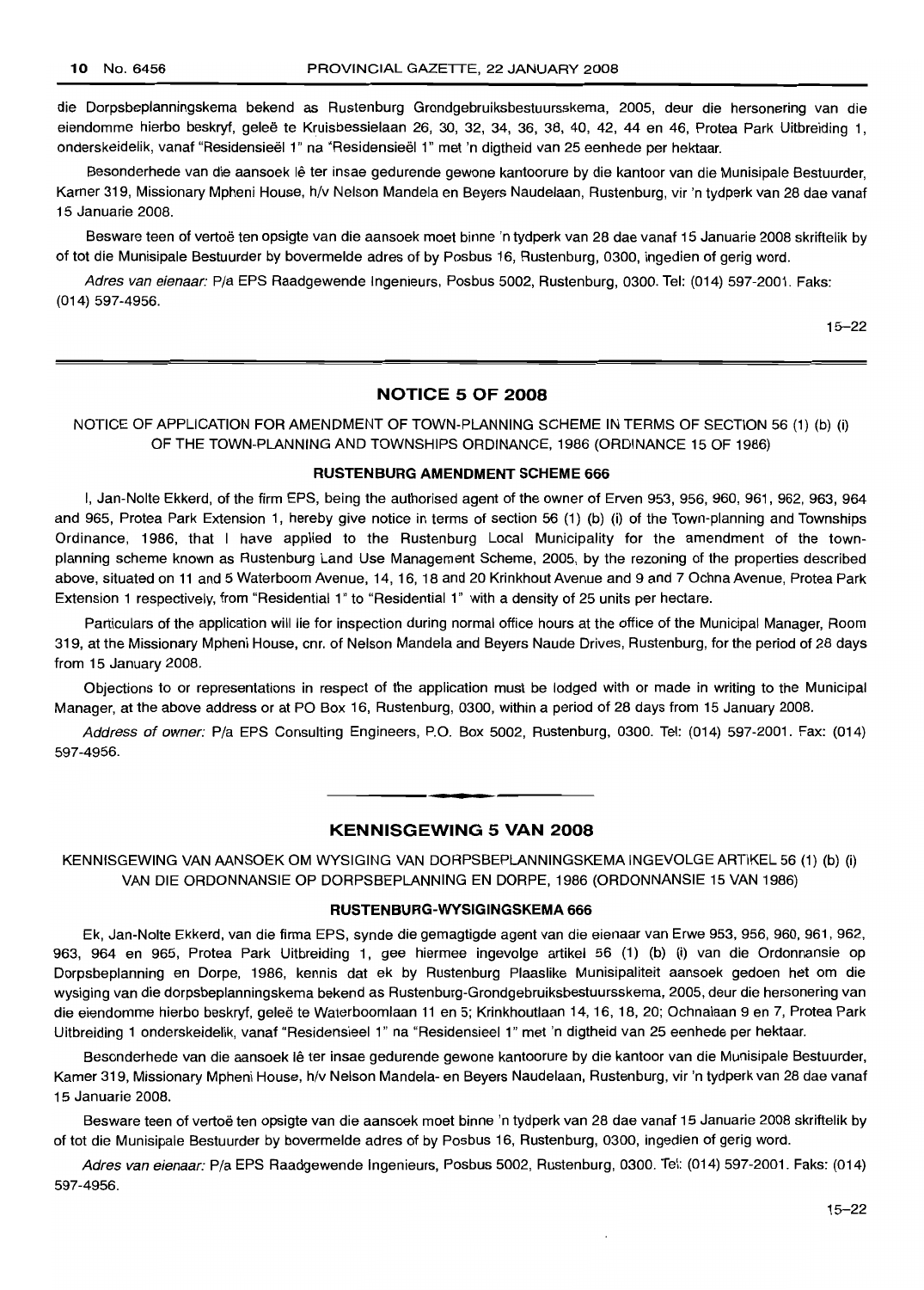## **NOTICE 6 OF 2008**

NOTICE OF APPLICATION FOR AMENDMENT OF TOWN-PLANNING SCHEME IN TERMS OF SECTION 56 (1) (b) (i) OF THE TOWN-PLANNING AND TOWNSHIPS ORDINANCE, 1986 (ORDINANCE 15 OF 1986)

#### **RUSTENBURG AMENDMENT SCHEME 667**

I, Jan-Nolte Ekkerd, of the firm EPS, being the authorised agent of the owner of Erven 940, 941, 942, 943, 944, 945, 946, 947, 948, 949, 950 and 951, Protea Park Extension 1, hereby give notice in terms of section 56 (1) (b) (i) of the Town-planning and Townships Ordinance, 1986, that I have applied to the Rustenburg Local Municipality for the amendment of the townplanning scheme known as Rustenburg Land Use Management Scheme, 2005, by the rezoning of the properties described above, situated on 12, 14, 16, 18, 20 Ochna Avenue; 2 and 4 Jacaranda Avenue; 33, 31, 29, 27 and 25 Ysterhout Avenue, Protea Park Extension 1 respectively, from "Residential 1" to "Residential 1" with a density of 25 units per hectare.

Particulars of the application will lie for inspection during normal office hours at the office of the Municipal Manager, Room 319, at the Missionary Mpheni House, cnr. of Nelson Mandela and Beyers Naude Drives, Rustenburg, for the period of 28 days from 15 January 2008.

Objections to or representations in respect of the application must be lodged with or made in writing to the Municipal Manager, at the above address or at PO Box 16, Rustenburg, 0300, within a period of 28 days from 15 January 2008.

Address of owner: Pia EPS Consulting Engineers, P.O. Box 5002, Rustenburg, 0300. Tel: (014) 597-2001. Fax: (014) 597-4956.

> **• KENNISGEWING 6 VAN 2008**

KENNISGEWING VAN AANSOEK OM WYSIGING VAN DORPSBEPLANNINGSKEMA INGEVOLGE ARTIKEL 56 (1) (b) (i) VAN DIE ORDONNANSIE OP DORPSBEPLANNING EN DORPE, 1986 (ORDONNANSIE 15 VAN 1986)

#### **RUSTENBURG·WYSIGINGSKEMA 667**

Ek, Jan-Nolte Ekkerd, van die firma EPS, synde die gemagtigde agent van die eienaar van Erwe 940, 941, 942, 943, 944, 945, 946, 947, 948, 949, 950 en 951, Protea Park Uitbreiding 1, gee hiermee ingevolge artikel 56 (1) (b) (i) van die Ordonnansie op Dorpsbeplanning en Dorpe, 1986, kennis dat ek by Rustenburg Plaaslike Munisipaliteit aansoek gedoen het om die wysiging van die dorpsbeplanningskema bekend as Rustenburg-Grondgebruiksbestuursskema, 2005, deur die hersonering van die eiendomme hierbo beskryf, geleë te Ochnalaan 12, 14, 16, 18 en 20; Jakarandalaan 2 en 4; Ysterhoutlaan 33, 31, 29, 27 en 25 Protea Park Uitbreiding 1 onderskeidelik, vanaf "Residensieel 1" na "Residensieel 1" met 'n digtheid van 25 eenhede per hektaar.

Besonderhede van die aansoek lê ter insae gedurende gewone kantoorure by die kantoor van die Munisipale Bestuurder, Kamer 319, Missionary Mpheni House, h/v Nelson Mandela- en Beyers Naudelaan, Rustenburg, vir 'n tydperk van 28 dae vanaf 15 Januarie 2008.

Besware teen of vertoë ten opsigte van die aansoek moet binne 'n tydperk van 28 dae vanaf 15 Januarie 2008 skriftelik by of tot die Munisipale Bestuurder by bovermelde adres of by Posbus 16, Rustenburg, 0300, ingedien of gerig word.

Adres van eienaar: Pia EPS Raadgewende Ingenieurs, Posbus 5002, Rustenburg, 0300. Tel: (014) 597-2001. Faks: (014) 597-4956.

15-22

## **NOTICE 7 OF 2008**

NOTICE OF APPLICATION FOR AMENDMENT OF TOWN-PLANNING SCHEME IN TERMS OF SECTION 56 (1) (b) (i) OF THE TOWN-PLANNING AND TOWNSHIPS ORDINANCE, 1986 (ORDINANCE 15 OF 1986)

#### **RUSTENBURG AMENDMENT SCHEME 668**

I, Jan-Nolte Ekkerd of the firm EPS, being the authorised agent of the owner of Erven 928, 929, 930, 931, 932, 933, 934, 935, 936, 937, 938, 939 and 922, Protea Park Extension 1, hereby give notice in terms of section 56 (1) (b) (i) of the Townplanning and Townships Ordinance, 1986, that I have applied to the Rustenburg Local Municipality for the amendment of the town-planning scheme known as Rustenburg Land Use Management Scheme, 2005, by the rezoning of the properties described above, situated on 6 and 8 Ochna Avenue; 24 and 26 Krinkhout Avenue; 21, 19, 17, 15, 13, 11, 9 and 7 Ysterhout Avenue; and 23 Waterboom Avenue, Protea Park Extension 1 respectively from "Residential 1" to "Residential 1" with a density of 25 units per hectare.

Particulars of the application will lie for inspection during normal office hours at the office of the Municipal Manager, Room 319, at the Missionary Mpheni House, cnr, of Nelson Mandela and Beyers Naude Drives, Rustenburg, for the period of 28 days from 15 January 2008.

Objections to or representations in respect of the application must be lodged with or made in writing to the Municipal Manager, at the above address or at PO Box 16, Rustenburg, 0300, within a period of 28 days from 15 January 2008.

Address of owner: Pia EPS Consulting Engineers, P.O. Box 5002, Rustenburg, 0300. Tel: (014) 597-2001. Fax: (014) 597-4956.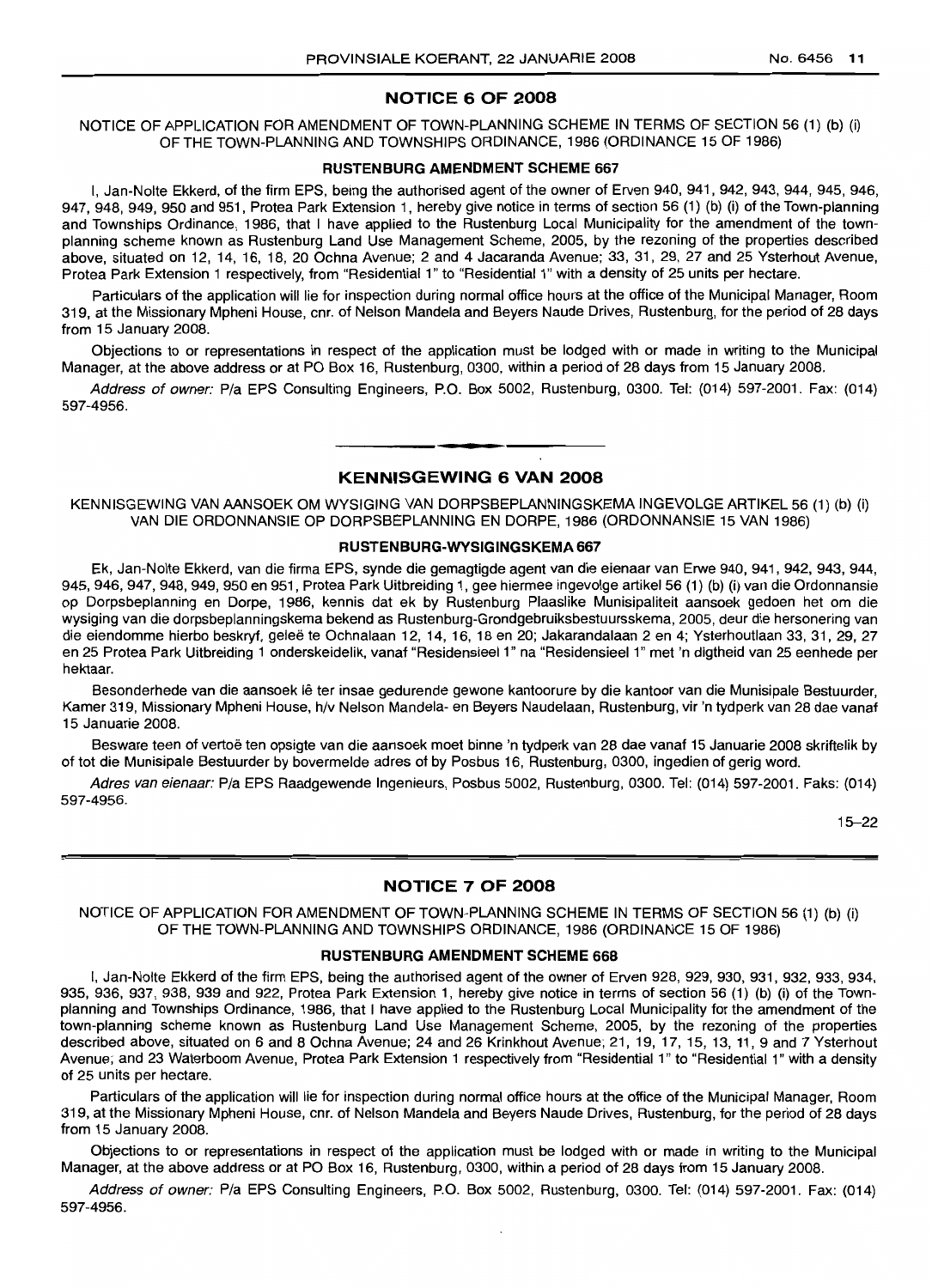## **KENNISGEWING 7 VAN 2008**

KENNISGEWING VAN AANSOEK OM WYSIGING VAN DORPSBEPLANNINGSKEMA INGEVOLGE ARTIKEL 56 (1) (b) (i) VAN DIE ORDONNANSIE OP DORPSBEPLANNING EN DORPE, (ORDONNANSIE 15 VAN 1986)

#### **RUSTENBURG-WYSIGINGSKEMA 66B**

Ek, Jan-Nolte Ekkerd, van die firma EPS, synde die gemagtigde agent van die eienaar van Erwe 928, 929, 930, 931,932, 933, 934, 935, 936, 937, 938, 939 en 922, Protea Park Uitbreiding 1, gee hiermee ingevolge artikel 56 (1) (b) (i) van die Ordonnansie op Dorpsbeplanning en Dorpe, 1986, kennis dat ek by Rustenburg Plaaslike Munisipaliteit aansoek gedoen het om die wysiging van die dorpsbeplanningskema bekend as Rustenburg-Grondgebruiksbestuursskema, 2005, deur die hersonering van die eiendomme hierbo beskryf, gelee te Ochnalaan 6 en 8; Krinkhoutlaan 24 en 26; Ysterhoutlaan 21, 19, 17, 15, 13, 11, 9, 7 en Waterboomlaan 23, Protea Park Uitbreiding 1 onderskeidelik, vanaf "Residensieel 1" na "Residensieel1 " met 'n digtheid van 25 eenhede per hektaar.

Besonderhede van die aansoek lê ter insae gedurende gewone kantoorure by die kantoor van die Munisipale Bestuurder, Kamer 319, Missionary Mpheni House, h/v Nelson Mandela- en Beyers Naudelaan, Rustenburg, vir'n tydperk van 28 dae vanaf 15 Januarie 2008.

Besware teen of vertoë ten opsigte van die aansoek moet binne 'n tydperk van 28 dae vanaf 15 Januarie 2008 skriftelik by of tot die Munisipale Bestuurder by bovermelde adres of by Posbus 16, Rustenburg, 0300, ingedien of gerig word.

Adres van eienaar: P/a EPS Raadgewende Ingenieurs, Posbus 5002, Rustenburg, 0300. Tel: (014) 597-2001. Faks: (014) 597-4956.

15-22

## **NOTICE 8 OF 2008**

NOTICE OF APPLICATION FOR AMENDMENT OF TOWN-PLANNING SCHEME IN TERMS OF SECTION 56 (1) (b) (ii) OF THE TOWN-PLANNING AND TOWNSHIPS ORDINANCE, 1986 (ORDINANCE 15 OF 1986)

## **BRITS AMENDMENT SCHEME** 1/519

I, Jeff de Klerk, being the authorised agent of the owner of Erven 1093 and 1094, Brits Extension 4, hereby give notice in terms of section 56 (1) (b) (ii) of the Town-planning and Townships Ordinance, 1986, that I have applied to the Local Municipality of Madibeng for the amendment of the town-planning scheme known as Brits Town-planning Scheme, 1/1958, by the rezoning of the property described above, situated at the corner of Schutte Avenue and Carel de Wet Road, Brits Extension 4, from "Special Residential" to "Special" for business buildings and professional suites.

Particulars of the application will lie for inspection during normal office hours at the Municipal Offices, Van Velden Street, Brits, for a period of 28 days from 15 September 2008.

Objections to or representations in respect of the application must be lodged with or made in writing to the Municipal Manager, at the above address or at PO Box 106, Brits, 0250, within a period of 28 days from 15 January 2008.

Address of authorised agent: PO Box 105, Ifafi, 0260. Tel: (012) 259-1688.

## **KENNISGEWING 8 VAN 2008**

I **\_ •**

KENNISGEWING VAN AANSOEK OM WYSIGING VAN DORPSBEPLANNINGSKEMA INGEVOLGE ARTIKEL 56 (1) (b) (ii) VAN DIE ORDONNANSIE OP DORPSBEPLANNING EN DORPE, 1986 (ORDONNANSIE 15 VAN 1986)

#### **BRITS-WYSIGINGSKEMA** 1/519

Ek, Jeff de Klerk, synde die gemagtigde agent van die eienaar van Erwe 1093 en 1094, Brits Uitbreiding 4, gee hiermee ingevolge artikel 56 (1) (b) (ii) van die Ordonnansie op Dorpsbeplanning en Dorpe, 1986, kennis dat ek by die Plaaslike Munisipaliteit van Madibeng aansoek gedoen het om die wysiging van die dorpsbeplanningskema bekend as Brits Dorpsaanlegskema, 1/1958, deur die hersonering van die eiendom hierbo beskryf, qelee by die hoek van Schuttelaan en Carel de Wetweg, Brits-Uitbreiding 4, vanaf "Spesiale Woon" na "Spesiaal" vir besigheidsgeboue en proffesionele kamers.

Besonderhede van die aansoek Ie ter insae gedurende gewone kantoorure by die Munisipale Kantore, Van Veldenstraat, Brits, vir 'n tydperk van 28 dae vanaf 15 Januarie 2008.

Besware of vertoë ten opsigte van die aansoek moet binne 'n tydperk van 28 dae vanaf 15 Januarie 2008 skriftelik by of tot die Munisipale Bestuurder by bovermelde adres of by Posbus 106, Brits, 0250, ingedien word.

Adres van gemagtigde agent: Posbus 105, Ifafi, 0260. Tel: (012) 259-1688.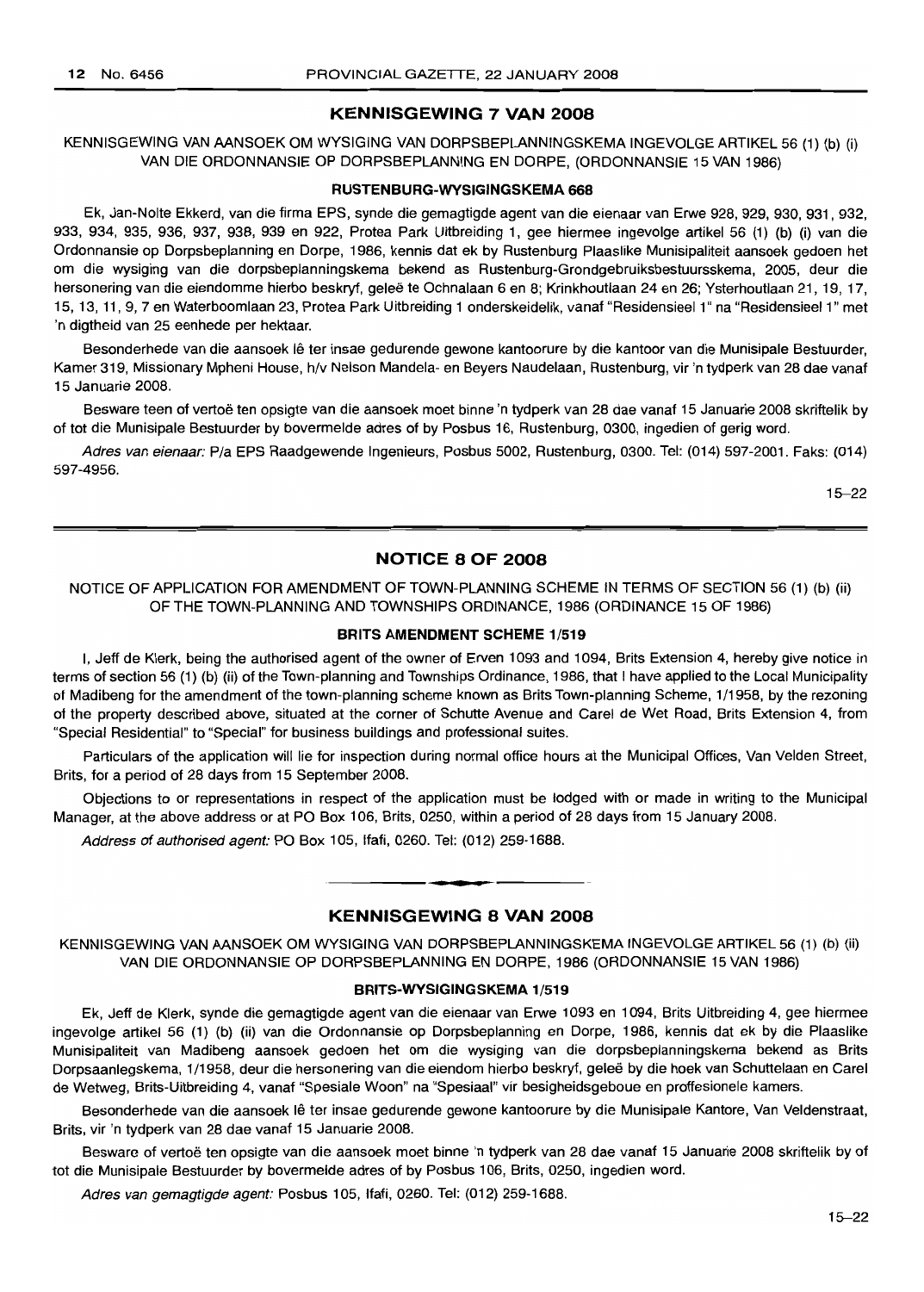## **NOTICE 14 OF 2008**

NOTICE OF APPLICATION FOR AMENDMENT OF TOWN-PLANNING SCHEME IN TERMS OF SECTION 56(1)(b)(i) OF THE TOWN-PLANNING AND TOWNSHIPS ORDINANCE, 1986 (ORDINANCE 15 OF 1986)

#### **MAQUASSI HILLS LAND USE MANAGEMENT SCHEME, 2007 - AMENDMENT SCHEME** 9

Maxim Planning Solutions, being the authorised agent of the owners of Erf 478, Wolmaransstad, hereby gives notice in terms of Section 56(1)(b)(i) of the Town-planning and Townships Ordinance, 1986, that we have applied to the Maquassi Hills Local Municipality for the amendment of the town-planning scheme known as Maquassi Hills Land Use Management Scheme, 2007, as amended, by the rezoning of Erf 478, Wolmaransstad, situated adjacent to Irvine Street, between Broadbent, Geyer and Joubert Streets, from "Residential 1" to "Residential 2" [twenty (20) dwelling units].

Particulars of the application will lie for inspection during normal office hours at the office of the Municipal Manager, Maquassi Hills Local Municipality, Kruger Street, Wolmaransstad, for the period of 28 days from 25 January 2008.

Objections to or representations in respect of the application must be lodged with or made in writing to the Municipal Manager at the above address or posted to Private Bag X3, Wolmaransstad, 2630, within a period of 28 days from 25 January 2008.

Address of authorised agent: Maxim Planning Solutions, 56 Archbishop Desmond Tutu Street, Klerksdorp; P.O. Box 10681, Klerksdorp, 2570. Tel: (018) 462-1756, (2/1066).

## **KENNISGEWING 14 VAN 2008**

.**- .**

KENNISGEWING VAN AANSOEK OM WYSIGING VAN DORPSBEPLANNINGSKEMA INGEVOLGE ARTIKEL 56 (1) (b) (i) VAN DIE ORDONNANSIE OP DORPSBEPLANNING EN DORPE, (ORDONNANSIE 15 VAN 1986)

## **MAQUASSI HILLS LAND USE MANAGEMENT SCHEME, 2007 - WYSIGINGSKEMA** 9

Maxim Planning Solutions, synde die gemagtigde agent van die eienaars van Erf 478, Wolmaransstad, gee hiermee ingevolge Artikel 56(1)(b)(i) van die Ordonnansie op Dorpsbeplanning en Dorpe, 1986, kennis dat ons by die Maquassi Hills Plaaslike Munisipaliteit aansoek gedoen het om die wysiging van die Maguassi Hills Land Use Management Scheme, 2007, soos gewysig, deur die hersonering van Erf 478, Wolmaransstad, geleë aanliggend tot Irvinestraat, tussen Broadbent-, Geyeren Joubertstraat, vanaf "Residensieel 1" na "Residensieel 2" [twintig (20) wooneenhede].

Besonderhede van die aansoek Ie ter insae gedurende gewone kantoorure by die kantoor van die Munisipale Bestuurder, Maquassi Hills Plaaslike Munisipaliteit, Krugerstraat, Wolmaransstad, vir 'n tydperk van 28 dae vanaf 25 Janaurie 2008.

Besware teen of vertoë ten opsigte van die aansoek moet binne 'n tydperk van 28 dae vanaf 25 Januarie 2008 skriftelik by of tot die Munisipale Bestuurder by bovermelde adres of by Privaatsak X3, Wolmaransstad, 2630, ingedien of gerig word.

Adres van gemagtigde agent: Maxim Planning Solutions, Archbishop Desmond Tutustraat 56, Klerksdorp; Posbus 10681, Klerksdorp, 2570. Tel: (018) 462-1756, (2/1066).

22-29

## **NOTICE 15 OF 2008**

NOTICE OF APPLICATION FOR AMENDMENT OF TOWN-PLANNING SCHEME IN TERMS OF SECTION 56(1)(b)(i) OF THE TOWN-PLANNING AND TOWNSHIPS ORDINANCE, 1986 (ORDINANCE 15 OF 1986)

#### **MAQUASSI HILLS LAND USE MANAGEMENT SCHEME, 2007 -AMENDMENT SCHEME 11**

Maxim Planning Solutions, being the authorised agent of the owners of Erf 1926, Wolmaransstad Extension 10, hereby gives notice in terms of Section 56(1)(b)(i) of the Town-planning and Townships Ordinance, 1986, that we have applied to the Maquassi Hills Local Municipality for the amendment of the town-planning scheme known as Maquassi Hills Land Use Management Scheme, 2007, as amended, by the rezoning of Erf 1926, Wolmaransstad Extension 10 (known as House 1926, Wolmaransstad Extension 10), situated within the eastern portion of Wolmaransstad Extension 10, from "Residential 1" to "Special" for the purposes of a tavern.

Particulars of the application will lie for inspection during normal office hours at the office of the Municipal Manager, Maquassi Hills Local Municipality, Kruger Street, Wolmaransstad, for the period of 28 days from 25 January 2008.

Objections to or representations in respect of the application must be lodged with or made in writing to the Municipal Manager at the above address or posted to Private Bag X3, Wolmaransstad, 2630, within a period of 28 days from 25 January 2008.

Address of authorised agent: Maxim Planning Solutions, 56 Archbishop Desmond Tutu Street, Klerksdorp; P.O. Box 10681, Klerksdorp, 2570. Tel: (018) 462-1756, (2/1071).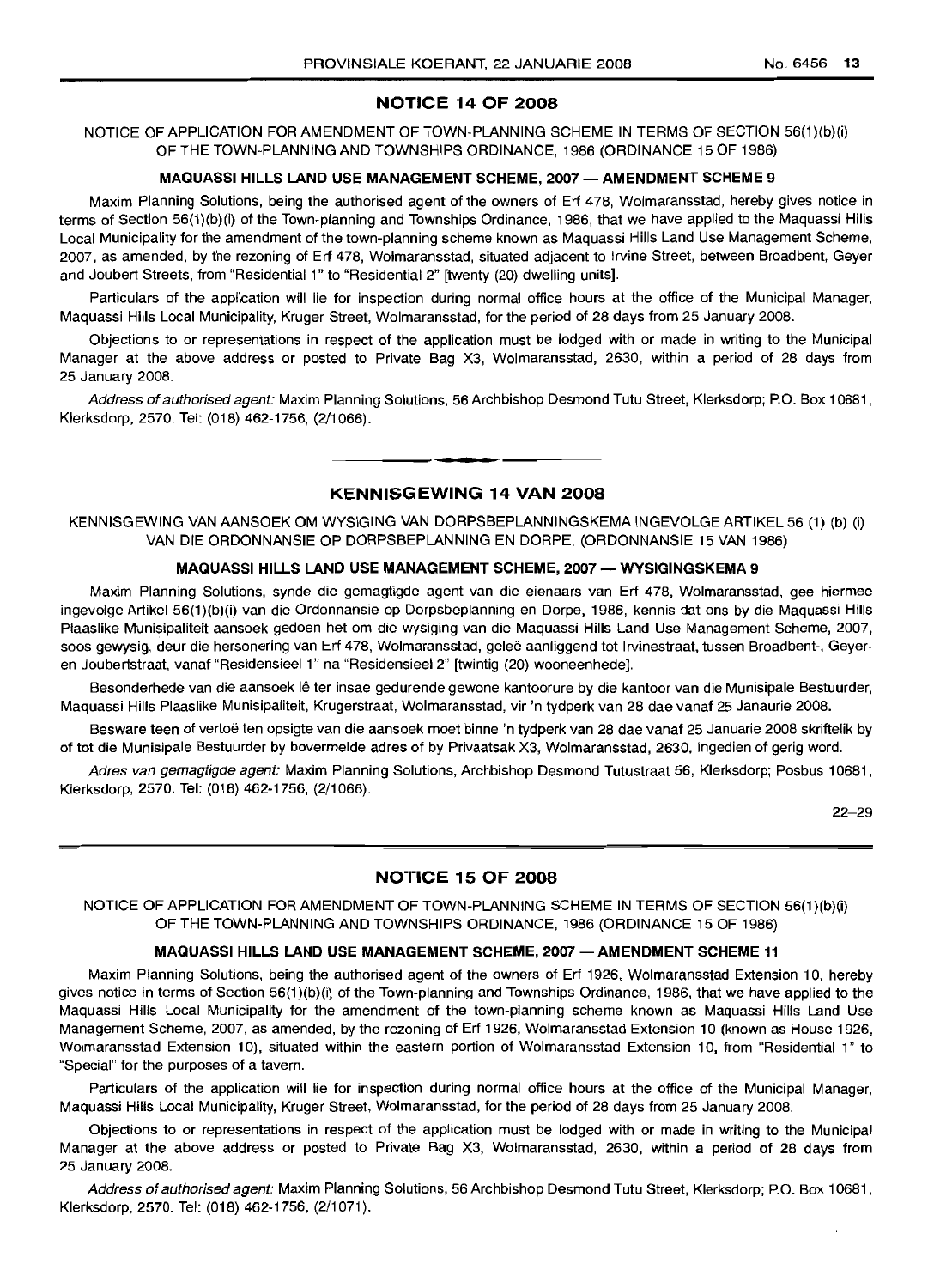## **KENNISGEWING 15 VAN 2008**

KENNISGEWING VAN AANSOEK OM WYSIGING VAN DORPSBEPLANNINGSKEMA INGEVOLGE ARTIKEL 56 (1) (b) (i) VAN DIE ORDONNANSIE OP DORPSBEPLANNING EN DORPE, (ORDONNANSIE 15 VAN 1986)

#### **MAQUASSI HILLS LAND USE MANAGEMENT SCHEME, 2007 - WYSIGINGSKEMA 11**

Maxim Planning Solutions, synde die gemagtigde agent van die eienaars van Erf 1926, Wolmaransstad Uitbreiding 10, gee hiermee ingevolge Artikel 56(1)(b)(i) van die Ordonnansie op Dorpsbeplanning en Dorpe, 1986, kennis dat ons by die Maquassi Hills Plaaslike Munisipaliteit aansoek gedoen het om die wysiging van die Maquassi Hills Land Use Management Scheme, 2007, soos gewysig, deur die hersonering van Erf 1926, Wolmaransstad Uitbreiding 10 (bekend te staan as Huis 1926, Wolmaransstad Uitbreiding 10), geleë in die oostelike deel van Wolmaransstad Uitbreiding 10, vanaf "Residensieel 1" na "Spesiaal" vir die doeleindes van 'n taverne.

Besonderhede van die aansoek lê ter insae gedurende gewone kantoorure by die kantoor van die Munisipale Bestuurder, Maquassi Hills Plaaslike Munisipaliteit, Krugerstraat, Wolmaransstad, vir 'n tydperk van 28 dae vanaf 25 Janaurie 2008.

Besware teen of vertoe ten opsigte van die aansoek moet binne 'n tydperk van 28 dae vanaf 25 Januarie 2008 skriftelik by of tot die Munisipale Bestuurder by bovermelde adres of by Privaatsak X3, Wolmaransstad, 2630, ingedien of gerig word.

Adres van gemagtigde agent: Maxim Planning Solutions, Archbishop Desmond Tutustraat 56, Klerksdorp; Posbus 10681, Klerksdorp, 2570. Tel: (018) 462-1756, (2/1071).

22-29

## **NOTICE 16 OF 2008**

NOTICE OF APPLICATION FOR AMENDMENT OF TOWN-PLANNING SCHEME IN TERMS OF SECTION 56(1)(b)(i) OF THE TOWN-PLANNING AND TOWNSHIPS ORDINANCE, 1986 (ORDINANCE 15 OF 1986)

#### **DELAREYVILLE AMENDMENT SCHEME 13**

Maxim Planning Solutions, being the authorised agent of the owners of Erf 239, Delareyville, hereby gives notice in terms of Section 56(1)(b)(i) of the Town-planning and Townships Ordinance, 1986, that we have applied to the Tswaing Local Municipality for the amendment of the town-planning scheme known as Delareyville Town-planning Scheme, 1998, as amended, by the rezoning of Erf 239, Delareyville, situated on the corner of Pancroft and East Streets, between School and Mark Streets, from "Residential 1" to "Residential 2" [six (6) dwelling units].

Particulars of the application will lie for inspection during normal office hours at the office of the Municipal Manager, Tswaing Municipal Offices, General Delarey Street, Delareyville, for the period of 28 days from 25 January 2008.

Objections to or representations in respect of the application must be lodged with or made in writing to the Municipal Manager, Tswaing Local Municipality, at the above address or posted to P.O. Box 24, Delareyville, 2770, within a period of 28 days from 25 January 2008.

Address of authorised agent: Maxim Planning Solutions, 56 Archbishop Desmond Tutu Street, Klerksdorp; P.O. Box 10681, Klerksdorp, 2570. Tel: (018) 462-1756, (2/1064).

# **• KENNISGEWING 16 VAN 2008**

KENNISGEWING VAN AANSOEK OM WYSIGING VAN DORPSBEPLANNINGSKEMA INGEVOLGE ARTIKEL 56 (1) (b) (i) VAN DIE ORDONNANSIE OP DORPSBEPLANNING EN DORPE, (ORDONNANSIE 15 VAN 1986)

#### **DELAREYVILLE-WYSIGINGSKEMA 13**

Maxim Planning Solutions, synde die gemagtigde agent van die eienaars van Erf 239, Delareyville, gee hiermee ingevolge Artikel 56(1)(b)(i) van die Ordonnansie op Dorpsbeplanning en Dorpe, 1986, kennis dat ons by die Tswaing Plaaslike Munisipaliteit aansoek gedoen het om die wysiging van die Delareyville-dorpsbeplanningskema, 1998, soos gewysig, deur die hersonering van Erf 239, Delareyville, geleë op die hoek van Pancroft- en Oosstraat, tussen Skool- en Markstraat, vanaf "ResidensieeI1" na "Residensieel 2" [ses (6) wooneenhede].

Besonderhede van die aansoek lê ter insae gedurende gewone kantoorure by die kantoor van die Munisipale Bestuurder, Tswaing Munisipale Kantore, Generaal Delareystraat, Delareyville, vir 'n tydperk van 28 dae vanaf 25 Janaurie 2008.

Besware teen of vertoe ten opsigte van die aansoek moet binne 'n tydperk van 28 dae vanaf 25 Januarie 2008 skriftelik by of tot die Munisipale Bestuurder, Tswaing Plaaslike Munisipaliteit by bovermelde adres of by Posbus 24, Delareyville, 2770, ingedien of gerig word.

Adres van gemagtigde agent: Maxim Planning Solutions, Archbishop Desmond Tutustraat 56, Klerksdorp; Posbus 10681, Klerksdorp, 2570. Tel: (018) 462-1756, (2/1064).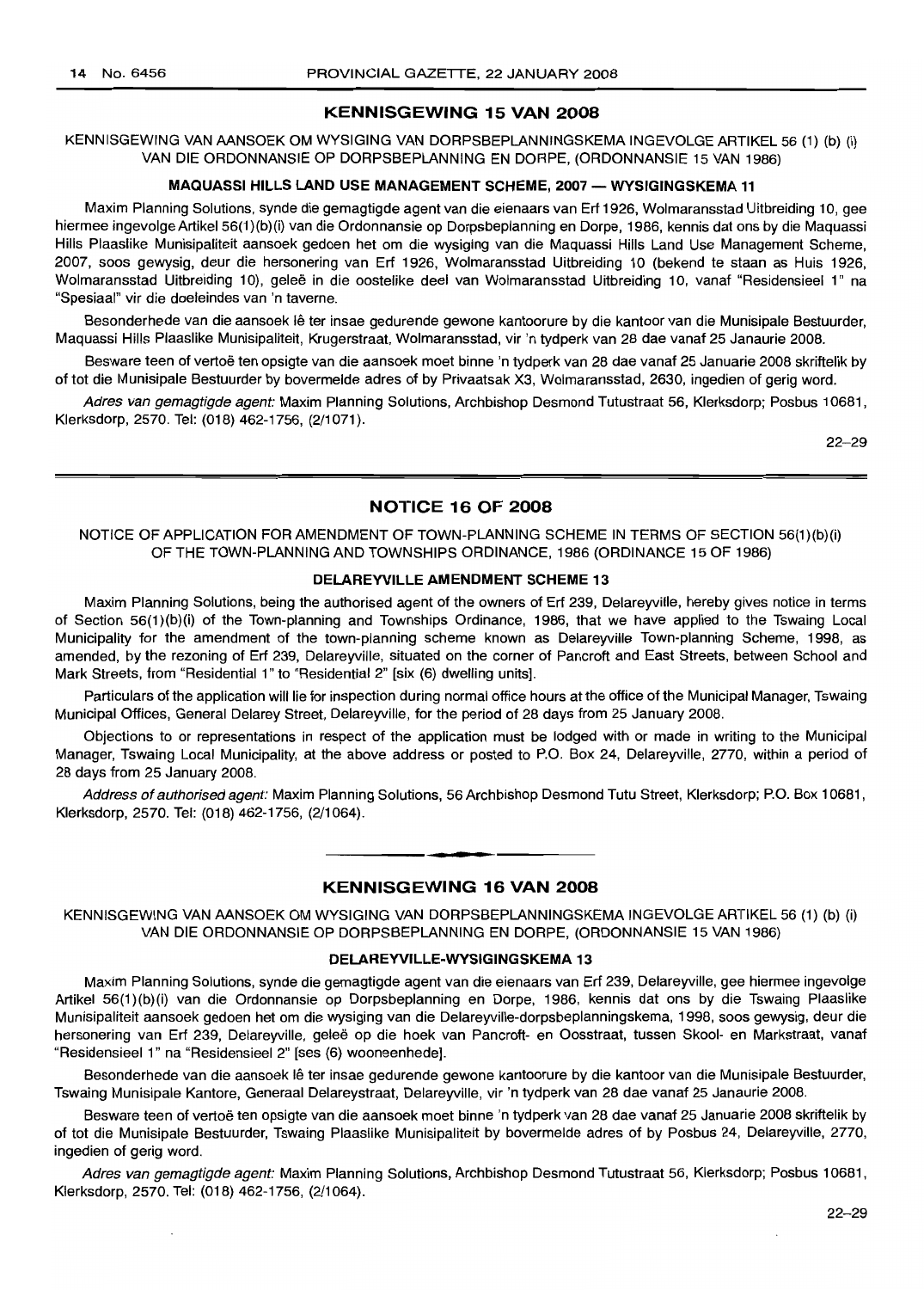## **NOTICE 17 OF 2008**

NOTICE OF APPLICATION FOR AMENDMENT OF TOWN-PLANNING SCHEME IN TERMS OF SECTION 56(1)(b)(i) OF THE TOWN-PLANNING AND TOWNSHIPS ORDINANCE, 1986 (ORDINANCE 15 OF 1986)

#### **CHRISTIANA AMENDMENT SCHEME 37**

Maxim Planning Solutions, being the authorised agent of the owners of Erf 853, Christiana, hereby gives notice in terms of Section 56(1)(b)(i) of the Town-planning and Townships Ordinance, 1986, that we have applied to the Lekwa-Teemane Local Municipality for the amendment of the town-planning scheme known as Christiana Town-planning Scheme, 1981, as amended, by the rezoning of Erf 853, Christiana, from "Residential 1" to "Residential 2" for the purposes of ten (10) dwelling units.

Particulars of the application will lie for inspection during normal office hours at the office of the Municipal Manager, Lekwa-Teemane Local Municipality, corner of Robyn and Dirkie Uys Streets, Christiana, for the period of 28 days from 23 January 2008.

Objections to or representations in respect of the application must be lodged with or made in writing to the Municipal Manager at the above address or posted to P.O. Box 13, Christiana, 2680, within a period of 28 days from 23 January 2008.

Address of authorised agent: Maxim Planning Solutions, 56 Archbishop Desmond Tutu Street, Klerksdorp; P.O. Box 10681, Klerksdorp, 2570. Tel: (018) 462-1756, (2/1069).

## **KENNISGEWING 17 VAN 2008**

**•**

KENNISGEWING VAN AANSOEK OM WYSIGING VAN DORPSBEPLANNINGSKEMA INGEVOLGE ARTIKEL 56 (1) (b) (i) VAN DIE ORDONNANSIE OP DORPSBEPLANNING EN DORPE, (ORDONNANSIE 15 VAN 1986)

#### **CHRISTIANA-WYSIGINGSKEMA 37**

Maxim Planning Solutions, synde die gemagtigde agent van die eienaars van Erf 853, Christiana, gee hiermee ingevolge Artikel 56(1)(b)(i) van die Ordonnansie op Dorpsbeplanning en Dorpe, 1986, kennis dat ons by die Lekwa-Teemane Plaaslike Munisipaliteit aansoek gedoen het om die wysiging van die Christiana-dorpsbeplanningskema, 1981, soos gewysig, deur die hersonering van Erf 853, Christiana, vanaf "Residensieel 1" na "Residensieel 2" vir die doeleindes van tien (10) wooneenhede.

Besonderhede van die aansoek lê ter insae gedurende gewone kantoorure by die kantoor van die Munisipale Bestuurder, Lekwa-Teemane Plaaslike Munisipaliteit, hoek van RObyn- en Dirkie Uysstraat, Christiana, vir 'n tydperk van 28 dae vanaf 23 Janaurie 2008.

Besware teen of vertoë ten opsigte van die aansoek moet binne 'n tydperk van 28 dae vanaf 23 Januarie 2008 skriftelik by of tot die Munisipale Bestuurder by bovermelde adres of by Posbus 13, Christiana, 2680, ingedien of gerig word.

Adres van gemagtigde agent: Maxim Planning Solutions, Archbishop Desmond Tutustraat 56, Klerksdorp; Posbus 10681, Klerksdorp, 2570. Tel: (018) 462-1756, (2/1069).

22-29

## **NOTICE 18 OF 2008**

NOTICE OF APPLICATION FOR AMENDMENT OF TOWN-PLANNING SCHEME IN TERMS OF SECTION 56(1)(b)(i) OF THE TOWN-PLANNING AND TOWNSHIPS ORDINANCE, 1986 (ORDINANCE 15 OF 1986)

## **KOSTER AMENDMENT SCHEME 50**

Maxim Planning Solutions being the authorised agent of the owners of Erven 504 and 510, Koster, hereby gives notice in terms of Section 56(1)(b)(i) of the Town-planning and Townships Ordinance, 1986, that we have applied to the Kgetlengrivier Local Municipality for the amendment of the town-planning scheme known as Koster Town-planning Scheme, 1997, as amended, by the rezoning of Erven 504 and 510, Koster, situated adjacent to Petisie Street, between Beyers, Burton and Gladstone Streets, from "Residential 1" to "Residential 2" [six (6) dwelling units].

Particulars of the application will lie for inspection during normal office hours at the office of the Municipal Manager, Kgetlengrivier Local Municipality, Koster Municipal Offices, for the period of 28 days from 22 January 2008.

Objections to or representations in respect of the application must be lodged with or made in writing to the Municipal Manager, Kgetlengrivier Local Municipality at the above address or posted to P.O. Box 66, Koster, 0348, within a period of 28 days from 22 January 2008.

Address of authorised agent: Maxim Planning Solutions, 56 Archbishop Desmond Tutu Street, Klerksdorp; P.O. Box 10681, Klerksdorp, 2570. Tel: (018) 462-1756, (2/1070).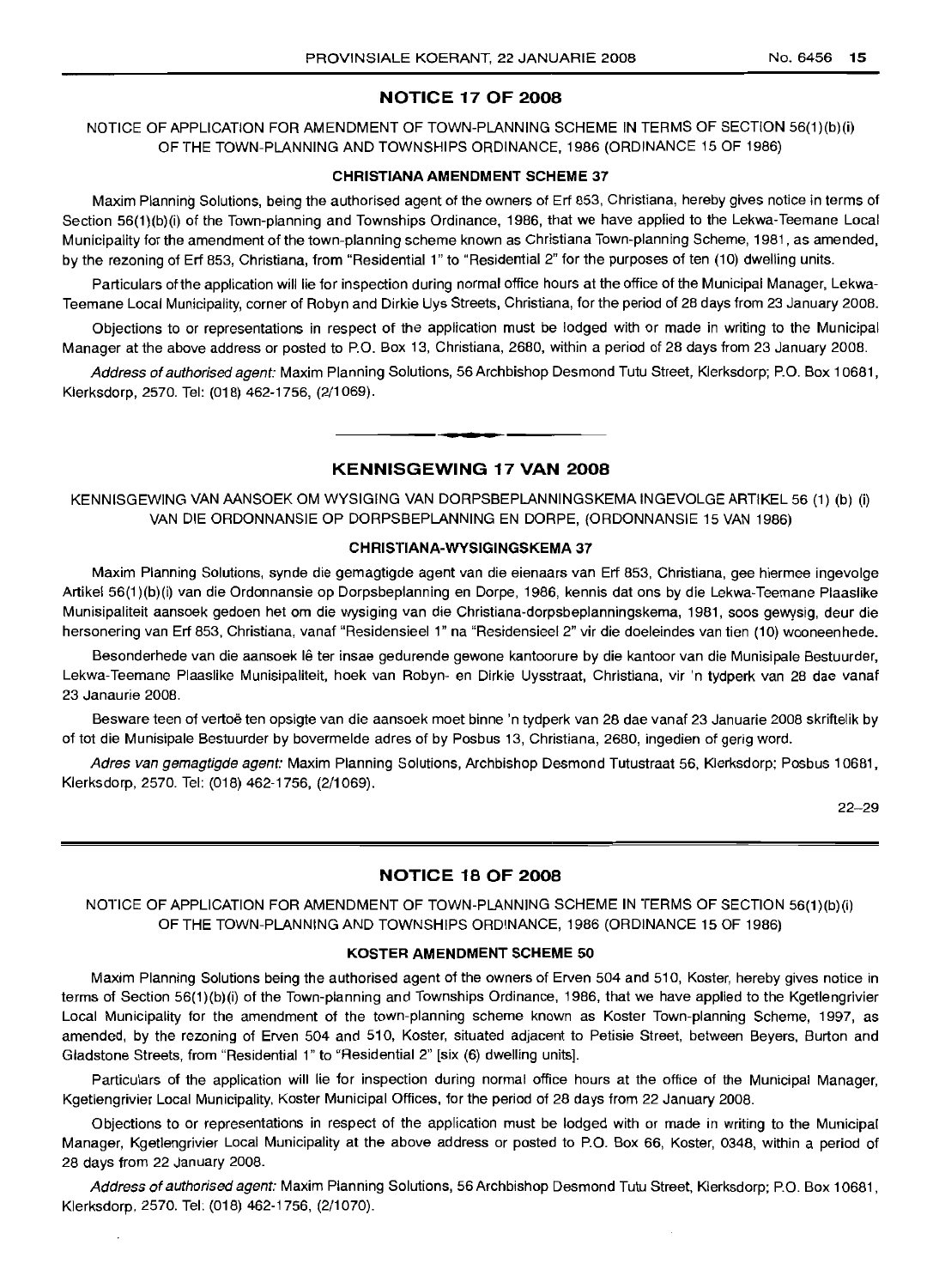#### **KENNISGEWING 18 VAN 2008**

KENNISGEWING VAN AANSOEK OM WYSIGING VAN DORPSBEPLANNINGSKEMA INGEVOLGE ARTIKEL 56 (1) (b) (i) VAN DIE ORDONNANSIE OP DORPSBEPLANNING EN DORPE, (ORDONNANSIE 15 VAN 1986)

#### **KOSTER-WYSIGINGSKEMA 50**

Maxim Planning Solutions synde die gemagtigde agent van die eienaars van Erwe 504 en 510, Koster, gee hiermee ingevolge Artikel 56(1)(b)(i) van die Ordonnansie op Dorpsbeplanning en Dorpe, 1986, kennis dat ons by die Kgetlengrivier Plaaslike Munisipaliteit aansoek gedoen het om die wysiging van die Koster-dorpsbeplanningskema, 1997, soos gewysig, deur die hersonering van Erwe 504 en 510, Koster, geleë aanliggend tot Petisiestraat, tussen Beyers-, Burton- en Gladstonestraat, vanaf "Residensieel 1" na "Residensieel 2" [ses (6) wooneenhede].

Besonderhede van die aansoek lê ter insae gedurende gewone kantoorure by die kantoor van die Munisipale Bestuurder, Kgetlengrivier Plaaslike Munisipaliteit, Koster Munisipale Kantore, vir 'n tydperk van 28 dae vanaf 22 Janaurie 2008.

Besware teen of vertoë ten opsigte van die aansoek moet binne 'n tydperk van 28 dae vanaf 22 Januarie 2008 skriftelik by of tot die Munisipale Bestuurder, Kgetlengrivier Plaaslike Munisipaliteit by bovermelde adres of by Posbus 66, Koster, 0348, ingedien of gerig word.

Adres van gemagtigde agent: Maxim Planning Solutions, Archbishop Desmond Tutustraat 56, Klerksdorp; Posbus 10681, Klerksdorp, 2570. Tel: (018) 462-1756, (2/1070).

22-29

## **NOTICE 19 OF 2008**

NOTICE OF APPLICATION FOR AMENDMENT OF TOWN-PLANNING SCHEME IN TERMS OF SECTION 56 (1) (b) (i) OF THE TOWN-PLANNING AND TOWNSHIPS ORDNANCE, 1986 (ORDINANCE 15 OF 1986)

#### **KLERKSDORP LAND USE MANAGEMENT SCHEME, 200S-AMENDMENT SCHEME 363**

Maxim Planning Solutions being the authorised agent of the owner of Erf 59, Freemanville, hereby gives notice in terms of section 56 (1) (b) (i) of the Town-planning and Townships Ordinance, 1986, that we have applied to the City of Matlosana for the amendment of the town-planning scheme known as Klerksdorp Land Use Management Scheme, 2005, as amended, by the rezoning of Erf 59, Freemanville, situated adjacent to Joe Siovo Road, between Terblanche and De Bruyn Street, from "Residential 1" to "Special" for the purposes of a vehicle sales lot.

Particulars of the application will lie for inspection during normal office hours at the office of the Municipal Manager, Room 128, Klerksdorp Civic Centre, for the period of 28 days from 25 January 2008.

Objections to or representations in respect of the application must be lodged with or made in writing to the Municipal Manager, City of Matlosana, at the above address or posted to PO. Box 99, Klerksdorp, 2570, within a period of 28 days from 25 January 2008.

Address of authorised agent: Maxim Planning Solutions, 56 Archbishop Desmond Tutu Street, Klerksdorp, 2570; P.O. Box 10681, Klerksdorp, 2570. Tel: (018) 462-1756. (2/1065.)

#### **KENNISGEWING 19 VAN 2008**

**• •**

KENNISGEWING VAN AANSOEK OM WYSIGING VAN DORPSBEPLANNINGSKEMA INGEVOLGE ARTIKEL 56 (1) (b) (i) VAN DIE ORDONNANSIE OP DORPSBEPLANNING EN DORPE, 1986 (ORDONNANSIE 15 VAN 1986)

#### **KLERKSDORP LAND USE MANAGEMENT SCHEME, 200S-WYSIGINGSKEMA 363**

Maxim Planning Solutions synde die gemagtigde agent van die eienaar van Erf 59, Freemanville, gee hiermee ingevolge artikel 56 (1) (b) (i) van die Ordonnansie op Dorpsbeplanning en Dorpe, 1986, kennis dat ons by die Stad van Matlosana aansoek gedoen het om die wysiging van die Klerksdorp Land Use Management Scheme, 2005, soos gewysig, deur die hersonering van Erf 59, Freemanville, gelee aanliggend tot Joe Siovopad, tussen Terblanche- en De Bruynstraat, vanaf "Residensieel 1" na "Spesiaal" vir die doeleindes van 'n voertuigverkooplokaal.

Besonderhede van die aansoek lê ter insae gedurende gewone kantoorure by die kantoor van die Munisipale Bestuurder, Kamer 128, Klerksdorp Burgersentrum, vir 'n tydperk van 28 dae vanaf 25 Januarie 2008.

Besware teen of vertoë ten opsigte van die aansoek moet binne 'n tydperk van 28 dae vanaf 25 Januarie 2008 skriftelik by of tot die Munisipale Bestuurder, Stad van Matlosana, by bovermelde adres of by Posbus 99, Klerksdorp, 2570, ingedien of gerig word.

Adres van gemagtigde agent: Maxim Planning Solutions, Archbishop Desmond Tutustraat 56, Klerksdorp, 2570; Posbus 10681, Klerksdorp, 2570. Tel: (018) 462-1756. (2/1065.)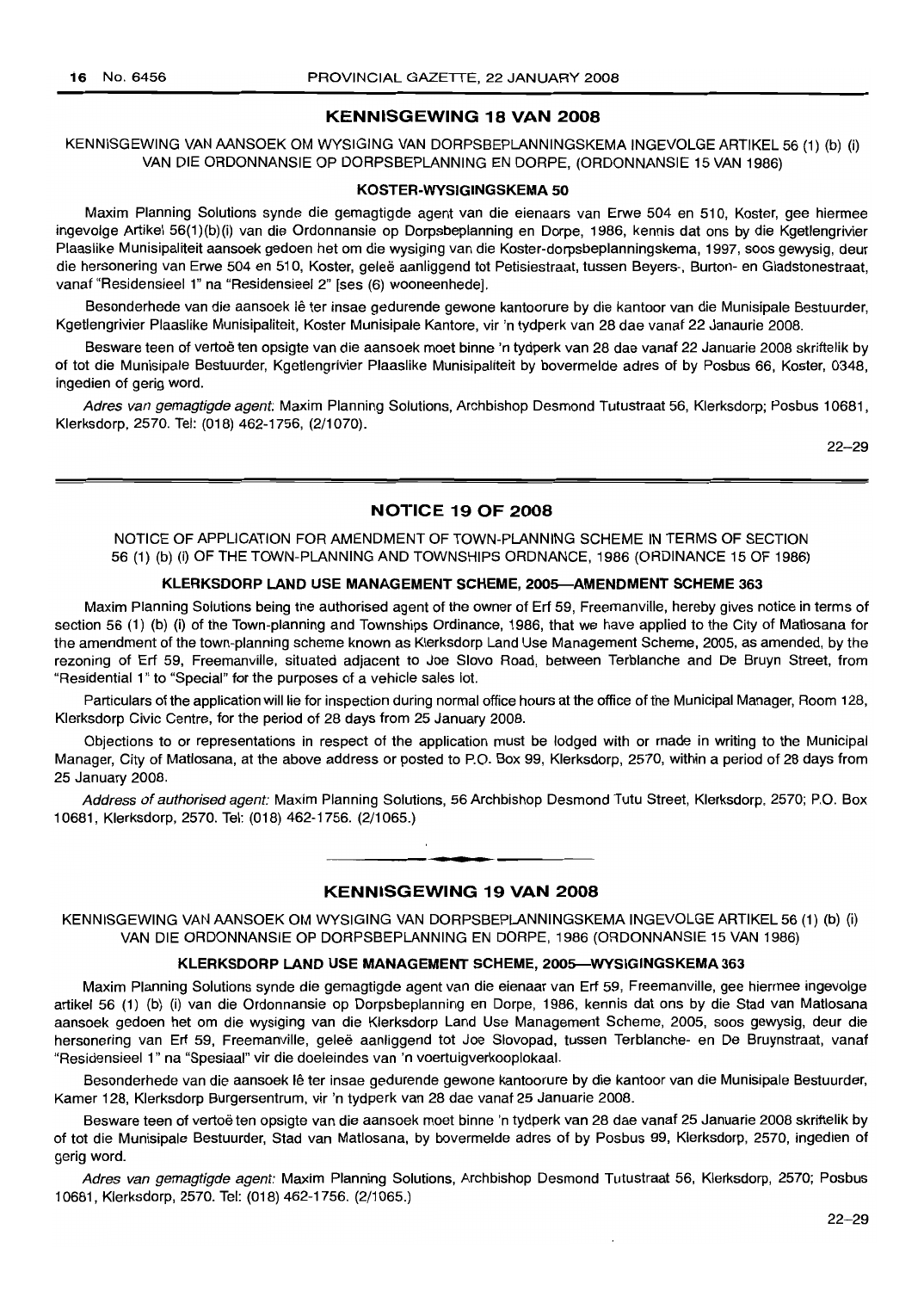## **NOTICE 20 OF 2008**

NOTICE OF APPLICATION FOR AMENDMENT OF TOWN-PLANNING SCHEME IN TERMS OF SECTION 56 (1) (b) (i) OF THE TOWN-PLANNING AND TOWNSHIPS ORDNANCE, 1986 (ORDINANCE 15 OF 1986)

#### **KLERKSDORP LAND USE MANAGEMENT, 2005-AMENDMENT SCHEME 355**

Mrs L. Einkamerer, owner of Erf 3210, Stilfontein Extension 4, hereby gives notice in terms of section 56 (1) (b) (i) of the Town-planning and Townships Ordinance, 1986, that I have applied to the City of Matlosana for the amendment of the townplanning scheme known as the Klerksdorp Land Use Management Scheme, 2005, as amended, by the rezoning of Erf 3210, Stilfontein Extension 4, from "Residential 1" to "Special".

Particulars of the applicant will lie for inspection during normal office hours at the office of the Municipal Manager, Room 128, Klerksdorp Civic Centre, for the period of 28 days from 17 January 2008.

Objections to or representations in respect of the applications must be lodged with or made in writing to the Municipal Manager, City of Matlosana, at the above address or posted to P.O. Box 99, Klerksdorp, 2570, within a period of 28 days from 17 January 2008.

## **KENNISGEWING 20 VAN 2008**

**•**

KENNISGEWING VAN AANSOEK OM WYSIGING VAN DORPSBEPLANNINGSKEMA INGEVOLGE ARTIKEL 56 (1) (b) (i) VAN DIE ORDONNANSIE OP DORPSBEPLANNING EN DORPE, 1986 (ORDONNANSIE 15 VAN 1986)

#### **KLERKSDORP LAND USE MANAGEMENT SCHEME, 2005-WYSIGINGSKEMA 355**

Me. L. Einkamerer, eienaar van Erf 3210, Stilfontein Uitbreiding 4, gee hiermee ingevolge artikel 56 (1) (b) (i) van die Ordonnansie op Dorpsbeplanning en Dorpe, 1986, kennis dat ons by die Stad van Matlosana aansoek gedoen het om die wysiging van die Klerksdorp Land Use Management Scheme, 2005, soos gewysig, deur die hersonering van Erf 3210, Stilfontein Uitbreiding 4 vanaf "Residensieel 1" na "Spesiaal" met 'n Bylae 690.

Besonderhede van die aansoek lê ter insae gedurende gewone kantoorure by die kantoor van die Munisipale Bestuurder, Kamer 128, Klerksdorp Burgersentrum, vir 'n tydperk van 28 dae vanaf 17 Januarie 2008.

Besware teen of vertoë ten opsigte van die aansoek moet binne 'n tydperk van 28 dae vanaf 17 Januarie 2008 skriftelik by of tot die Munisipale Bestuurder, Stad van Matlosana, by bovermelde adres of by Posbus 99, Klerksdorp, 2570, ingedien of gerig word.

22-29

## **NOTICE 21 OF 2008**

NOTICE OF APPLICATION FOR AMENDMENT OF TOWN-PLANNING SCHEME IN TERMS OF SECTION 56 (1) (b) (i) OF THE TOWN-PLANNING AND TOWNSHIPS ORDINANCE, 1986 (ORDINANCE 15 OF 1986)

#### **RUSTENBURG AMENDMENT SCHEME 300**

I, Petrus Christiaan Cornelius de Jager, of the firm Towncomp BK 1995/024157/23, being the authorised agent of the owner of Portion 57 (a portion of Portion 1) of the farm Buffelspoort 343 JQ, North West Province, hereby give notice in terms of section 56 (1) (b) (i) of the Town-planning and Townships Ordinance, 1986, that I have applied to the Rustenburg Local Municipality for the amendment of the town-planning scheme known as Rustenburg Land Use Management Scheme, 2005, by the rezoning of the property described above, situated  $\pm$  1 km to the South East of the road intersection P2-4 and D1235 on the farm Buffelspoort 343 JQ, from "Agricultural" to "Business 1" subject to conditions as per Annexure 583.

Particulars of the application will lie for inspection during normal office hours at the office of the Director: Planning and Development, Room 319, Missionary Mpheni House, em. of Beyers Naude and Nelson Mandela Drives, Rustenburg, for the period of 28 days from 22 January 2008.

Objections to or representations in respect of the application must be lodged with or made in writing to the Director: Planning and Development, at the above address or at PO Box 16, Rustenburg, 0300, within a period of 28 days from 22 January 2008.

Address of owner: Pia Towncomp CC, PO Box 20145, Proteapark, 0305. Tel: (014) 533-2950. Fax: (014) 533-3733.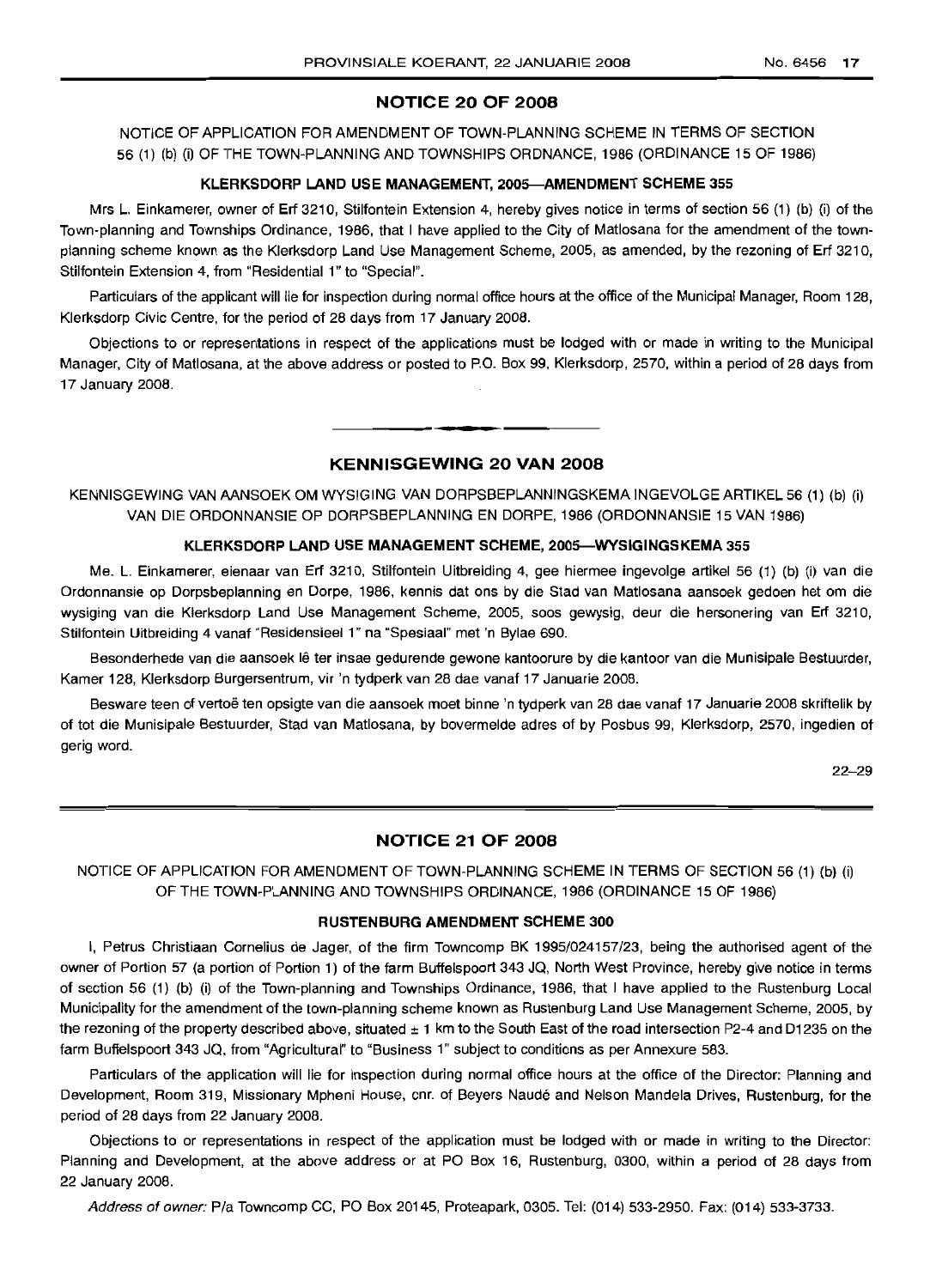#### **KENNISGEWING 21 VAN 2008**

KENNISGEWING VAN AANSOEK OM WYSIGING VAN DORPSBEPLANNINGSKEMA INGEVOLGE ARTIKEL 56 (1) (b) (i) VAN DIE ORDONNANSIE OP DORPSBEPLANNING EN DORPE, 1986 (ORDONNANSIE 15 VAN 1986)

#### **RUSTENBURG-WYSIGINGSKEMA 300**

Ek, Petrus Christiaan Cornelius de Jager, van die firma Towncomp BK, 1995/024157/23, synde die gemagtigde agent van die eienaar van Gedeelte 57 ('n Gedeelte van Gedeelte 1) van die Plaas Buffelspoort 343 JQ, Provinsie Noordwes, gee hiermee ingevolge artikel 56 (1) (b) (i) van die Ordonnansie op Dorpsbeplanning en Dorpe, 1986, kennis dat ek by Rustenburg Plaaslike Munisipaliteit aansoek gedoen het om die wysiging van die dorpsbeplanningskema bekend as Rustenburg Land Use Management Scheme, 2005, deur die hersonering van die eiendom hierbo beskryf, geleë ± 1 km in 'n Suid-Oostelike rigting vanaf die pad interseksie P2-4 en D1235 op die plaas Buffelspoort 343 JQ, vanaf "Landsbou" na "Besigheid 1", onderhewig aan voorwaardes soos per Bylae 583.

Besonderhede van die aansoek Ie ter insae gedurende gewone kantoorure by die kantoor van die Direkteur: Beplanning en Ontwikkeling, Kamer 319, Missionary Mpheni House, h/v Beyers Naude- en Nelson Mandelarylaan, Rustenburg, vir 'n tydperk van 28 dae vanaf 22 Januarie 2008.

Besware teen of vertoë ten opsigte van die aansoek moet binne 'n tydperk van 28 dae vanaf 22 Januarie 2008 skriftelik by of tot die Direkteur: Beplanning en Ontwikkeling by bovermelde adres of by Posbus 16, Rustenburg, 0300, ingedien of gerig word.

Adres van eienaar: Pia Towncomp CC, Posbus 20145, Proteapark, 0305. Tel: (014) 533-2950. Faks: (014) 533-3733.

22-29

## **NOTICE 22 OF 2008**

## RE-ADVERTISEMENT

NOTICE OF APPLICATION FOR AMENDMENT OF TOWN·PLANNING SCHEME IN TERMS OF SECTION 56 (1) (b) (i) OF THE TOWN·PLANNING AND TOWNSHIPS ORDINANCE, 1986 (ORDINANCE 15 OF 1986)

#### **RUSTENBURG AMENDMENT SCHEME 371**

I, Jan-Nolte Ekkerd of the firm EPS, being the authorised agent of the owner of the Remainder of Erf 1335, Rustenburg, hereby give notice in terms of section 56 (1) (b) (i) of the Town-planning and Townships Ordinance, 1986, that I have applied to the Rustenburg Local Municipality for the amendment of the town-planning scheme known as Rustenburg Land Use Management Scheme, 2005, by the rezoning of the property described above, situated on 237 Beyers Naude Drive, Rustenburg, from "Residential 1" to "Special" for offices, medical consulting rooms and service enterprises.

Particulars of the application will lie for inspection during normal office hours at the office of the Municipal Manager, Room 319, at the Missionary Mpheni House, cnr. of Nelson Mandela and Beyers Naude Drives, Rustenburg, for the period of 28 days from 22 January 2008.

Objections to or representations in respect of the application must be lodged with or made in writing to the Municipal Manager, at the above address or at PO Box 16, Rustenburg, 0300, within a period of 28 days from 22 January 2008.

Address of owner: P/a EPS Consulting Engineers, P.O. Box 5002, Rustenburg, 0300. Tel: (014) 597-2001. Fax: (014) 597-4956.

#### **KENNISGEWING 22 VAN 2008**

**- .**

HER-ADVERTERING

KENNISGEWING VAN AANSOEK OM WYSIGING VAN DORPSBEPLANNINGSKEMA INGEVOLGE ARTIKEL 56 (1) (b) (i) VAN DIE ORDONNANSIE OP DORPSBEPLANNING EN DORPE, 1986 (ORDONNANSIE 15 VAN 1986)

#### **RUSTENBURG-WYSIGINGSKEMA 371**

Ek, Jan-Nolte Ekkerd, van die firma EPS, synde die gemagtigde agent van die eienaar van die Restant van Erf 1335, Rustenburg, gee hiermee ingevolge artikel 56 (1) (b) (i) van die Ordonnansie op Dorpsbeplanning en Dorpe, 1986, kennis dat ek by Rustenburg Plaaslike Munisipaliteit aansoek gedoen het om die wysiging van die dorpsbeplanningskema bekend as Rustenburg-Grondgebruikbestuursskema, 2005, deur die hersonering van die eiendom hierbo beskryf, qelee te 237 Beyers Nauderylaan, Rustenburg, vanaf "Residensieel 1" na "Spesiaal" vir kantore, mediese spreekkamers en diensbedrywe.

Besonderhede van die aansoek lê ter insae gedurende gewone kantoorure by die kantoor van die Munisipale Bestuurder, Kamer 319, Missionary Mpheni House, h/v Nelson Mandela- en Beyers Naudelaan, Rustenburg, vir 'n tydperk van 28 dae vanaf 22 Januarie 2008.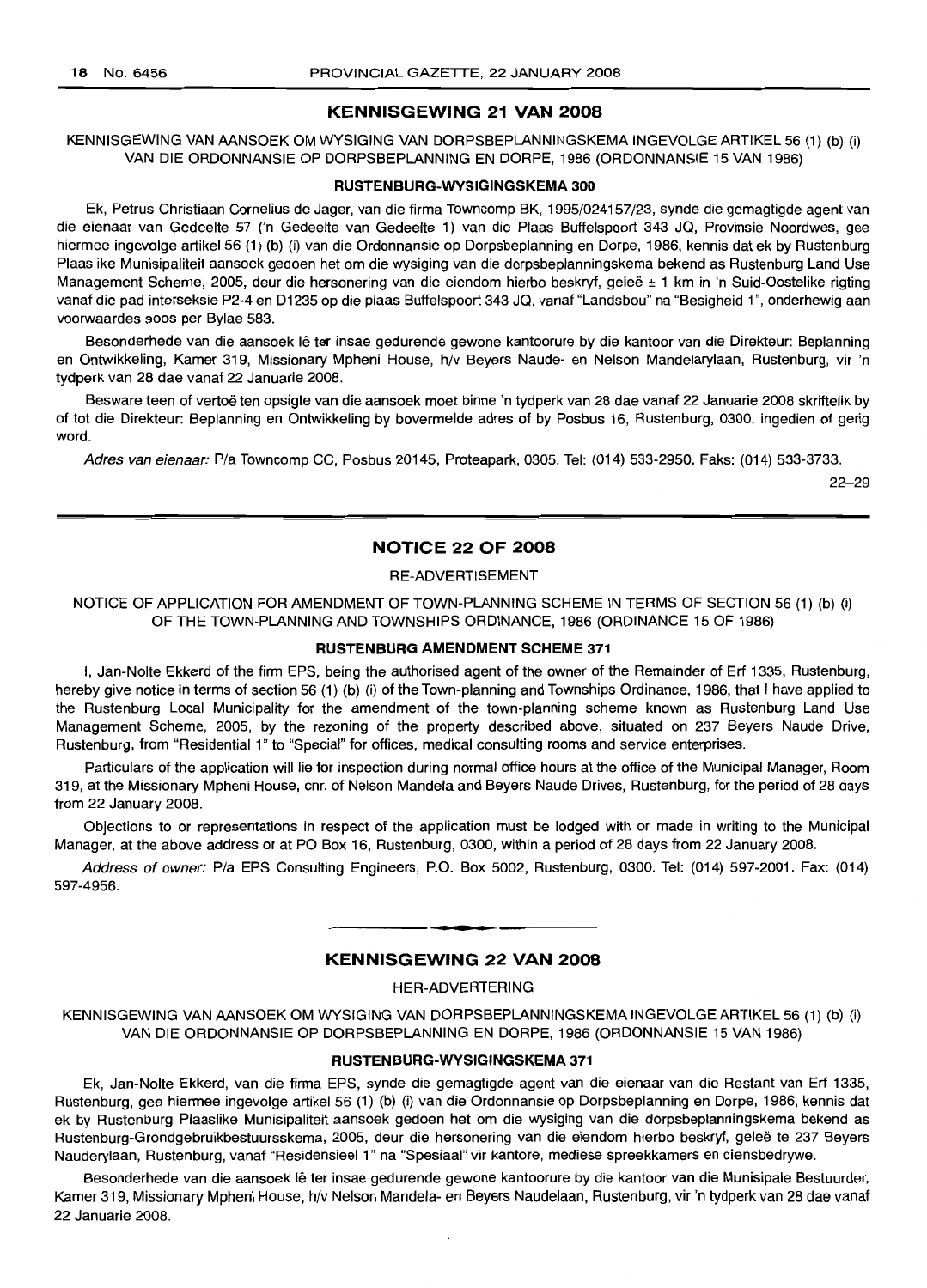Besware teen of vertoë ten opsigte van die aansoek moet binne 'n tydperk van 28 dae vanaf 22 Januarie 2008 skriftelik by of tot die Munisipale Bestuurder by bovermelde adres of by Posbus 16, Rustenburg, 0300, ingedien of gerig word.

Adres van eienaar: P/a EPS Raadgewende Ingenieurs, Posbus 5002, Rustenburg, 0300. Tel: (014) 597-2001. Faks: (014) 597-4956.

22-29

## **NOTICE 23 OF 2008**

## **RE-ADVERTISEMENT**

NOTICE OF APPLICATION FOR AMENDMENT OF TOWN-PLANNING SCHEME IN TERMS OF SECTION 56 (1) (b) (i) OF THE TOWN-PLANNING AND TOWNSHIPS ORDINANCE, 1986 (ORDINANCE 15 OF 1986)

#### **RUSTENBURG AMENDMENT SCHEME 378**

I, Jan-Nolte Ekkerd of the firm EPS, being the authorised agent of the owner of Portion 5 of Erf 501, Rustenburg, hereby give notice in terms of section 56 (1) (b) (i) of the Town-planning and Townships Ordinance, 1986, that I have applied to the Rustenburg Local Municipality for the amendment of the town-planning scheme known as Rustenburg Land Use Management Scheme, 2005, by the rezoning of the property described above, situated on 52 Byron Street, Rustenburg, from "Residential 1" to "Residential 2" (dwelling units) subject to certain conditions.

Particulars of the application will lie for inspection during normal office hours at the office of the Municipal Manager, Room 319, at the Missionary Mpheni House, em. of Nelson Mandela and Beyers Naude Drives, Rustenburg, for a period of 28 days from 22 January 2008.

Objections to or representations in respect of the application must be lodged with or made in writing to the Municipal Manager, at the above address or at P.O. Box 16, Rustenburg, 0300, within a period of 28 days from 22 January 2008.

Address of owner: C/o EPS Consulting Engineers, P.O. Box 5002, Rustenburg, 0300. Tel: (014) 597-2001. Fax: (014) 597-4956.

.**- .**

## **KENNISGEWING 23 VAN 2008**

#### **HER-ADVERTERING**

KENNISGEWING VAN AANSOEK OM WYSIGING VAN DORPSBEPLANNINGSKEMA INGEVOLGE ARTIKEL 56 (1) (b) (i) VAN DIE ORDONNANSIE OP DORPSBEPLANNING EN DORPE, 1986 (ORDONNANSIE 15 VAN 1986)

#### **RUSTENBURG-WYSIGINGSKEMA 378**

Ek, Jan-Nolte Ekkerd, van die firma EPS, synde die gemagtigde agent van die eienaar van die Gedeete 5 van Erf 501, Rustenburg, gee hiermee ingevolge artikel 56 (1) (b) (i) van die Ordonnansie op Dorpsbeplanning en Darpe, 1986, kennis dat ek by die Rustenburg Plaaslike Munisipaliteit aansoek gedoen het om die wysiging van die dorpsbeplanningskema bekend as Rustenburg Grondgebruikbestuurskema, 2005, deur die hersonering van die eiendom hierbo beskryf, geleë te Byronstraat 52, Rustenburg, vanaf "Residensieel 1" na "Residensieel 2" (wooneenhede) beperk tot sekere voorwaardes.

Besonderhede van die aansoek lê ter insae gedurende gewone kantoorure by die kantoor van die Munisipale Bestuurder, Kamer 319, Missionary Mpheni House, h/v Nelson Mandela- en Beyers Nauderylaan, Rustenburg, vir 'n tydperk van 28 dae vanaf 22 Januarie 2008.

Besware teen of vertoë ten opsigte van die aansoek moet binne 'n tydperk van 28 dae vanaf 22 Januarie 2008 skriftelik by of tot die Munisipale Bestuurder by bovermelde adres of by Posbus 16, Rustenburg, 0300, ingedien of gerig word.

Adres van eienaar: P/a EPS Raadgewende Ingenieurs, Posbus 5002, Rustenburg, 0300. Tel: (014) 597-2001. Faks: (014) 597-4956.

22-29

#### **NOTICE 24 OF 2008**

#### **RE-ADVERTISEMENT**

NOTICE OF APPLICATION FOR AMENDMENT OF TOWN-PLANNING SCHEME IN TERMS OF SECTION 56 (1) (b) (i) OF THE TOWN-PLANNING AND TOWNSHIPS ORDINANCE, 1986 (ORDINANCE 15 OF 1986)

#### **RUSTENBURG AMENDMENT SCHEME 380**

I, Jan-Nolte Ekkerd, being the authorised agent of the owner of the Remaining Extent of Erf 391, in the Town of Cashan Extension 4, Rustenburg, hereby give notice in terms of section 56 (1) (b) (i) of the Town-planning and Townships Ordinance, 1986, that I have applied to the Rustenburg Local Municipality for the amendment of the town-planning scheme known as Rustenburg Land Use Management Scheme, 2005, by the rezoning of the property described above, situated on 87 Nylrivier Avenue, Cashan Extension 4, Rustenburg, from "Residential 1" to "Business 2", subject to certain conditions.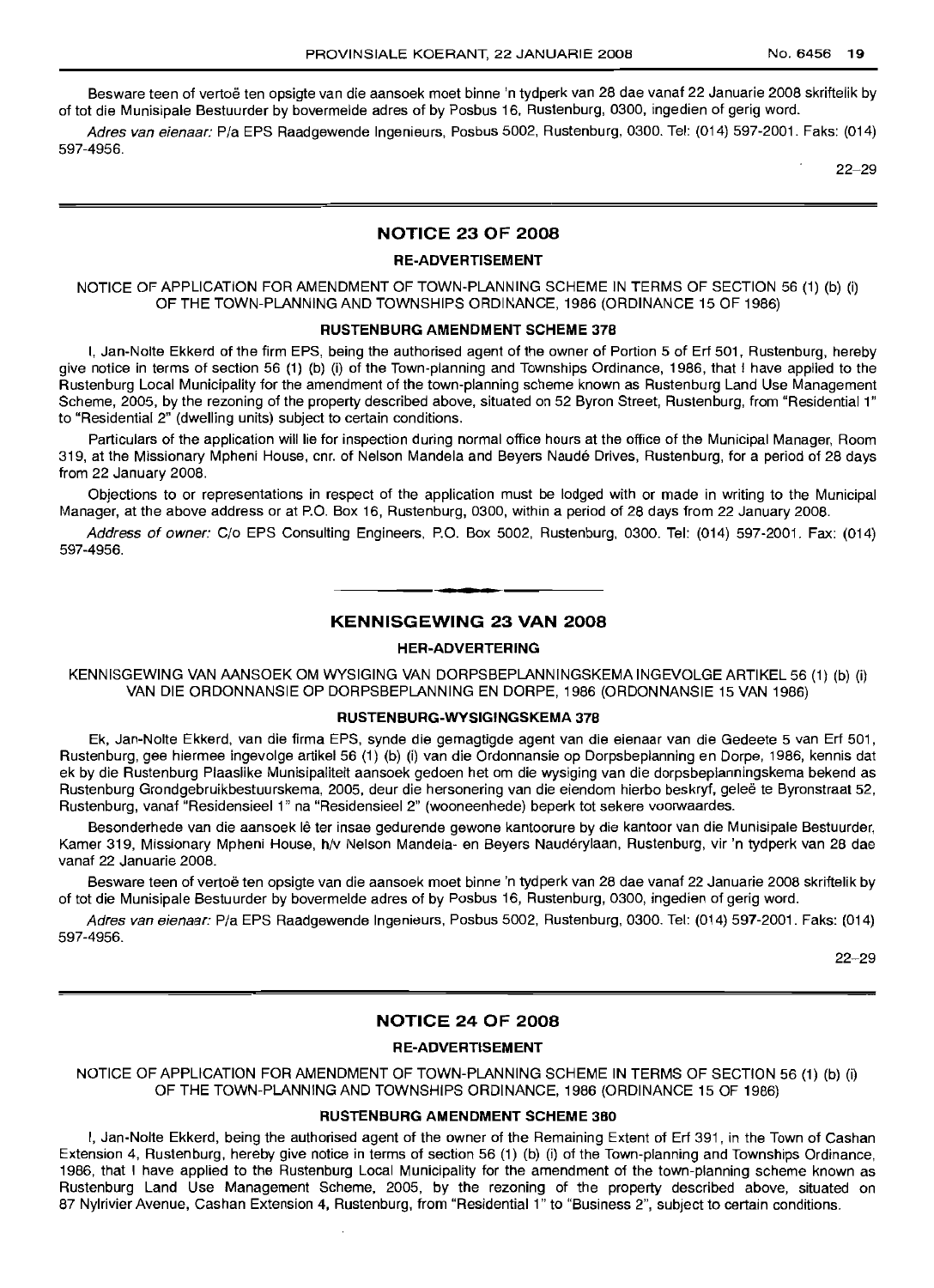Particulars of the application will lie for inspection during normal office hours at the office of the Municipal Manager, Room 319, Missionary Mpheni House, em. of Nelson Mandela and Beyers Naude Drives, Rustenburg, for a period of 28 days from 22 January 2008.

Objections to or representations in respect of the application must be lodged with or made in writing to the Municipal Manager, at the above address or at P.O. Box 16, Rustenburg, 0300, within a period of 28 days from 22 January 2008.

Address of owner: C/o EPS Consulting Engineers, P.O. Box 5002, Rustenburg, 0300. Tel: (014) 597-2001. Fax: (014) 597-4956.

**-.**

## **KENNISGEWING 24 VAN 2008**

#### **HER-ADVERTERING**

KENNISGEWING VAN AANSOEK OM WYSIGING VAN DORPSBEPLANNINGSKEMA INGEVOLGE ARTIKEL 56 (1) (b) (i) VAN DIE ORDONNANSIE OP DORPSBEPLANNING EN DORPE, 1986 (ORDONNANSIE 15 VAN 1986)

#### **RUSTENBURG-WYSIGINGSKEMA 380**

Ek, Jan-Nolte Ekkerd, synde die gemagtigde agent van die eienaar van die Resterende Gedeete van Erf 391, in die dorp Cashan Uitbreiding 4, Rustenburg, gee hiermee ingevolge artikel 56 (1) (b) (i) van die Ordonnansie op Dorpsbeplanning en Dorpe, 1986, kennis dat ek by die Rustenburg Plaaslike Munisipaliteit aansoek gedoen het om die wysiging van die dorpsbeplanningskema bekend as Rustenburg Grondgebruikbestuurskema, 2005, deur die hersonering van die eiendom hierbo beskryf, geleë te Nylrivierlaan 87, Cashan Uitbreiding 4, Rustenburg, vanaf "Residensieel 1" na "Besigheid 2" beperk tot sekere voorwaardes.

Besonderhede van die aansoek lê ter insae gedurende gewone kantoorure by die kantoor van die Munisipale Bestuurder, Kamer 319, Missionary Mpheni House, h/v Nelson Mandela- en Beyers Naudérylaan, Rustenburg, vir 'n tydperk van 28 dae vanaf 22 Januarie 2008.

Besware teen of vertoë ten opsigte van die aansoek moet binne 'n tydperk van 28 dae vanaf 22 Januarie 2008 skriftelik by of tot die Munisipale Bestuurder by bovermelde adres of by Posbus 16, Rustenburg, 0300, ingedien of gerig word.

Adres van eienaar: Pia EPS Raadgewende Ingenieurs, Posbus 5002, Rustenburg, 0300. Tel: (014) 597-2001. Faks: (014) 597-4956.

22-29

## **NOTICE 25 OF 2008**

## (NOTICE 229 OF 2007)

NOTICE OF APPLICATION FOR AMENDMENT OF TOWN-PLANNING SCHEME IN TERMS OF SECTION 56 (1) (b) (i) OF THE TOWN-PLANNING AND TOWNSHIPS ORDINANCE, 1986 (ORDINANCE 15 OF 1986)

## **RUSTENBURG AMENDMENT SCHEME 373**

The Rustenburg Local Municipality, being the legal owner of a portion of Portion 218 of the farm Town and Townlands 272 JQ, Rustenburg, hereby gives notice in terms of section 56 (1) (b) (i) of the Town-planning and Townships Ordinance, 1986, that application has been made to the Rustenburg Local Municipality for the amendment of the town-planning scheme known as the Rustenburg Land Use Management Scheme, 2005 for the rezoning of the property described above, situated along Nelson Mandela Drive and Fatima Bhayat Street, from "Private Open" to "Business 1" subject to certain conditions as per Annexure 656.

Particulars of the application will lie for inspection during normal office hours at the office of the Municipal Manager, Room 319, at the Missionary Mpheni House, corner of Nelson Mandela and Beyers Naude Drives, Rustenburg for a period of 28 days from 20 November 2007.

Objections to or representations in respect of the application must be lodged with or made in writing to the Municipal Manager at the above address or at P.O. Box 16, Rustenburg, 0300, within a period of 28 days from 22 January 2008.

Address of owner: P.O. Box 16, Rustenburg, 0300.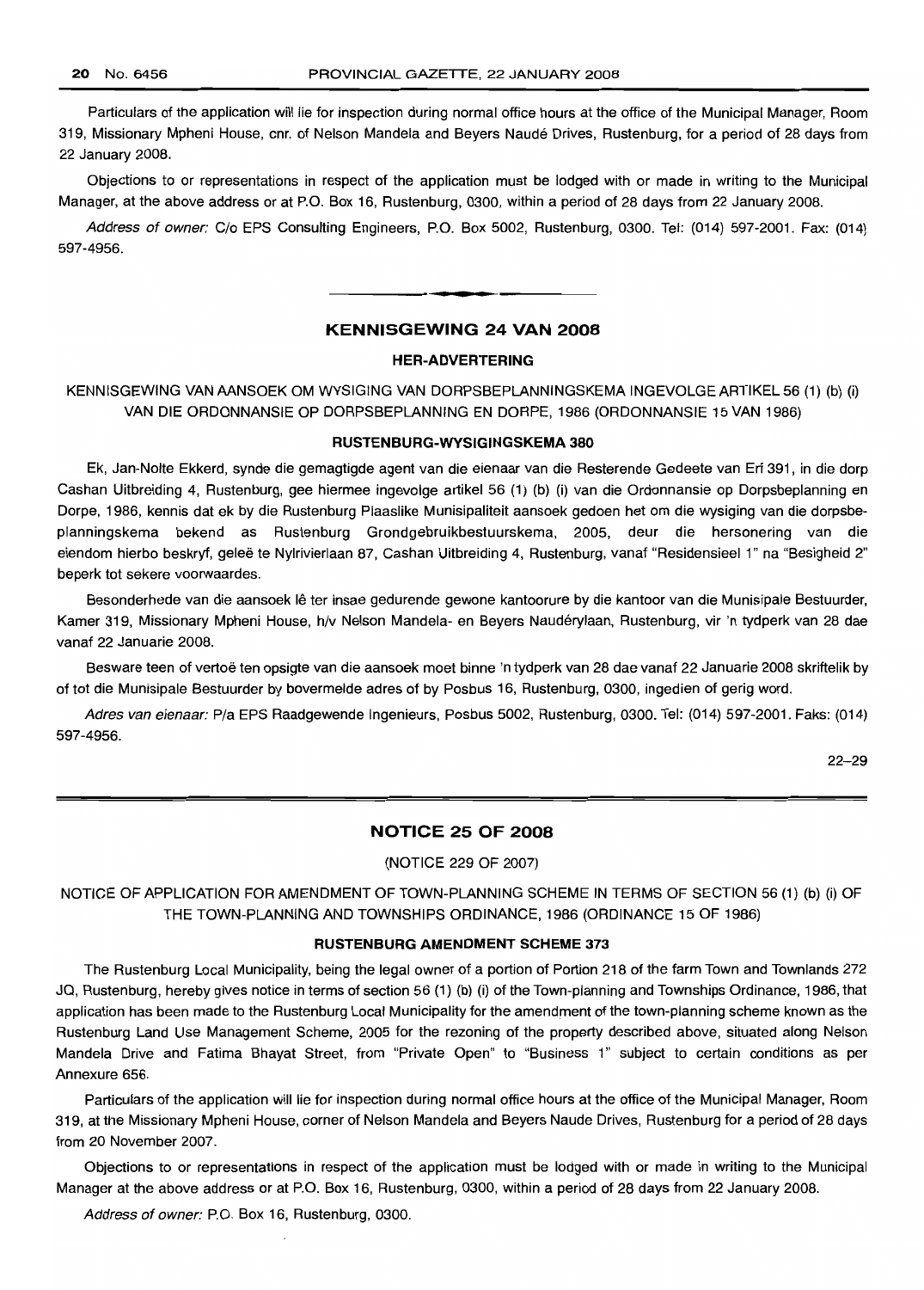#### **KENNISGEWING 25 VAN 2008**

#### (KENNISGEWING 229 VAN 2007)

KENNISGEWING VAN AANSOEK OM WYSIGING VAN DORPSBEPLANNINGSKEMA INGEVOLGE ARTIKEL 56 (1) (b) (i) VAN DIE ORDONNANSIE OP DORPSBEPLANNING EN DORPE (ORDONNANSIE 15 VAN 1986)

#### **RUSTENBURG WYIGINGSKEMA 373**

Die Rustenburg Plaaslike Munisipaliteit, synde die wettige eienaar van 'n gedeelte van Gedeelte 218 van die plaas Town and Townlands 272 JQ, Rustenburg, gee hiermee ingevolge artikel 56 (1) (b) (i) van die Ordonnansie op Dorpsbeplanning en Dorpe, 1986, kennis dat aansoek gedoen is om die wysiging van die Dorpsbeplanningskema bekend as Rustenburg Grondgebruiksbestuursskema, 2005, vir die hersonering van die eiendom hierbo beskryf, gelee aangrensend aan Nelson Mandela Rylaan en Fatima Bhayatstraat vanaf "Private Oopruimte" na "Besigheid 1" beperk tot sekere voorwaardes vervat in Bylae 656.

Besonderhede van de aansoek lê ter insae gedurende gewone kantoorure by die kantoor van die Munisipale Bestuurder, Kamer 319, Missionary Mpheni House, h/v Nelson Mandela en Beyers Naude Laan, Rustenburg vir 'n tydperk van 28 dae vanaf 20 November 2007.

Besware teen of vertoe ten opsigte van die aansoek moet binne 'n tydperk van 28 dae vanaf 20 November 2007 skriftelik by of tot die Munisipale Bestuurder by bovermelde adres of by Posbus 16, Rustenburg, 0300 ingedien of gerig word.

Adres van eienaar: Posbus 16, Rustenburg, 0300.

22-29

## **NOTICE 26 OF 2008**

#### **RUSTENBURG AMENDMENT SCHEME 265**

Notice is hereby given in terms of the provisions of section 57 (1) (a) of the Town-planning and Townships Ordinance, 1986, that the Rustenburg Local Municipality has approved the amendment of the Rustenburg Land Use Management Scheme, 2005, by the rezoning of Portion 1 of Erf 1872, Rustenburg, from "Residential 1" to "Business 1".

Map 3 and scheme clauses of the amendment scheme are filed with the Regional Director, North West Provincial Administration, Private Bag X1213, Potchefstroom, 2520, and the Municipal Manager, Room 620, Missionary Mpheni House, Beyers Naude Drive, Rustenburg, and are open for inspection at all reasonable times.

This amendment is known as Rustenburg Amendment Scheme 265 and shall come into operation on the date of the publication hereof.

#### **Mr A. BOSHOFF, Municipal Manager**

Missionary Mpheni House, PO Box 16, Rustenburg, 0300.

## **KENNISGEWING 26 VAN 2008**

.**- .**

## **RUSTENBURG WYSIGINGSKEMA 265**

Kennis geskied hiermee ingevolge die bepalings van artikel 57 (1) (a) van die Ordonnansie op Dorpsbeplanning en Dorpe, 1986, dat die Rustenburg Plaaslike Munisipaliteit die wysiging van die Rustenburg Grondgebruiksbeheer Skema, 2005, goedgekeur het deur die hersonering van Gedeelte 1 van Erf 1872, Rustenburg, vanaf "Residensieel 1" na "Besigheid 1".

Kaart 3 en die skemaklousules van die wysigingskema word in bewaring gehou deur die Streekdirekteur, Noordwes Provinsiale Administrasie, Privaatsak X1213, Potchefstroom, 2520, en die Munisipale Bestuurder, Kamer 620, Missionary Mpheni House, Beyers Naude Drive, Rustenburg, en is te aile redelike tye ter insae beskikbaar.

Hierdie wysiging staan bekend as Rustenburg Wysigingskema 265 en sal in werking tree op die datum van publikasie hiervan.

#### **Mnr. A. BOSHOFF, Munisipale Bestuurder**

Missionary Mpheni House, Posbus 16, Rustenburg, 0300.

## **NOTICE 27 OF 2008**

#### **RUSTENBURG AMENDMENT SCHEME 307**

Notice is hereby given in terms of the provisions of section 57 (1) (a) of the Town-planning and Townships Ordinance, 1986, that the Rustenburg Local Municipality has approved the amendment of the Rustenburg Land Use Management Scheme, 2005, by the rezoning of Portion 3 of Erf 1200, Rustenburg, from "Residential 1"to "Special" for offices and medical consulting rooms.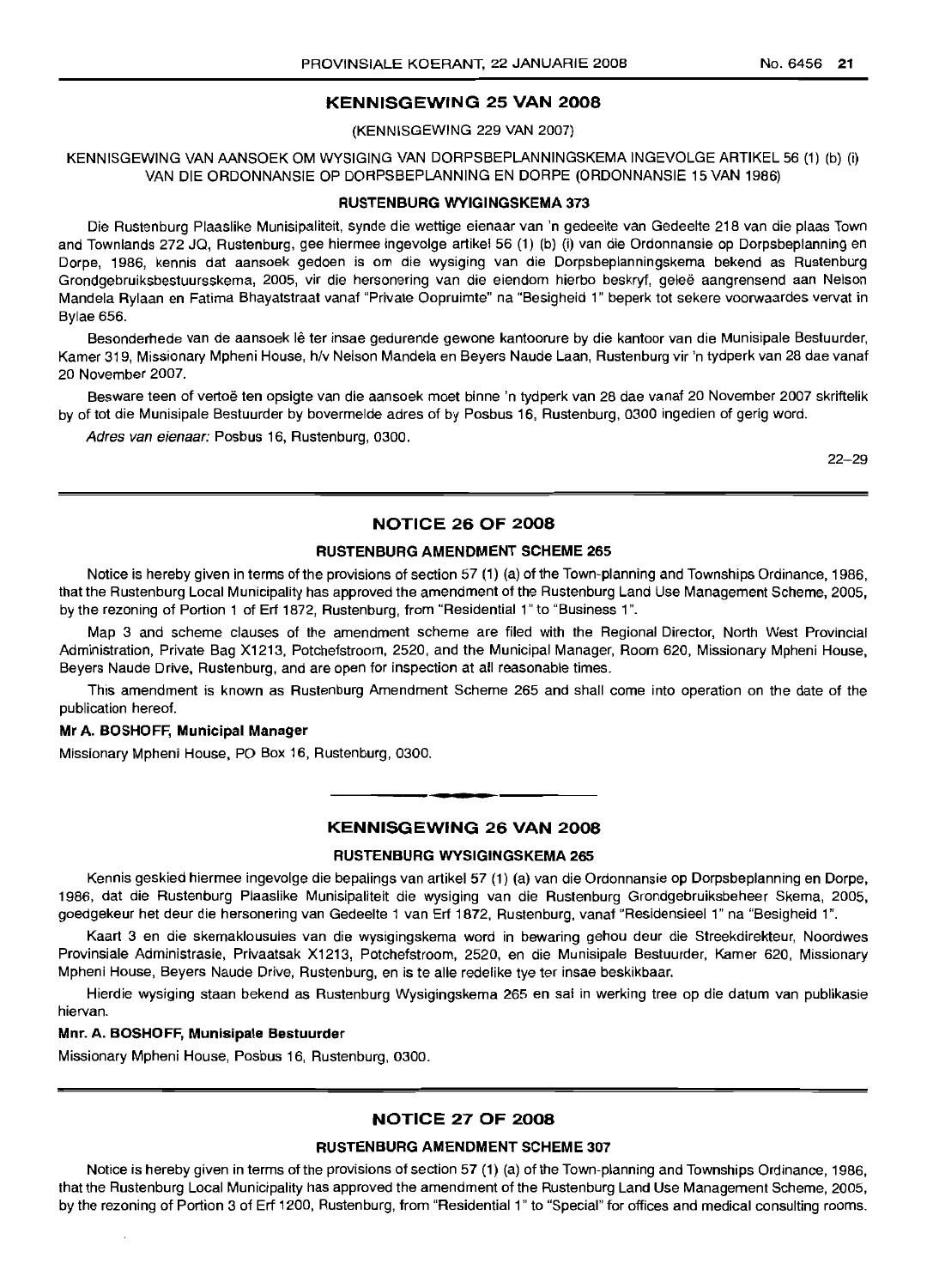Map 3 and the scheme clauses of the amendment scheme are filed with the Regional Director, North West Provincial Administration, Private Bag X1213, Potchefstroom, 2520, and the Municipal Manager, Room 620, Missionary Mpheni House, Beyers Naude Drive, Rustenburg, and are open for inspection at all reasonable times.

This amendment is known as Rustenburg Amendment Scheme 307 and shall come into operation on the date of the publication hereof.

#### Mr A. BOSHOFF, Municipal Manager

Missionary Mpheni House, PO Box 16, Rustenburg, 0300

## KENNISGEWING 27 VAN 2008

**•**

#### RUSTENBURG WYSIGINGSKEMA 307

Kennis geskied hiermee ingevolge die bepalings van artikel 57 (1) (a) van die Ordonnansie op Dorpsbeplanning en Dorpe, 1986, dat die Rustenburg Plaaslike Munisipaliteit die wysiging van die Rustenburg Grondgebruiksbeheerskema, 2005, goedgekeur het deur die hersonering van Gedeelte 3 van Erf 1200, Rustenburg, vanaf "Residensieel 1" na "Spesiaal" vir kantore en mediese spreekkamers.

Kaart 3 en die skemaklousules van die wysigingskema word in bewaring gehou deur die Streekdirekteur, Noordwes Provinsiale Administrasie, Privaatsak X1213, Potchefstroom, 2520, en die Munisipale Bestuurder, Kamer 620, Missionary Mpeni House, Beyers Naude Drive, Rustenburg, en is te aile redelike tye ter insae beskikbaar.

Hierdie wysiging staan bekend as Rustenburg Wysigingskema 307 en sal in werking tree op die datum van publikasie hiervan.

#### Mm. A. BOSHOFF, Munisipale Bestuurder

Missionary Mpheni House, Posbus 16, Rustenburg, 0300

#### NOTICE 28 OF 2008

#### RUSTENBURG AMENDMENT SCHEME 327

Notice is hereby given in terms of the provisions of section 57 (1) (a) of the Town-planning and Townships Ordinance, 1986, that the Rustenburg Local Municipality has approved the amendment of the Rustenburg Land Use Management Scheme, 2005, by the rezoning of Portion 2 of Erf 781, Rustenburg, from "Residential 1" to "Residential 2".

Map 3 and the scheme clauses of the amendment scheme are filed with the Regional Director, North West Provincial Administration, Private Bag X1213, Potchefstroom, 2520, and the Municipal Manager, Room 620, Missionary Mpheni House, Beyers Naude Drive, Rustenburg, and are open for inspection at all reasonable times.

This amendment is known as Rustenburg Amendment Scheme 327 and shall come into operation on the date of the publication hereof.

#### Mr A. BOSHOFF, Municipal Manager

Missionary Mpheni House, PO Box 16, Rustenburg, 0300

## KENNISGEWING 28 VAN 2008

**• a**

## RUSTENBURG WYSIGINGSKEMA 327

Kennis geskied hiermee ingevolge die bepalings van artikel 57 (1) (a) van die Ordonnansie op Dorpsbeplanning en Dorpe, 1986, dat die Rustenburg Plaaslike Munisipaliteit die wysiging van die Rustenburg Grondgebruiksbeheerskema, 2005, goedgekeur het deur die hersonering van Gedeelte 2 van Erf 781, Rustenburg, vanaf "ResidensieeI1" na "Residensieel 2".

Kaart 3 en die skemaklousules van die wysigingskema word in bewaring gehou deur die Streekdirekteur, Noordwes Provinsiale Administrasie, Privaatsak X1213, Potchefstroom, 2520, en die Munisipale Bestuurder, Kamer 620, Missionary Mpeni House, Beyers Naude Drive, Rustenburg, en is te aile redelike tye ter insae beskikbaar.

Hierdie wysiging staan bekend as Rustenburg Wysigingskema 327 en sal in werking tree op die datum van publikasie hiervan.

#### Mnr. A. BOSHOFF, Munisipale Bestuurder

Missionary Mpheni House, Posbus 16, Rustenburg, 0300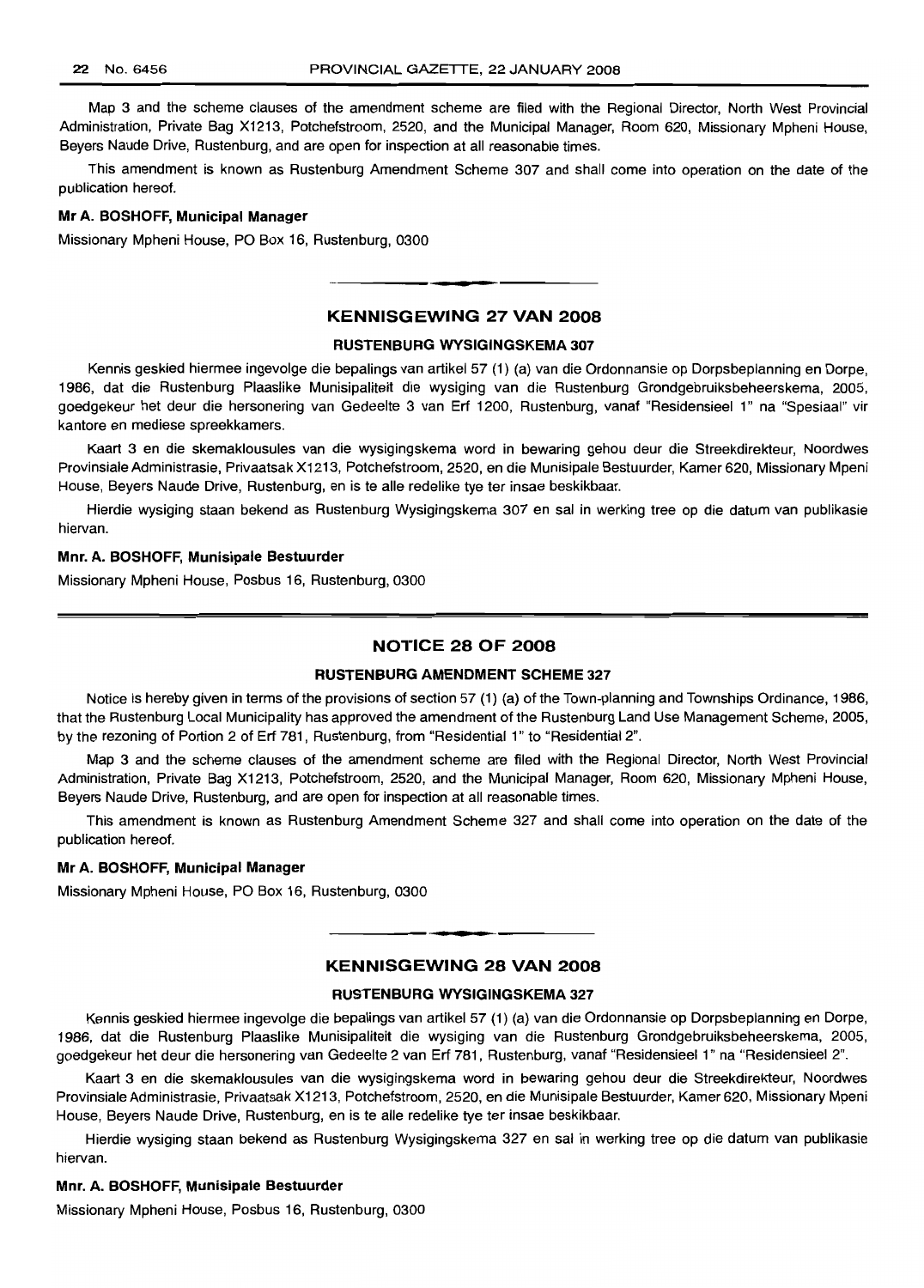#### **NOTICE 29 OF 2008**

REMOVAL OF RESTRICTIONS ACT, 1967

## **REMOVAL OF RESTRICTIONS ON PORTION 89 AND THE REMAINDER OF PORTION 90 OF THE FARM RIETFONTEIN 485 JQ**

It is hereby notified that application has been made in terms of section 3 (1) of the Removal of Restrictions Act, 1967 (Act No. 84 of 1967) by Koplan Consultants, Linden, for the removal of Conditions A (a), A (b), B (1), B (2) and C in Deed of Transfer T120090/2003, for Portion 89 of the Farm Rietfontein 485-JQ, and Conditions A (a), A (b), B (1), B (2) and D in Deed of Transfer T139477/2006, for the Remainder of Portion 90 of the Farm Rietfontein 485-JQ, for the purpose of township establishment.

The application and relative documents are open for inspection at the offices of the Acting Manager, Department of Developmental Local Government and Housing, c/o Von Weilligh and Gerrit Maritz Streets, and the offices of the Municipal Manager, Madibeng Local Municipality for a period of 28 days from 22 January 2008.

Objections to the application may be lodged in writing with the Acting Manager, Department of Developmental Local Government and Housing at the above address or to Private Bag X1213, Potchefstroom, 2520, on or before 19 February 2008 and shall reach this office no later than 14:00 on the said date.

GO 15/4/2/1/10/56

## **KENNISGEWING 29 VAN 2008**

**• •**

#### WET OP OPHEFFING VAN BEPERKINGS, 1976

## **DIE OPHEFFING VAN TITELVOORWAARDES VAN GEDEELTE 89 EN DIE RESTANT VAN GEDEELTE 90 VAN DIE PLAAS RIETFONTEIN 485 JQ**

Hierby word bekendgemaak dat ingevolge die bepalings van artikel (3) 1 van die Wet op Opheffing van Beperkings, 1967 (Wet No. 84 van 1967) aansoek gedoen is deur Koplan Konsultante, Linden, vir die opheffing van Voorwaardes A (a), A (b), B (1), B (2) en C in Akte van Transport T120090/2003 vir Gedeelte 89 van die Plaas Rietfontein 485-JQ en Voorwaardes A (a), A (b), B (1), B (2) en D in Akte van Transport T139477/2006 vir die Restant van Gedeelte 90 van die Plaas Rietfontein 485-JQ, met die doel om dorp te stig.

Die aansoek en die betrokke dokumentasie is ter insae by die kantoor van die Waarnemende Bestuurder, Departement Ontwikkelende Plaaslike Regering en Behuising, h/v Von Weilligh- en Gerrit Maritzstraat, Potchefstroom en in die kantoor van die Munisipale Bestuurder, Madibeng Plaaslike Munisipaliteit vir 'n tydperk van 28 dae vanaf 22 Januarie 2008.

Besware teen die aansoek kan skriftelik by die Waarnemende Bestuurder, Departement Ontwikkelende Plaaslike Regering en Behuising by bovermelde adres of Privaatsak X1213, Potchefstroom, 2520, voor of op 19 Februarie 2008 ingedien word en moet die kantoor nie later as 14:00 op genoemde datum bereik nie.

GO 15/4/2/1/10/56

## **NOTICE 30 OF 2008**

#### REMOVAL OF RESTRICTIONS ACT, 1967

#### **REMOVAL OF RESTRICTIONS ON PORTION 218 OF THE FARM RIETFONTEIN 485 JQ**

It is hereby notified that application has been made in terms of section 3 (1) of the Removal of Restrictions Act, 1967 (Act No. 84 of 1967) by Koplan Consultants, Linden, of the removal of Conditions 1 (i), 1 (ii), 1 (iii), 3 (ii) (1), 3 (ii) (2) and 3 (ii) (3) in Deed of Transfer T34824/1995, for the purpose of township establishment.

The application and relative documents are open for inspection at the offices of the Acting Manager, Department of Developmental Local Government and Housing, c/o Von Weilligh and Gerrit Maritz Streets, and the offices of the Municipal Manager, Madibeng Local Municipality for a period of 28 days from 22 January 2008.

Objections to the application may be lodged in writing with the Acting Manager, Department of Developmental Local Government and Housing at the above address or to Private Bag X1213, Potchefstroom, 2520, on or before 19 February 2008 and shall reach this office no later than 14:00 on the said date.

GO 15/4/2/1/10/57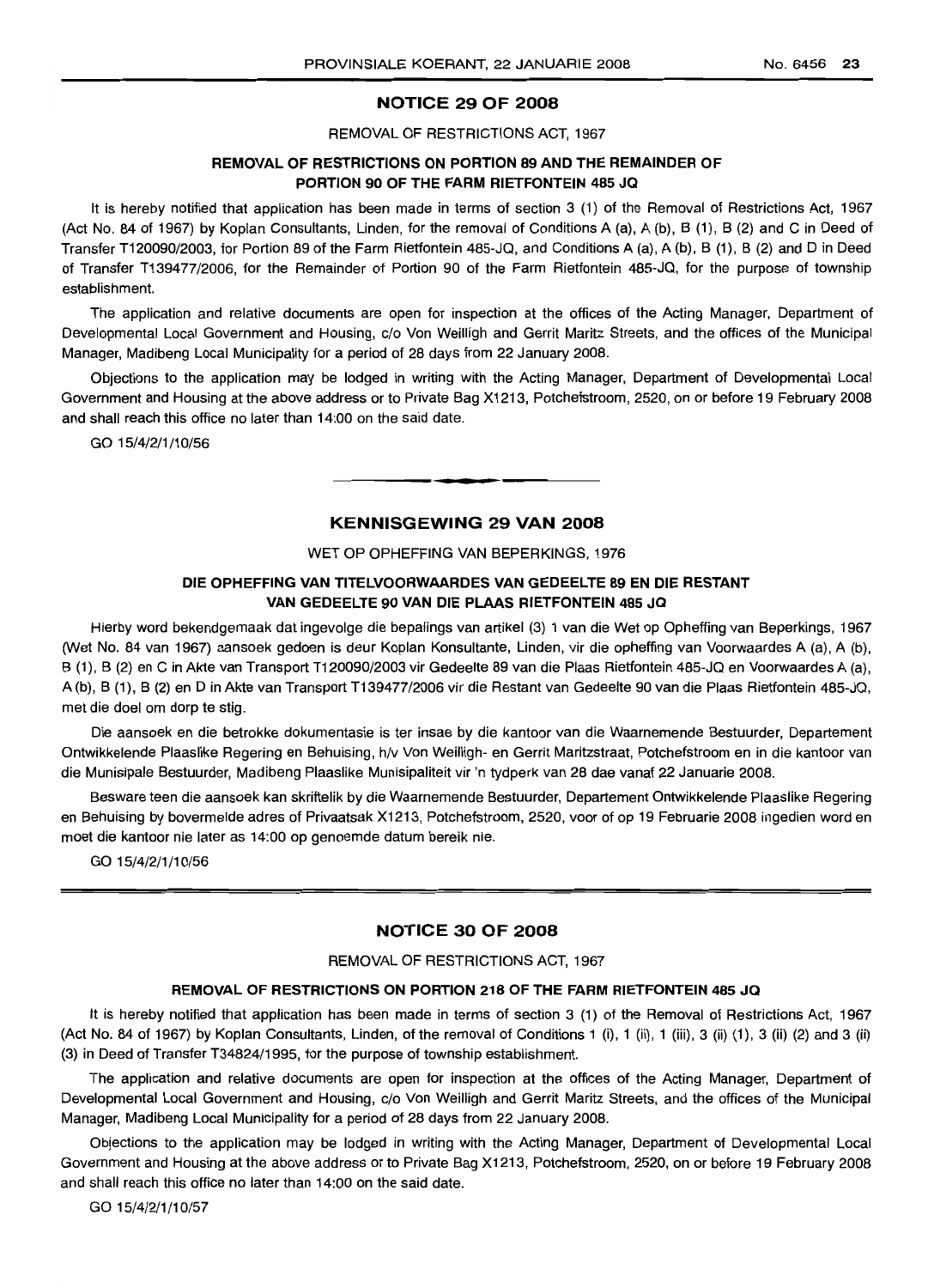## **KENNISGEWING 30 VAN 2008**

WET OP OPHEFFING VAN BEPERKINGS, 1976

#### **DIE OPHEFFING VAN TITELVOORWAARDES VAN GEDEELTE 218 VAN DIE PLAAS RIETFONTEIN 485 JQ**

Hierby word bekendgemaak dat ingevolge die bepalings van artikel 3 (1) van die Wet op Opheffing van Beperkings, 1967 (Wet No. 84 van 1967) aansoek gedoen is deur Koplan Konsultante, Linden, vir die opheffing van Voorwaardes 1 (i), 1 (ii), 1 (iii), 3 (ii) (1), 3 (ii) (2) en 3 (ii) (3), in Akte van Transport T34824/1995, met die doel om dorp te stig.

Die aansoek en die betrokke dokumentasie is ter insae by die kantoor van die Waarnemende Bestuurder, Departement Ontwikkelende Plaaslike Regering en Behuising, h/v Von Weilligh- en Gerrit Maritzstraat, Potchefstroom en in die kantoor van die Munisipale Bestuurder, Madibeng Plaaslike Munisipaliteit vir 'n tydperk van 28 dae vanaf 22 Januarie 2008.

Besware teen die aansoek kan skriftelik by die Waarnemende Bestuurder, Departement Ontwikkelende Plaaslike Regering en Behuising by bovermelde adres of Privaatsak X1213, Potchefstroom, 2520, voor of op 19 Februarie 2008 ingedien word en moet die kantoor nie later as 14:00 op genoemde datum bereik nie.

GO 15/4/2/1/10/57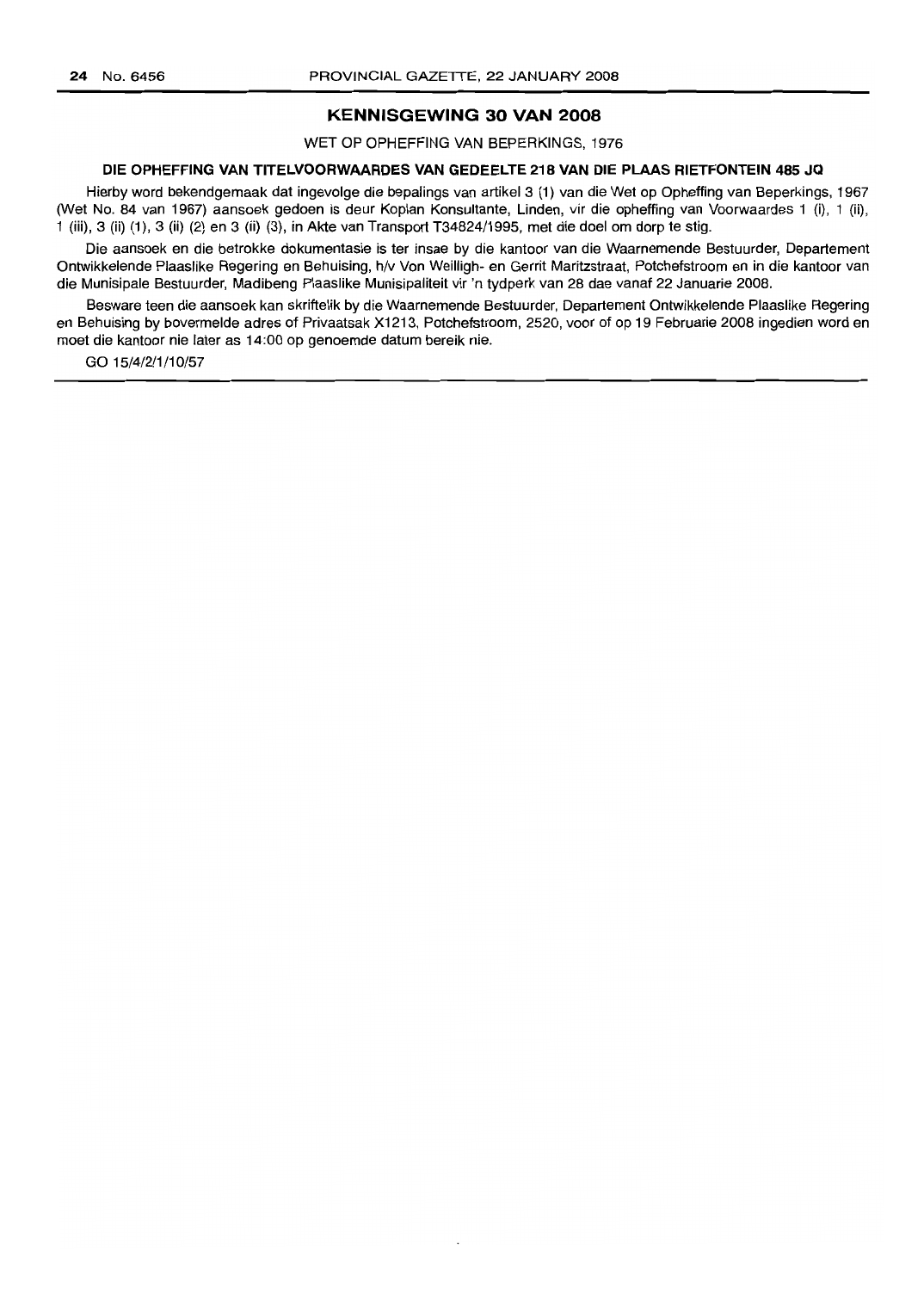## **NOTICE 9 OF 2008**

## **FORM OF NOTICE TO BE PUBLISHED IN NEWSPAPER**

[Regulation 17(9) of the Development Facilitation Regulations in terms of the Development Facilitation Act 1995]

**PLANCentre as consultants for N12 Properties (Proprietary) Limited (Registration Nr. 2002/012361/07)** has lodged an application in terms of the Development Facilitation Act for the establishment of a land development area together with the simultaneous removal of restrictions, consolidation and subdivision on **Portion 582 ( a Portion of Portion 1) and Portion 586 (a Portion of Portion 379) of the farm Townlands of Klerksdorp 424 Registration Division 'P, North West Province (proposed consolidated Portion 587 of the farm Townlands of Klerksdorp 424 Registration Division IP).**

The development will consist of the following:

**Two "Business 1" zoned erven with development parameters in accordance with the "Business 1" zoning as contained in the Klerksdorp Land Use Management Scheme, 2005. Both erven will be developed in accordance with an approved site development plan.**

The relevant plan(s), document(s) and information are available for inspection at the Office of the Designated Officer, Ramosa Riekert Building, corner of Albert Luthuli Drive and Gerrit Maritz Street, Dassierand, Potchefstroom, as well as the offices of PLANCentre, 98 Peter Mokaba Street, Potchefstroom, for a period of 21 days from **15 January 2008.**

The application will be considered at a Tribunal hearing to be held at the **Conference Room**, **Protea Hotel Klerksdorp, between Barend Street and Margaretha Prinsloo Street, KLERKSDORP on 10 April 2008 at 10:00** and jf any objections are received, a **pre-hearing** will take place on **3 April 2008** at the **abovementioned Protea Hotel at 10:00.**

Any person having an interest in the application should please note: -

1 You may within a period of 21 days from the date of first publication of this notice, provide the designated officer with your written objections or representations.

OR

2 If your comments constitute an objection to any aspect of the land development application, you may but you are not obliged to, appear in person or through a representative before the Tribunal on the date mentioned above.

Any written objection or representation must be delivered to the designated officer at **the offices of the Designated Officer, Ramosa Riekert Building, corner of Albert Luthuli Drive and Gerrit Maritz Street, Dassierand, Potchefstroom** or posted to **Private Bag X1213, Potchefstroom,** for attention Mr. N. P. Claassen.

Any queries may be directed to the Designated Officer on telephone no. (018) 297 5011 and fax no. (018) 297 7956.

Ref. 2757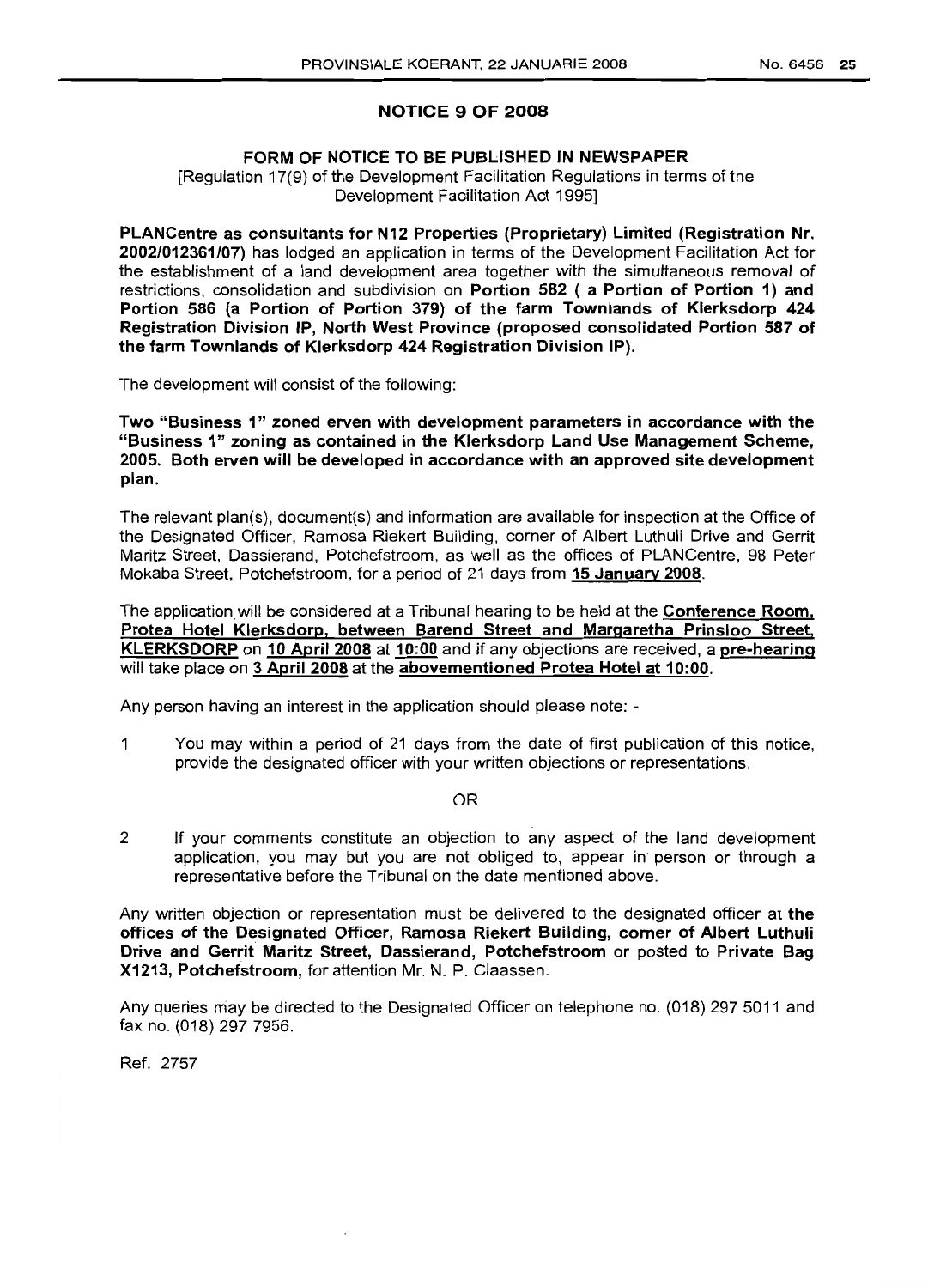## **KENNISGEWING 9 VAN** 2008

## VORM VAN KENNISGEWING WAT IN DIE KOERANT GEPUBLISEER MOET WORD . [Regulasie 17(9) van die Regulasies op Ontwikkelingsfasilitering ingevolge die Wet op Ontwikkelingsfasilitering, 1995]

PLANCentre as konsultante van N12 Properties (Proprietary) Limited (Registrasie Nr. 2002/012361/07) het 'n aansoek ingevolge die Wet op Ontwikkelingsfasilitering, 1995, ingedien vir die stigting van 'n grondontwikkelingsgebied tesame met die gelyktydige opheffing van beperkende voorwaardes, konsolidasie en onderverdeling op Gedeelte 582 ('n Gedeelte van Gedeelte 1) en Gedeelte 586 ('n Gedeelte van Gedeelte 379) van die plaas Townlands of Klerksdorp 424 Registrasie Afdeling IP, Noordwes Provinsie (voorgestelde gekonsolideerde Gedeelte 587 van die plaas Townlands of Klerksdorp 424 Registrasie Afdeling IP, Noordwes Provinsie).

Die ontwikkeling sal uit die volgende bestaan : -

Twee (2) "Besigheid 1" gesoneerde erwe met ontwikkelingsparameters in ooreenstemming met die "Besigheid 1" sonering soos vervat in die Klerksdorp Grondgebruikbestuurskema, 2005. Beide erwe sal in ooreenstemming met 'n goedgekeurde terreinontwikkelingsplan ontwikkel word.

Die betrokke plan(ne), dokument(e) en inligting is ter insae beskikbaar by die Aangewese Beampte, Noordwes Ontwikkelingstribunaal, Departement van Ontwikkelende Plaaslike Regering en Behuising, Ramosa Riekert Gebou, hoek van Albert Luthuli rylaan en Gerrit Maritzstraat, Dassierand, Potchefstroom, asook die kantore van PLANCentre, Peter Mokabastraat 98, Potchefstroom, vir 'n tydperk van 21 dae vanaf 15 Januarie 2008.

Die aansoek sal oorweeg word op 'n sitting van die Tribunaal wat gehou word by die Konferensiekamer, Protea Hotel Klerksdorp, tussen Barendstraat en Margaretha Prinsloostraat, KLERKSDORP op 10 April 2008 om 10:00 en indien besware ontvang is, sal 'n voor-verhoor Tribunaal sitting gehou word op 3 April 2008 by die bogenoemde Protea Hotel om 10:00.

Enige persoon wat 'n belang in die aansoek het, moet asseblief daarop let dat: -

1 U binne 'n tydperk van 21 dae vanaf die datum van eerste publikasie van hierdie kennisgewing die aangewese beampte van u geskrewe besware of vertoe kan voorsien.

OF

2 Indien u kommentaar 'n beswaar teen enige aspek van die grondontwikkelingsaansoek daarstel, u of u vertreenwoordiger persoonlik voor die Tribunaal kan verskyn op die datum hierbo vermeld, maar u is nie verplig nie.

Enige geskrewe beswaar of vertoe moet afgelewer word by die aangewese beampte by die kantore van die Aangewese Beampte, Ramosa Riekert Gebou, hoek van Albert Luthuli rylaan en Gerrit Maritzstraat, Dassierand, Potchefstroom of gepos word aan Privaatsak X1213, Potchefstroom, 2520, vir aandag Mm. N. P. Claassen.

Enige navrae kan gerig word aan die Aangewese Beampte by telefoon no. (018) 297 5011 en faks no. (018) 297 7956.

Verw. 2757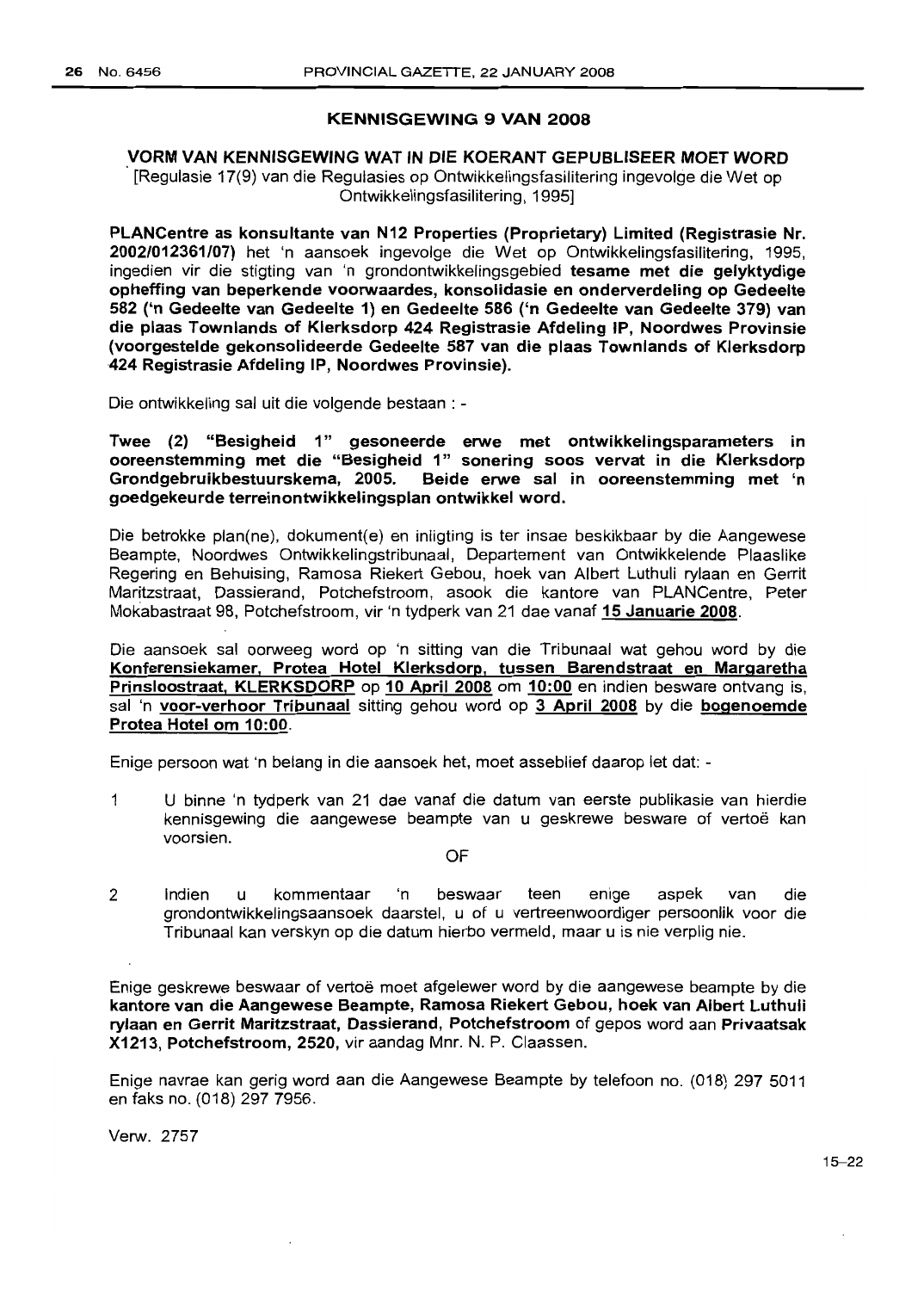## NOTICE 10 OF 2008

## FORM OF NOTICE TO BE PUBLISHED IN NEWSPAPER

[Regulation 21(10) of the Development Facilitation Regulations in terms of the Development Facilitation Act 1995]

PLANCentre as consultants for Cedar Falls Properties 5 (Pty) Ltd. (Registration Nr. 2005 0020 2107) has lodged an application in terms of the Development Facilitation Act for the establishment of a land development area, the required zoning rights and simultaneous consolidation on Remainder Portion and Portion 1 of Erf 1151, 44 and 46 Wilgen Street, Potchefstroom Registration Division IQ, North West Province.

The development will consist of the following:

A residential complex consisting of 20 various dwelling units, which will be accommodated in buildings with a maximum height of three (3) storeys (excluding the ground floor for parking), a maximum floor area ratio (F.A.R.) of 0,8, a maximum coverage of 65% as well as in accordance with an approved site development plan. Provision will be made for the required 47 parking bays (43 covered parking bays and 10 uncovered parking bays) on site as well as underneath one (1) building.

The relevant plan(s), document(s) and information are available for inspection at the office of the Designated Officer, North West Development Tribunal, Department of Developmental Local Government and Housing, Ramosa Riekert Building, corner of Albert Luthuli Drive and Gerrit Maritz Street, Dassierand, Potchefstroom as well as the offices of PLANCentre, 98 Peter Mokaba Street, Potchefstroom, for a period of 21 days from 15 January 2008.

The application will be considered at a Tribunal hearing to be held at the **Board Room**, Department of Developmental Local Government and Housing. Ramosa Riekert Building, corner of Albert Luthuli Drive and Gerrit Maritz Street. Dassierand, Potchefstroom on 10 June 2008 at 10:00 and if any objections are received, a pre-hearing will take place on 3 June 2008 at the abovementioned Board Room, Department of Developmental Local Government and Housing, at 10:00.

Any person having an interest in the application should please note: -

1 You may within a period of 21 days from the date of first publication of this notice, provide the designated officer with your written objections or representations.

## OR

2 If your comments constitute an objection to any aspect of the land development application, you may but you are not obliged to, appear in person or through a representative before the Tribunal on the date mentioned above.

Any written objection or representation must be delivered to the designated officer at the offices of the Designated Officer, Ramosa Riekert Building, corner of Albert Luthuli Drive and Gerrit Maritz Street, Dassierand, Potchefstroom or posted to Private Bag X1213, Potchefstroom, for attention Mr. N.P. Claassen.

Any queries may be directed to the Designated Officer on telephone no (018) 297 5011 and fax no. (018) 297 7956.

Ref: 2737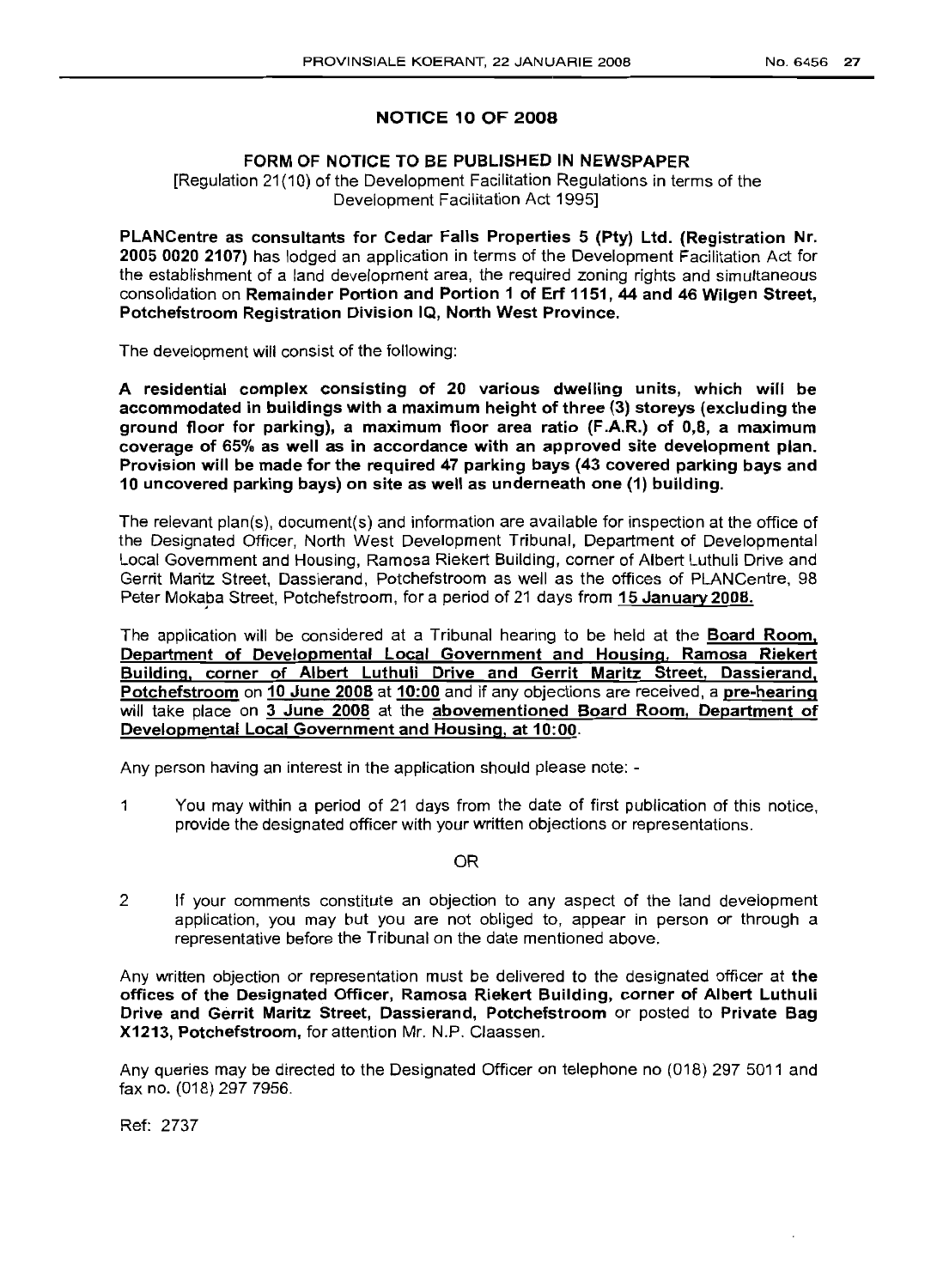## KENNISGEWING 10 VAN 2008

## VORM VAN KENNISGEWING WAT IN DIE KOERANT GEPUBLISEER MOET WORD [Regulasie 21(10) van die Regulasies op Ontwikkelingsfasilitering ingevolge die Wet op Ontwikkelingsfasilitering, 1995]

PLANCentre as konsultante van Cedar Falls Properties 5 (Pty) Ltd. (Registrasie Nr. 2005 0020 2107) het 'n aansoek ingevolge die Wet op Ontwikkelingsfasilitering, 1995, ingedien vir die stigting van 'n grondontwikkelingsgebied, die vereiste soneringsregte en gelyktydige konsolidasie op Resterende Gedeelte en Gedeelte 1 van Erf 1151, Wilgenstraat 44 en 46, Potchefstroom Registrasie Afdeling IQ, Noordwes Provinsie.

Die ontwikkeling sal uit die volgende bestaan :

'n Residensiële kompleks bestaande uit 20 verskeie wooneenhede, wat geakkommodeer sal word in geboue met 'n maksimum hoogte van drie (3) verdiepings (uitsluitend die grondvloer vir parkering), 'n maksimum vloeroppervlakteverhouding (V.O.V.) van 0,8, 'n maksimum dekking van 65% asook in ooreenstemming met 'n goedgekeurde terreinontwikkelingsplan. Voorsiening sal gemaak word vir die vereiste 47 parkeerruimtes (43 bedekte parkeerruimtes en 10 onbedekte parkeerruimtes) op die terrein asook onder een (1) gebou.

Die betrokke plan(ne), dokument(e) en inligting is ter insae beskikbaar by die Aangewese Beampte, Noordwes Ontwikkelingstribunaal, Departement van Ontwikkelende Plaaslike Regering en Behuising, Ramosa Riekert Gebou, hoek van Albert Luthuli rylaan en Gerrit Maritzstraat, Dassierand, Potchefstroom, asook die kantore van PLANCentre, Peter Mokabastraat 98, Potchefstroom, vir 'n tydperk van 21 dae vanaf 15 Januarie 2008.

Die aansoek sal oorweeg word op 'n sitting van die Tribunaal wat gehou word by die Raadsaal, Departement van Ontwikkelende Plaaslike Regering en Behuising, Ramosa Riekert gebou, hoek van Albert Luthuli rylaan en Gerrit Maritzstraat. Dassierand, Potchefstroom op 10 Junie 2008 om 10:00 en indien besware ontvang is, sal 'n voorverhoor Tribunaal sitting gehou word op 3 Junie 2008 by die bogenoemde Raadsaal, Departement van Ontwikkelende Plaaslike Regering en Behuising, soos bo genoem om 10:00.

Enige persoon wat 'n belang in die aansoek het, moet asseblief daarop let dat: -

1 U binne 'n tydperk van 21 dae vanaf die datum van eerste publikasie van hierdie kennisgewing die aangewese beampte van u geskrewe besware of vertoë kan voorsien.

OF

2 Indien u kommentaar 'n beswaar teen enige aspek van die grondontwikkelingsaansoek daarstel, u of u verteenwoordiger persoonlik voor die Tribunaal kan verskyn op die datum hierbo vermeld, maar u is nie verplig nie.

Enige geskrewe beswaar of vertoe moet afgelewer word by die aangewese beampte by die kantore van die Aangewese Beampte, Ramosa Riekert Gebou, hoek van Albert Luthuli rylaan en Gerrit Maritzstraat, Dassierand, Potchefstroom of gepos word aan Privaatsak X1213, Potchefstroom, 2520, vir aandag Mnr. N.P. Claassen.

Enige navrae kan gerig word aan die Aangewese Beampte by telefoon no. (018) 297 5011 en faks no. (018) 297 7956.

Verw: 2737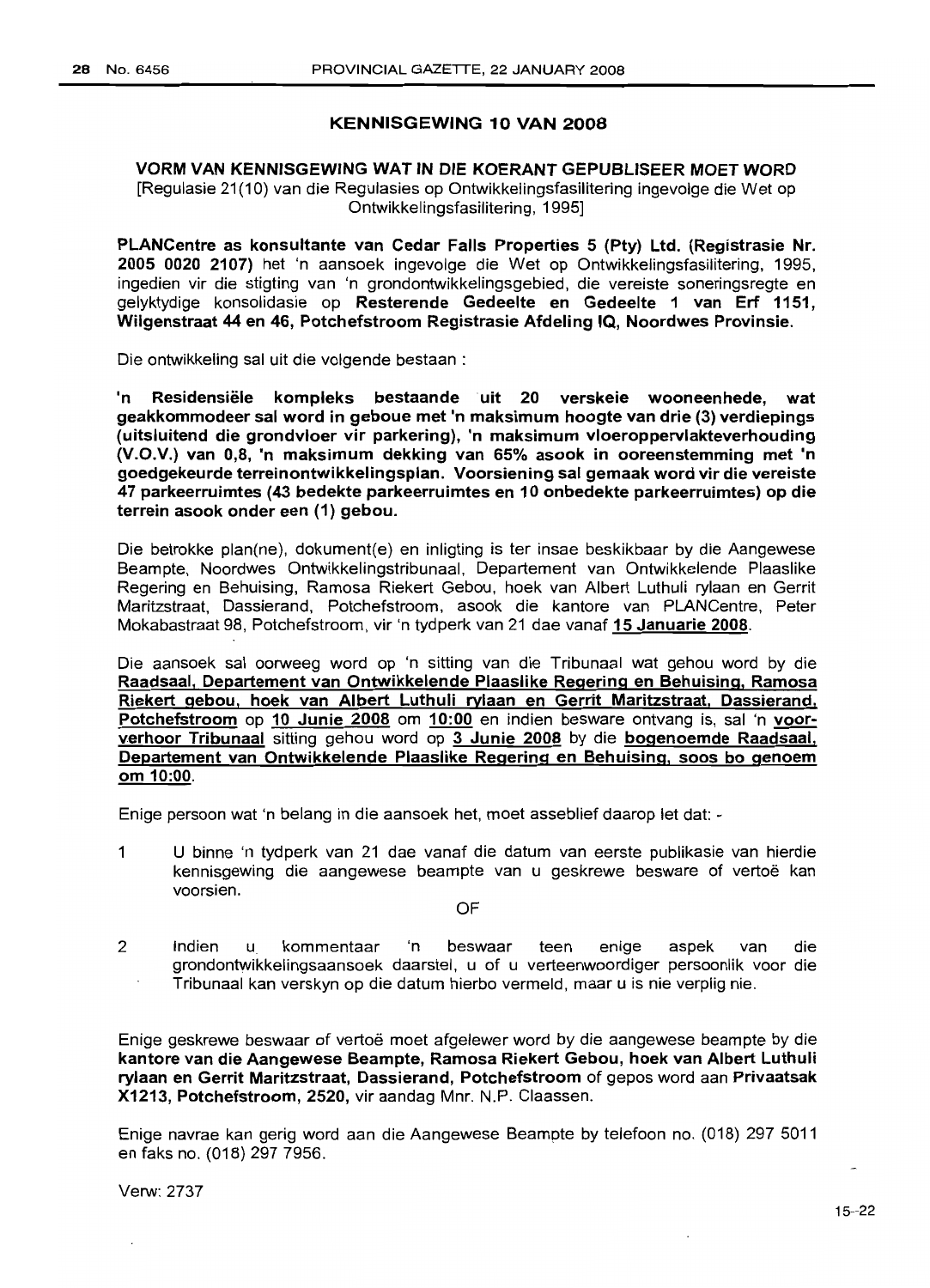## NOTICE 11 OF 2008

## FORM OF NOTICE TO BE PUBLISHED IN NEWSPAPER

[Regulation 21(10) of the Development Facilitation Regulations in terms of the Development Facilitation Act 1995]

PLANCentre as consultants for Arnoldus Schoeman Marais (850530 5027 085) has lodged an application in terms of the Development Facilitation Act for the establishment of a land development area, the required zoning rights, subdivision and relaxation of the building lines on Erf 1066, Baillie Park Extension 22, Potchefstroom Registration Division IQ, North West Province, 105 Richardson Street.

The development will consist of the following:

Three (3) residential dwelling units on the rezoned property, with development parameters in accordance with "Residential 2", as well as the relaxation of building lines as set out in the Potchefstroom Town Planning Scheme, 1980.

The relevant plan(s), document(s) and information are available for inspection at the office of the Designated Officer, North West Development Tribunal, Department of Developmental Local Government and Housing, Ramosa Riekert Building, corner of Von Wielligh and Gerrit Maritz Streets, Dassierand, Potchefstroom as well as the offices of PLANCentre Town Planners, 98 Peter Mokaba Street, Potchefstroom, for a period of 21 days from 15 January 2008.

The application will be considered at a Tribunal hearing to be held at the **Board Room**, Department of Developmental Local Government and Housing, Ramosa Riekert Building, corner of Albert Luthuli Drive and Gerrit Maritz Streets. Dassierand. Potchefstroom on 15 April 2008 at 10:00 and if any objections are received, a pre-hearing will take place on 8 April 2008 at the abovementioned Board Room. Department of Developmental Local Government and Housing. at 10:00.

Any person having an interest in the application should please note: -

1 You may within a period of 21 days from the date of first publication of this notice, provide the designated officer with your written objections or representations.

## OR

2 If your comments constitute an objection to any aspect of the land development application, you may but you are not obliged to, appear in person or through a representative before the Tribunal on the date mentioned above.

Any written objection or representation must be delivered to the designated officer at the offices of the Designated Officer, Ramosa Riekert Building, corner of Albert Luthuli Drive and Gerrit Maritz Streets, Dassierand, Potchefstroom or posted to Private Bag X1213, Potchefstroom, for attention Mr. N.P. Claassen.

Any queries may be directed to the Designated Officer on telephone no (018) 297 5011 and fax no. (018) 297 7956.

Ref: 2739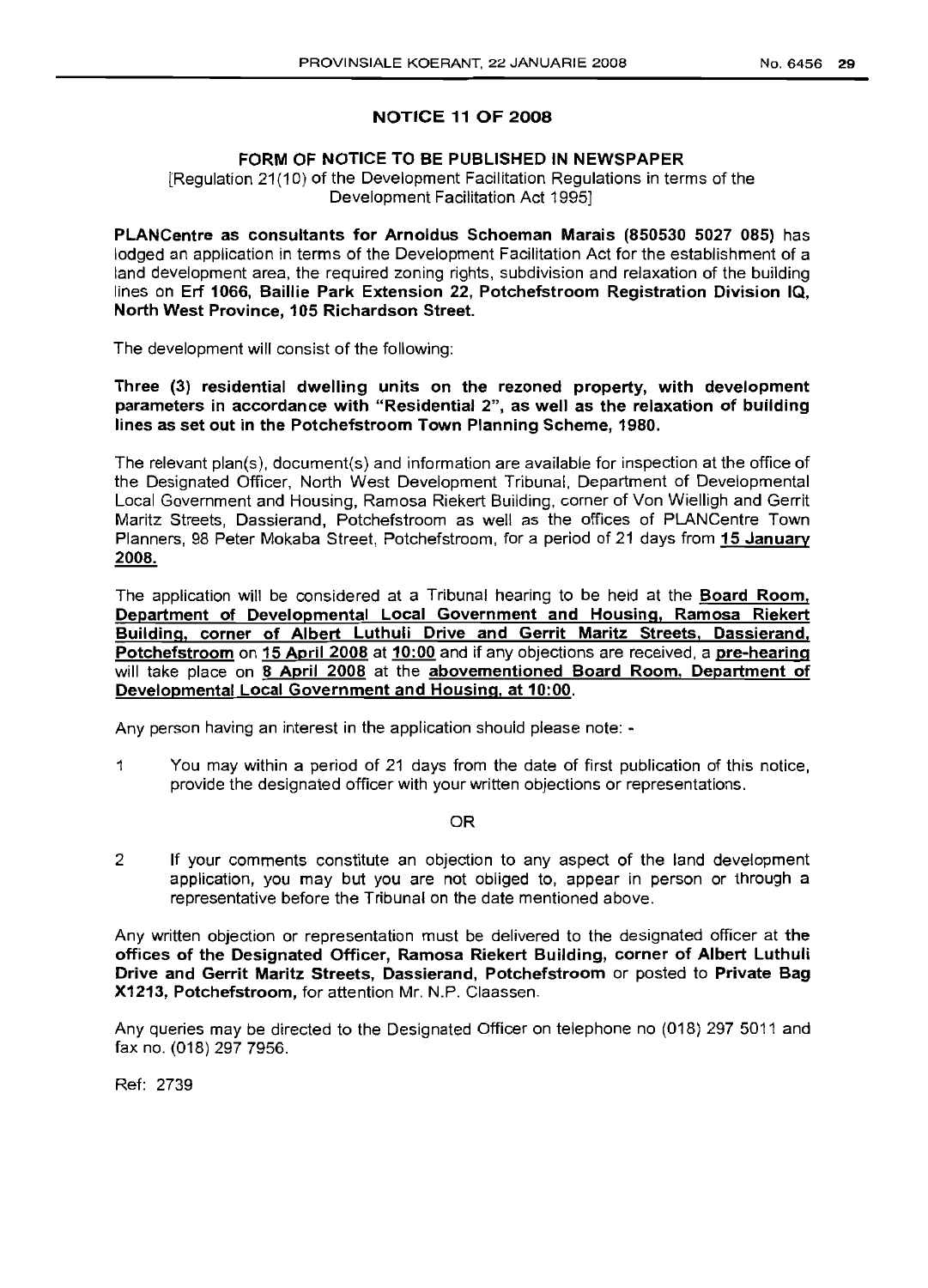## KENNISGEWING 11 VAN 2008

## VORM VAN KENNISGEWING WAT IN DIE KOERANT GEPUBLISEER MOETWORD [Regulasie 21(10) van die Regulasies op Ontwikkelingsfasilitering ingevolge die Wet op Ontwikkelingsfasilitering, 1995]

PLANCentre as konsultante van Arnoldus Schoeman Marais (850530 5027 085) het 'n aansoek ingevolge die Wet op Ontwikkelingsfasilitering, 1995, ingedien vir die stigting van 'n grondontwikkelingsgebied, sowel as die hersonering, die onderverdeling en die verslapping van boulyne op Erf 1066, Baillie Park Uitbreiding 22, Potchefstroom Registrasie Afdeling IQ, Noordwes Provinsie, Richardsonstraat 105.

Die ontwikkeling sal uit die volgende bestaan :

Drie (3) residensiële wooneenhede op die gehersoneerde eiendom met ontwikkelingsparameters in ooreenstemming met "Residensieel 2", sowel as die verslapping van boulyne soos vervat in die Potchefstroomse Dorpsbeplanningskema, 1980.

Die betrokke plan(ne), dokument(e) en inligting is ter insae beskikbaar by die Aangewese Beampte, Noordwes Ontwikkelingstribunaal, Departement van Ontwikkelende Plaaslike Regering en Behuising, Ramosa Riekert Gebou, hoek van Von Wielligh en Gerrit Maritzstrate, Dassierand, Potchefstroom, asook die kantore van PLANCentre Stadsbeplanners, Peter Mokabastraat 98, Potchefstroom, vir 'n tydperk van 21 dae vanaf 15 Januarie 2008.

Die aansoek sal oorweeg word op 'n sitting van die Tribunaal wat gehou word by die Raadsaal, Departement van Ontwikkelende Plaaslike Regering en Behuising, Ramosa Riekert gebou, hoek van Albert Luthuli- en Gerrit Maritzstraat, Dassierand, Potchefstroom op 15 April 2008 om 10:00 en indien besware ontvang is, sal 'n voorverhoor Tribunaal sitting gehou word op 8 April 2008 by die Raadsaal. Departement van Ontwikkelende Plaaslike Regering en Behuising. soos bo genoem om 10:00.

Enige persoon wat 'n belang in die aansoek het, moet asseblief daarop let dat: -

1 U binne 'n tydperk van 21 dae vanaf die datum van eerste publikasie van hierdie kennisgewing die aangewese beampte van u geskrewe besware of vertoë kan voorsien.

OF

2 Indien u kommentaar 'n beswaar teen enige aspek van die grondontwikkelingsaansoek daarstel, u of u verteenwoordiger persoonlik voor die Tribunaalkan verskyn op die datum hierbo vermeld, maar u is nie verplig nie.

Eriige geskrewe beswaar of vertoe moet afgelewer word by die aangewese beampte by die kantore van die Aangewese Beampte, Ramosa Riekert Gebou, hoek van Albert Luthuli en Gerrit Maritzstrate, Dassierand, Potchefstroom of gepos word aan Privaatsak X1213, Potchefstroom, 2520, vir aandag Mnr. N.P. Claassen.

Enige navrae kan gerig word aan die Aangewese Beampte by telefoon no. (018) 297 5011 en faks no. (018) 297 7956.

Verw: 2739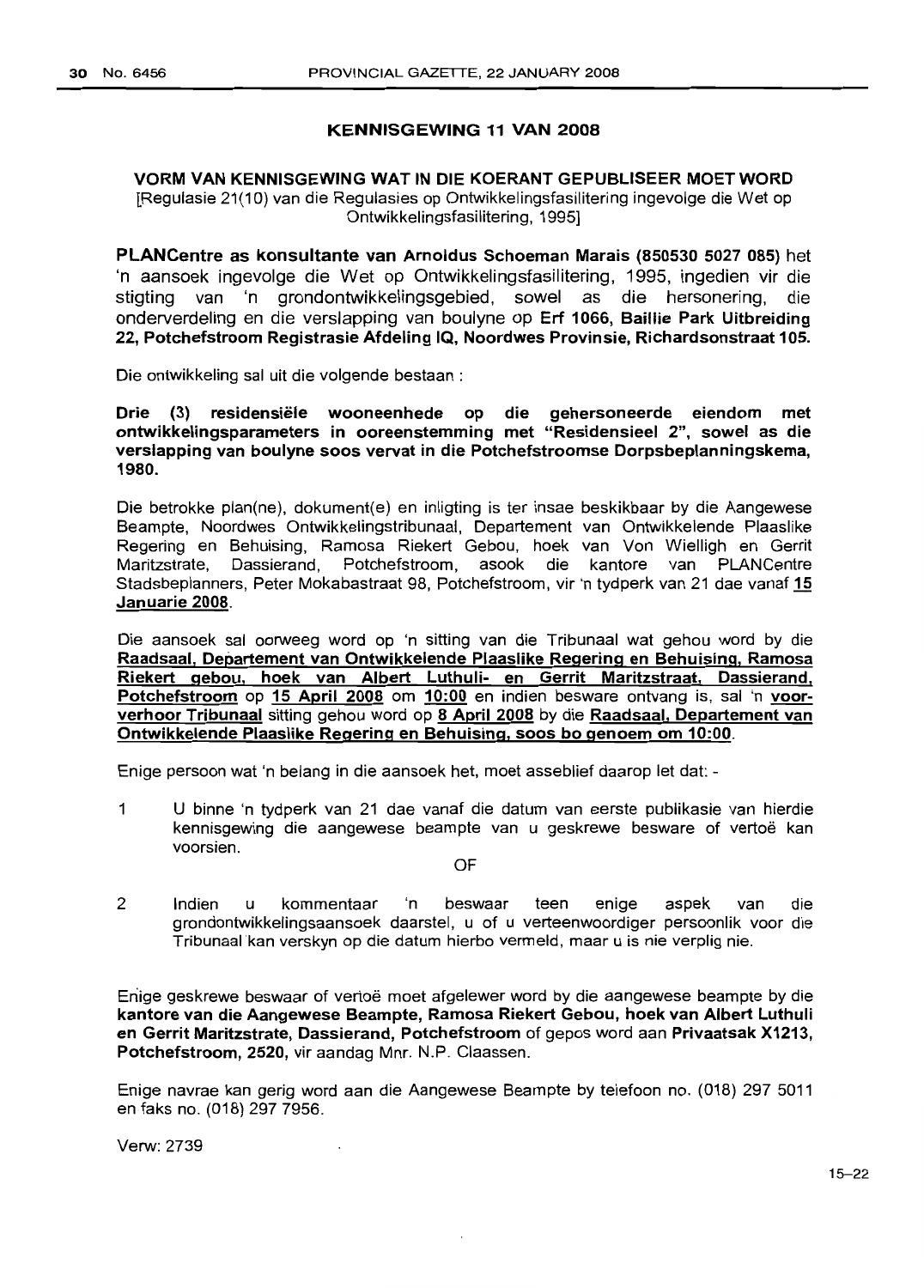## **NOTICE 12 OF 2008**

## NOTICE OF LAND DEVELOPMENT AREA APPLICATION

## **IN TERMS OF REGULATION 21(10) OF THE DEVELOPMENT FACILITATION REGULATIONS IN TERMS OF THE DEVELOPMENT FACILITATION ACT, ACT NO. 67 OF 1995**

We, Brian Gray and Associates, acting for the Ikemeleng Applicant (which includes affected landowners and Rustenburg Local Municipality), have lodged an application in terms of the Development Facilitation Act, Act No. 67 of 1995 for the establishment of a land development area on portions of Portion 53 and 99, Portions 129 and 157, on portions of the Remaining Extents of Portions 158 and 164 and portion of Portion 185 of the farm Kroondal 304- JQ, which properties are located adjacent to the Hex River and Waterval Road (P1122), in Kroondal, being a constituent part of Rustenburg Local Municipality.

The in-situ development formalization, to be known as Ikemeleng Township, will consist of the following, relief of which is sought in terms of the provisions of the Act:

- The subdivision of portions of the farm Kroondal 304-JQ,
- The consolidation of the relevant subdivided portions of the farm Kroondal 304-JQ corresponding with the proposed Land Development Area,
- The cancellation of restrictive conditions of title,
- The cancellation of servitudes, and
- The allocation of the following zonings to the Land Development Area:
	- Residential 1: 1235 erven,
	- Residential 2 : Three erven,
	- Special (Cemetery) : Two erven,
	- Special (Uses such as the local authority may permit with written consent) : Three erven,
	- Institutional' : Two erven,
	- Municipal: Two erven,
	- Public Open Space: Three erven, and
	- Recreational: One erf.".

The land development area measures approximately 117.97 hectares in extent.

The relevant plans, documents and information are available for inspection at the office of the Designated Officer, Mr Nico Claassen, at Paul Ramosa Riekert Building, Corner of Von Wielligh & Gerrit Maritz Avenues, Dassierand, Potchefstroom, for a period of 21 days from Tuesday, 15 January 2008 (ie. on or before Wednesday, 6 February 2008). A complete set of application documents may also be inspected at the offices of Kroondal Mine, Waterval Road, during normal working hours.

The application will be considered at a tribunal hearing to be held at Tirelong School (situated on the subject property, adjacent to Waterval Road), Kroondal on 1 April 2008 at 10hOO, and the Pre-hearing conference will be held at the same venue, on 25 March 2008 at 10hOO.

Any person having any interest in the application should please note:

- 1. You may within a period of 21 days from the date of the first publication of this notice provide the Designated Officer with your written objections or representations; or
- 2. If your comments constitute an objection to any aspect of the land development application, you must appear in person or through a representative before the Tribunal on the dates mentioned above.

Any written objection or representation must be delivered to the Designated Officer (Mr Nico Claassen) at Paul Ramosa Riekert Building, Corner of Von Wielligh & Gerrit Maritz Avenues, Dassierand, Potchefstroom, and you may contact the Designated Officer if you have any queries on telephone number (018) 297 5011 and facsimile number (018) 297 7956.

#### North West Development Tribunal Case Number: DFA 21/3/1/31/4.

Applicant's contact details: Brian Gray of Brian Gray and Associates, PO Box 414033, Craighall, 2024, Tel. : 011-788 3232, Fax. : 011-325 4512. e-mail : graybk@iafrica.com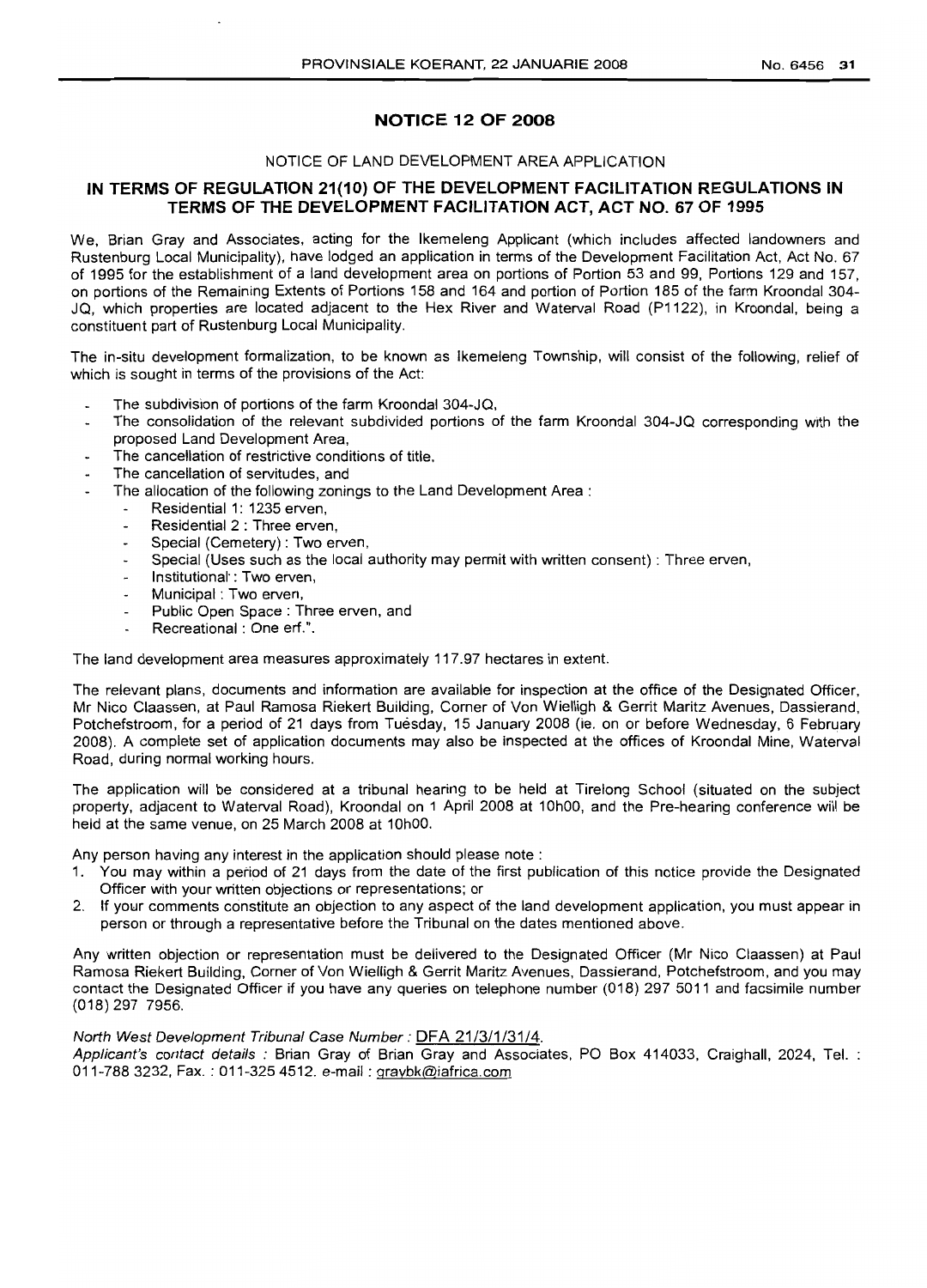## **KENNISGEWING 12 VAN 2008**

#### KENNISGEWING VAN GRONDONTWIKKELINGGEBIED SAANSOEK

## **INGEVOLGE DIE BEPALINGS VAN REGULASIE 21(10) VAN DIE REGLILASIES OP ONTWIKKELlNG5FASILITERING UITGEVAARDIG KRAGTENS DIE WET OP ONTWIKKELlNGSFASILlTERING, WET NO. 67 VAN 1995**

Ons, Brian Gray and Associates, wat vir die Ikemeleng Applikant (wat geaffekteerde grondeienaars en die Rustenburgse Plaaslike Munisipaliteit insluit) optree, het 'n aansoek ingedien ingevolge die Wet op Ontwikkelingsfasilitering, Wet No. 67 van 1995 (die Wet), vir die stigting van 'n grondontwikkelingsgebied op gedeeltes van Gedeeltes 53 en 99, Gedeeltes 129 en 157, op gedeeltes van die Resterende Gedeeltes van Gedeeltes 158 en 164 en 'n gedeelte van Gedeelte 185 van die plaas Kroondal 304-JQ, welke eiendomme langs die Heksrivier en Watervalweg (P1122) binne die Rustenburgse Plaaslike Munisipaliteit geleë is.

Die formalisering van die ontwikkeling van die bestaande gebied, wat as Ikemeleng Dorpsgebied bekend sal staan, sal die volgende behels waarvoor goedkeuring gevra word kragtens die bepalings van die Wet:

- Die onderverdeling van gedeeltes van die plaas Kroondal 304-JQ,
- Die konsolidasie van die relevante onderverdeelde gedeeltes van die plaas Kroondal 304-JQ in ooreenstemming met die voorgestelde Grondontwikkelingsgebied,
- Die opheffing van beperkende voorwaardes,
- Die opheffing van serwitute, en
- Die toekenning van die volgende sonerings aan die Grondontwikkelingsgebied:
	- Residensieel 1: 1235 erwe,
	- Residensieel 2: Drie erwe,
	- Spesiaal (Begraafplaas): Twee erwe,
	- Spesiaal (Gebruike waarvoor skriftelik toestemming gegee mag word deur die plaaslike owerheid): Drie erwe,
	- Institusioneel: Twee erwe,
	- Munisipaal: Twee erwe,
	- Publieke Oop Ruimtes: Drie erwe, en
	- Ontspanning: Een erf.

Die Grondontwikkelingsgebied beslaan ongeveer 117.97 hektaar.

Die betrokke planne, dokumente en inligting is vir 21 dae vanaf Dinsdag, 15 Januarie 2008, by die kantoor van die Aangewese Beampte, Mnr. Nico Claassen, Paul Ramosa Riekertgebou, hoek van Von Wielligh- en Gerrit Maritzlaan, Dassierand, Potchefstroom, ter insae beskikbaar (Dit wi! se tot en met Woensdag, 6 Februarie 2008). 'n Volledige stel aansoekdokumente is gedurende normale kantoorure by die Kroondalmynkantoor, Watervalweg, ter insae beskikbaar.

Die aansoek salop 1 April 2008 om 10:00 deur die Tribunaal oorweeg word by Tirelong-skool, Kroondal, (wat op die tersaaklike eiendom langs Watervalweg geleë is) en die voorverhoorkonferensie sal op 25 Maart 2008 om 10:00 by dieselfde plek gehou word.

Enige persoon wat belang by die aansoek het, moet asseblief kennis neem van die volgende:

- 1. U mag die Aangewese Beampte binne 21 dae vanaf die eerstepublikasiedatum van hierdie kennisgewing van u skriftelike kommentaar, besware of vertoë voorsien; of
- 2. Indien u kommentaar neerkom op 'n beswaar met betrekking tot enige aspek van die grondontwikkelingsaansoek, moet U op bogenoemde datums persoonlik of deur middel van 'n verteenwoordiger voor die Tribunaal verskyn.

Enige skriftelike kommentaar, beswaar of vertoe moet by die Aangewese Beampte (Mnr Nico Claassen), te Paul Ramosa Riekertgebou, hoek van Von Wielligh- en Gerrit Maritzlaan, Dassierand, Potchefstroom, ingedien word en u kan met die Aangewese Beampte by telefoonnommer (018) 297 5011 en faksnommer (018) 297 7956 in verbinding tree indien u enige navrae het.

## Noordwes Ontwikkelingstribunaalsaaknommer: **DFA** 21/3/1/31/4.

Kontakbesonderhede van applikant : Brian Gray van Brian Gray and Associates, Posbus 414033, Craighall, 2024. Tel.: 011-788 3232, Faks: 011-3254512. e-pos : graybk@iafrica.com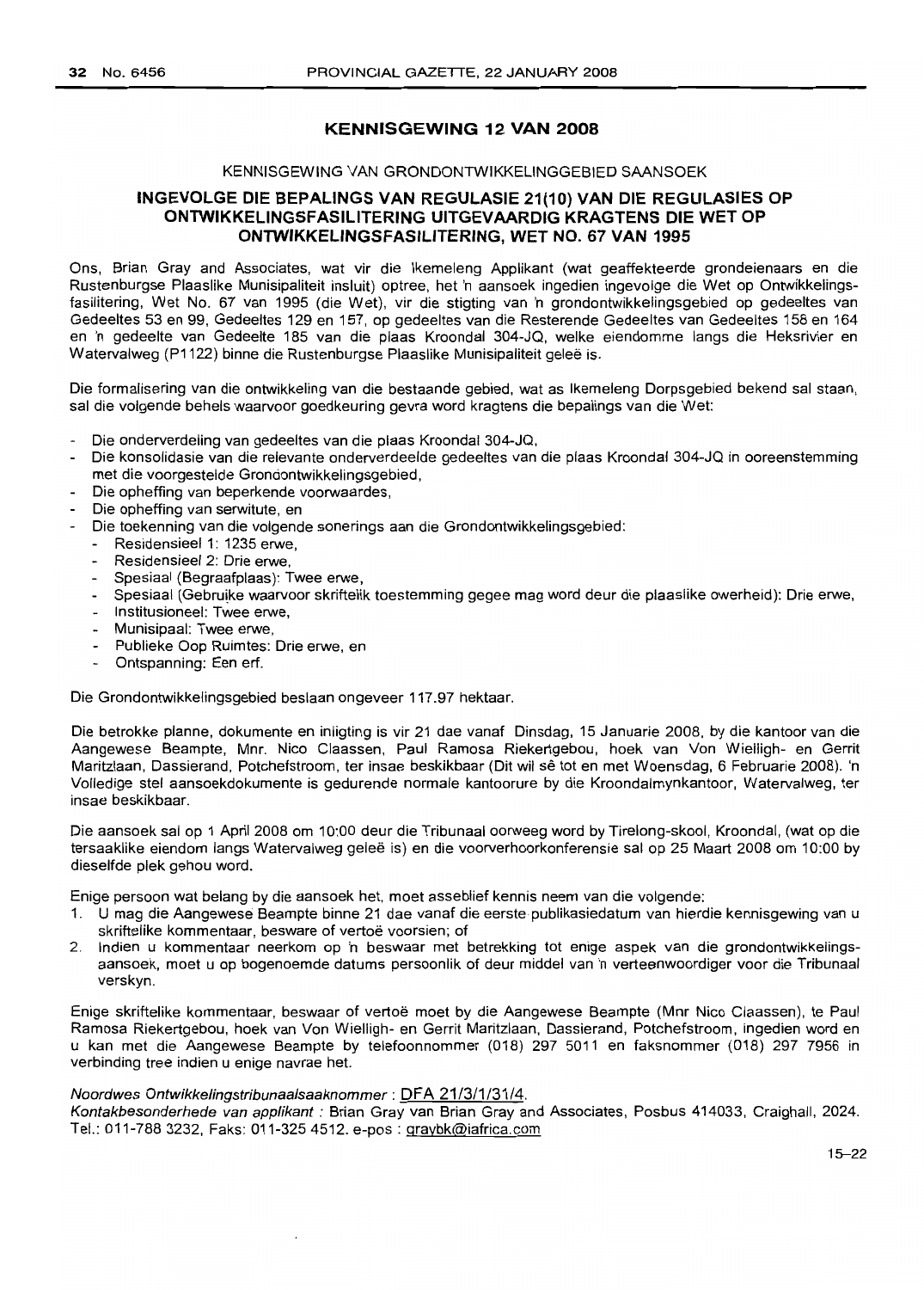# **LOCAL AUTHORITY NOTICES PLAASLIKE BESTUURSKENNISGEWINGS**

## **LOCAL AUTHORITY NOTICE 5**

#### **LOCAL MUNICIPALITY OF MADIBENG**

#### **PERI-URBAN AREAS AMENDMENT SCHEME 2055**

Notice is hereby given in terms of the provisions of section 57 (1) (a) of the Town-planning and Townships Ordinance, 1986 (Ordinance 15 of 1986) that the Madibeng Local Municipality has approved the amendment of the Peri-Urban Areas Townplanning Scheme, by the rezoning of Erf 1046, Mooinooi Extension 3, from "Residential 1" to "Residential 1" with a density of  $700 \, \text{m}^2$ .

The Map 3-documents and the scheme clauses of the Amendment Scheme are filed at the offices of the Local Municipality of Madibeng and are open for inspection at normal office hours. This amendment is known as Peri-Urban Areas Amendment Scheme 2055 and shall come into operation on the date of publication of this notice.

#### P **M MAPULANE, Municipal Manager**

Municipal Offices, 53 Van Velden Street, Brits; PO Box 106, Brits, 0250

(Notice No. 160/2008)

(Ref No: 15/2/1/3/43)

## **LOCAL AUTHORITY NOTICE 6**

#### **MAQUASSI HILLS LOCAL MUNICIPALITY**

#### APPROVAL OF AMENDMENT **OF** TOWN-PLANNING SCHEME

It is hereby notified in terms of section 57 (1) of the Town-planning and Townships Ordinance, 1986, that the Maquassi Hills Local Municipality has approved the amendment of the Wolmaransstad Town-planning Scheme, 1996, by the rezoning of the Remaining Extent of Erf 73, Wolmaransstad from "Residential 1" to "Business 1''.

Map 3 and the scheme clauses of the amendment scheme are filed with the Municipal Manager, Maquassi Hills Local Municipality, Kruger Street, Wolmaransstad and the Acting Manager, North West Provincial Administration, Department of Developmental Local Government and Housing, Potchefstroom and are open for inspection at all reasonable times.

This amendment is known as Wolmaransstad Amendment Scheme 64 and shall come into operation on the date of publication of this notice.

#### E **T MOTSEMME, Municipal Manager**

Maquassi Hills Local Municipality

22 January 2008

(Notice No. 2/899)

## **PLAASLIKE BESTUURSKENNISGEWING 6**

**• I**

## **MAQUASSI HILLS PLAASLIKE MUNISIPALITEIT**

## GOEDKEURING VAN WYSIGING VAN DORPSBEPLANNINGSKEMA

Hierby word ooreenkomstig die bepalings van artikel 57 (1) van die Ordonnansie op Dorpsbeplanning en Dorpe, 1986, bekendgemaak dat die Maquassi Hills Plaaslike Munisipaliteit goedgekeur het dat die Wolmaransstad-dorpsbeplanningskema, 1996, gewysig word deur die hersonering van die Resterende Gedeelte van Erf 73, Wolmaransstad vanaf "Residensieel 1" na "Besigheid 1".

Kaart 3 en die skemaklousules van die wysigingskema word in bewaring gehou deur die Munisipale Bestuurder, Maquassi Hills Plaaslike Munisipaliteit, Krugerstraat, Wolmaransstad en die Waarnemende Bestuurder, Noordwes Provinsiale Administrasie, Departement Ontwikkelende Plaaslike Regering en Behuising, Potchefstroom vir inspeksie te aile redelike tye.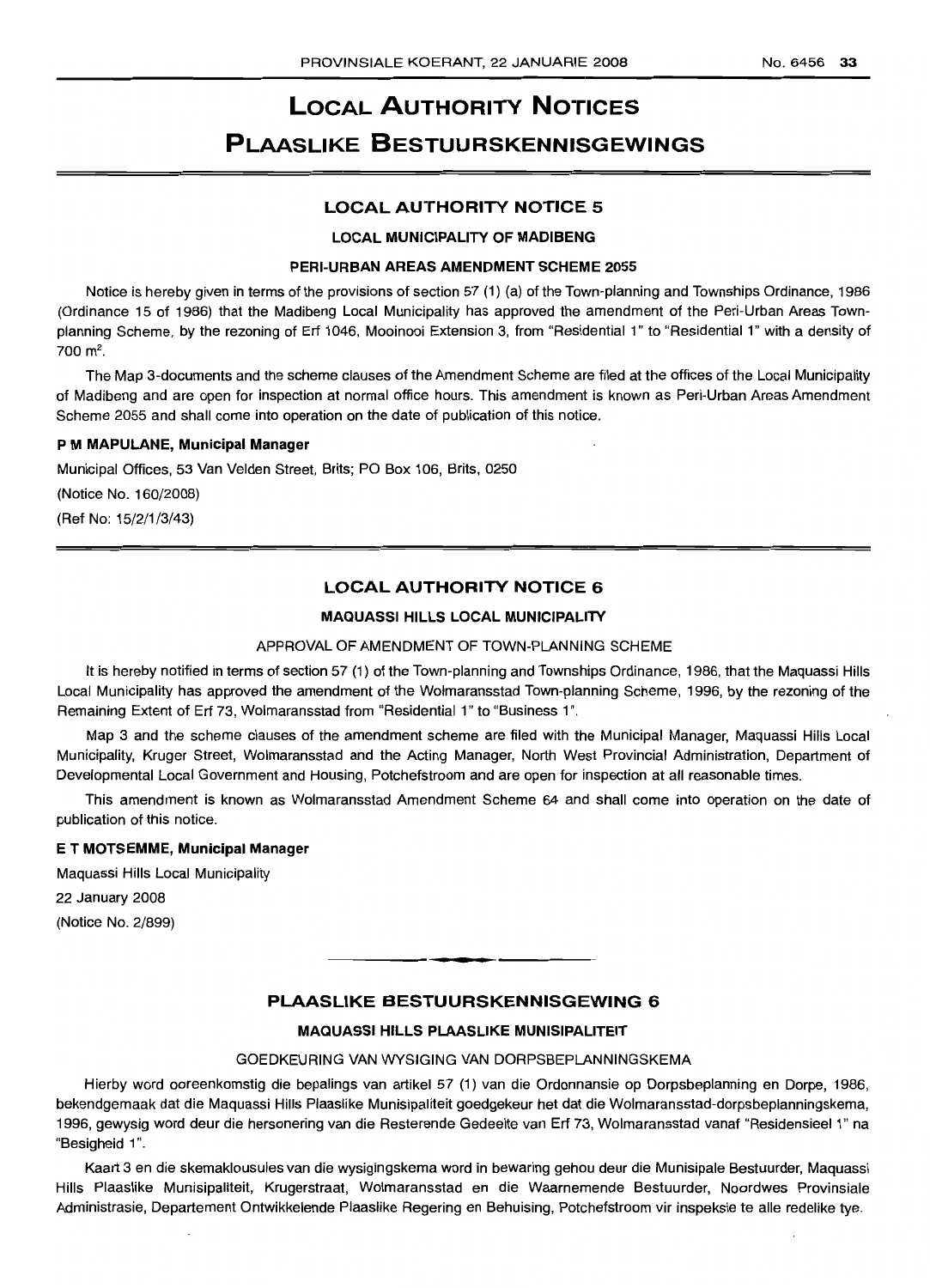Hierdie wysiging staan bekend as Wolmaransstad-wysigingskema 64 en tree in werking op datum van publikasie van hierdie kennisgewing. .

#### E **T MOTSEMME, Munisipale Bestuurder**

Maquassi Hills Plaaslike Munisipaliteit

22 Januarie 2008

(Kennisgewing No. 2/899)

## **LOCAL AUTHORITY NOTICE 7**

## **MAQUASSI HILLS LOCAL MUNICIPALITY**

## APPROVAL OF AMENDMENT OF TOWN-PLANNING SCHEME

It is hereby notified in terms of section 57 (1) of the Town-planning and Townships Ordinance, 1986, that the Maquassi Hills Local Municipality has approved the amendment of the Wolmaransstad Town-planning Scheme, 1996, by the rezoning of Erf 679, Wolmaransstad Extension 5 from "Residential 1" to "Residential 2", for the purposes of nine (9) dwelling units.

Map 3 and the scheme clauses of the amendment scheme are filed with the Municipal Manager, Maquassi Hills Local Municipality, Kruger Street, Wolmaransstad and the Acting Manager, North West Provincial Administration, Department of Developmental Local Government and Housing, Potchefstroom and are open for inspection at all reasonable times.

This amendment is known as Wolmaransstad Amendment Scheme 61 and shall come into operation on the date of publication of this notice.

#### E **T MOTSEMME, Municipal Manager**

Maquassi Hills Local Municipality 22 January 2008 (Notice No. 2/881)

## **PLAASLIKE BESTUURSKENNISGEWING 7**

#### **MAQUASSI HILLS PLAASLIKE MUNISIPALITEIT**

**• •**

#### GOEDKEURING VAN WYSIGING VAN DORPSBEPLANNINGSKEMA

Hierby word ooreenkomstig die bepalings van artikel 57 (1) van die Ordonnansie op Dorpsbeplanning en Dorpe, 1986, bekendgemaak dat die Maquassi Hills Plaaslike Munisipaliteit goedgekeur het dat die Wolmaransstad-dorpsbeplanningskema, 1996, gewysig word deur die hersonering van Erf 679, Wolmaransstad Uitbreiding 5 vanaf "Residensieel 1" na "Residensieel 2", vir die doeleindes van nege (9) wooneenhede.

Kaart 3 en die skemaklousules van die wysigingskema word in bewaring gehou deur die Munisipale Bestuurder, Maquassi Hills Plaaslike Munisipaliteit, Krugerstraat, Wolmaransstad en die Waarnemende Bestuurder, Noordwes Provinsiale Administrasie, Departement Ontwikkelende Plaaslike Regering en Behuising, Potchefstroom vir inspeksie te aile redelike tye.

Hierdie wysiging staan bekend as Wolmaransstad-wysigingskema 61 en tree in werking op datum van publikasie van hierdie kennisgewing.

#### E **T MOTSEMME, Munisipale Bestuurder**

Maquassi Hills Plaaslike Munisipaliteit

22 Januarie 2008

(Kennisgewing No. 2/881)

## **LOCAL AUTHORITY NOTICE 8**

#### **VENTERSDORP LOCAL MUNICIPALITY**

#### APPROVAL OF AMENDMENT OF TOWN-PLANNING SCHEME

It is hereby notified in terms of section 57 (1) of the Town-planning and Townships Ordinance, 1986, that the Ventersdorp Local Municipality has approved the amendment of the Ventersdorp Land Use Management Scheme, 2007, by the rezoning of the Remaining Extent of Portion 2 of Erf 424, Ventersdorp, from "Residential 1" to "Business 2".

Map 3 and the scheme clauses of the amendment scheme are filed with the Municipal Manager, Ventersdorp Local Municipality, Van Tonder Crescent, Ventersdorp, and the Acting Manager, North West Provincial Administration, Department of Developmental Local Government and Housing, Potchefstroom and are open for inspection at all reasonable times.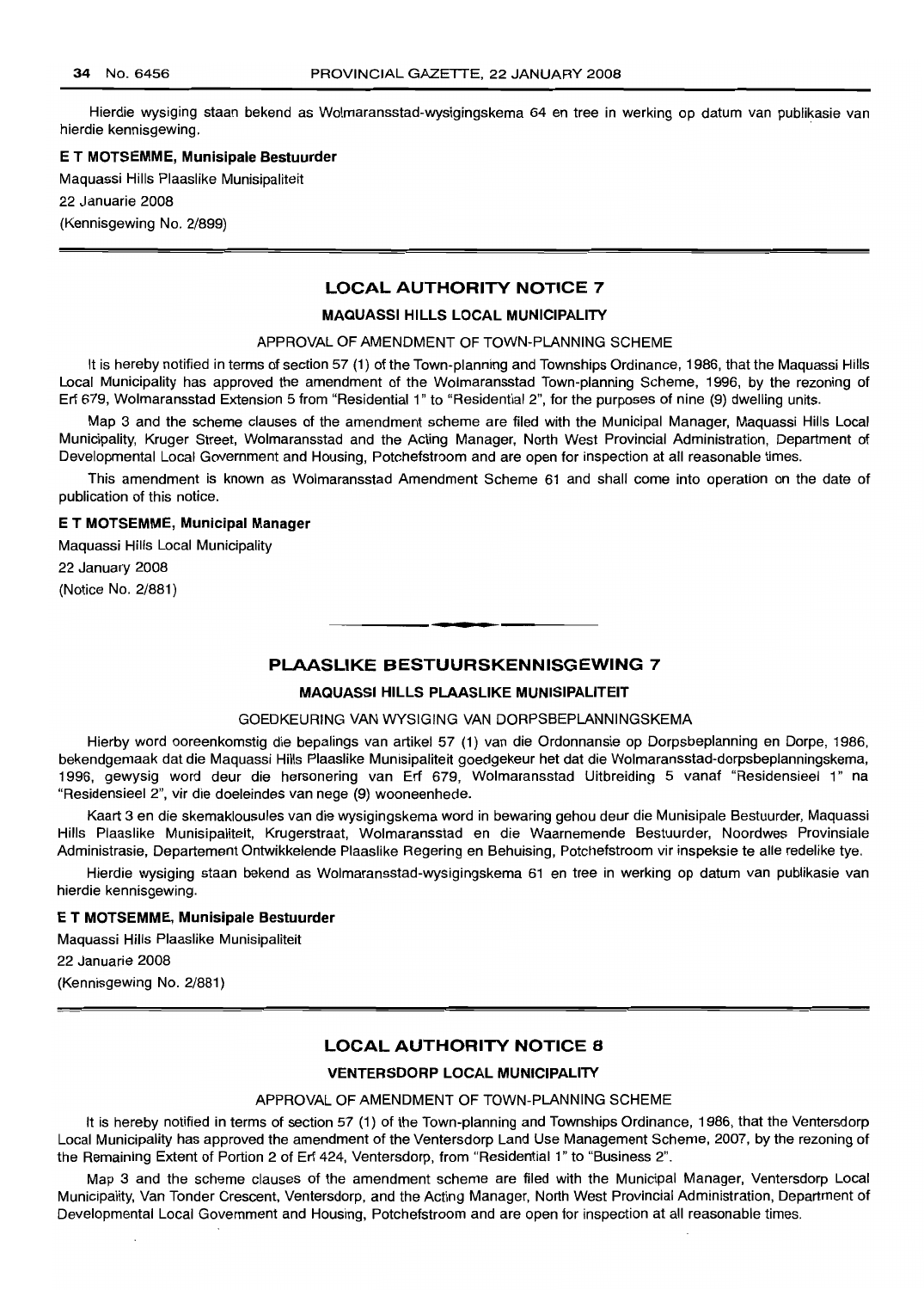This amendment is known as Ventersdorp Amendment Scheme 8 and shall come into operation on the date of publication of this notice.

#### **Mr** J. v.d. **MERWE, Acting Municipal Manager**

Ventersdorp Local Municipality, Ventersdorp

22 January 2008

(Notice No. 2/992)

## **PLAASLIKE BESTUURSKENNISGEWING 8**

**• I**

#### **VENTERSDORP PLAASLIKE MUNISIPALITEIT**

#### GOEDKEURING VAN WYSIGING VAN DORPSBEPLANNINGSKEMA

Hierby word ooreenkomstig die bepalings van artikel 57 (1) van die Ordonnansie op Dorpsbeplanning en Dorpe, 1986, bekendgemaak dat die Ventersdorp Plaaslike Munisipaliteit goedgekeur het dat die Ventersdorp Land Use Management Scheme, 2007, gewysig word deur die hersonering van die Resterende Gedeelte van Gedeelte 2 van Erf 424, Ventersdorp, vanaf "Residensieel 1" na "Besigheid 2".

Kaart 3 en die skemaklousules van die wysigingskema word in bewaring gehou deur die Munisipale Bestuurder, Ventersdorp Plaaslike Munisipaliteit, Van Tondersingel, Ventersdorp, en die Waarnemende Bestuurder, Noordwes Provinsiale Administrasie, Departement Ontwikkelende Plaaslike Regering en Behuising, Potchefstroom vir inspeksie te aile redelike tye.

Hierdie wysiging staan bekend as Ventersdorp-wysigingskema 8 en tree in werking op datum van publikasie van hierdie kennisgewing.

#### **Mr** J. v.d. **MERWE, Waarnemende Munisipale Bestuurder**

Ventersdorp Plaaslike Munisipaliteit, Ventersdorp 22 Januarie 2008 (Kennisgewing No. 2/992)

## **LOCAL AUTHORITY NOTICE 9**

#### **MAQUASSI HILLS LOCAL MUNICIPALITY**

#### APPROVAL OF AMENDMENT OF TOWN-PLANNING SCHEME

It is hereby notified in terms of section 57 (1) of the Town-planning and Townships Ordinance, 1986, that the Maquassi Hills Local Municipality has approved the amendment of the Maquassi Hills Land Use Management Scheme, 2007, by the rezoning of a portion of Erf 1524, Tswelelang Extension 2 from "Public Open Space" to "Business 1".

Map 3 and the scheme clauses of the amendment scheme are filed with the Municipal Manager, Maquassi Hills Local Municipality, Kruger Street, Wolmaransstad and the Acting Manager, North West Provincial Administration, Department of Developmental Local Government and Housing, Potchefstroom and are open for inspection at all reasonable times.

This amendment is known as Maquassi Hills Amendment Scheme 3 and shall come into operation on the date of publication of this notice.

#### E **T MOTSEMME, Municipal Manager**

Maquassi Hills Local Municipality

22 January 2008 (Notice No. 2/943)

## **PLAASLIKE BESTUURSKENNISGEWING 9**

• **• •**

## **MAQUASSI HILLS PLAASLIKE MUNISIPALITEIT**

#### GOEDKEURING VAN WYSIGING VAN DORPSBEPLANNINGSKEMA

Hierby word ooreenkomstig die bepalings van artikel 57 (1) van die Ordonnansie op Dorpsbeplanning en Dorpe, 1986, bekendgemaak dat die Maquassi Hills Plaaslike Munisipaliteit goedgekeur het dat die Maquassi Hills Land Use Management Scheme, 2007, gewysig word deur die hersonering van 'n gedeelte van Erf 1524, Twelelang Uitbreiding 2 vanaf "Openbare Oop Ruimte" na "Besigheid 1".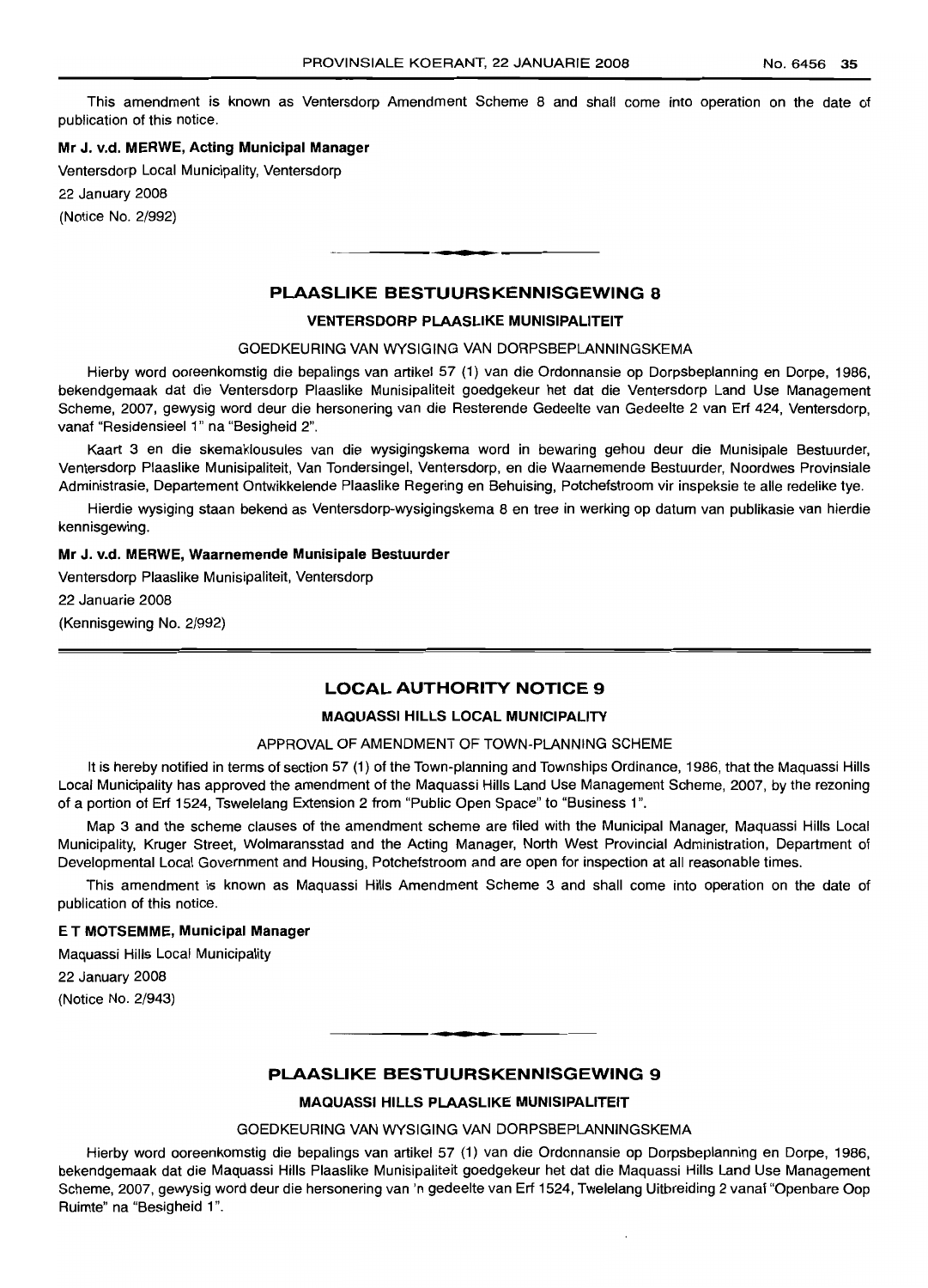Kaart 3 en die skemaklousules van die wysigingskema word in bewaring gehou deur die Munisipale Bestuurder, Maquassi Hills Plaaslike Munisipaliteit, Krugerstraat, Wolmaransstad en die Waarnemende Bestuurder, Noordwes Provinsiale Administrasie, Departement Ontwikkelende Plaaslike Regering en Behuising, Potchefstroom vir inspeksie te aile redelike tye.

Hierdie wysiging staan bekend as Maquassi HiIIs-wysigingskema 3 en tree in werking op datum van publikasie van hierdie kennisgewing.

#### E **T MOTSEMME, Munisipale Bestuurder**

Maquassi Hills Plaaslike Munisipaliteit 22 Januarie 2008

(Kennisgewing No. 2/943)

## **LOCAL AUTHORITY NOTICE 10**

#### **KGETLENGRIVIER LOCAL MUNICIPALITY**

#### APPROVAL OF AMENDMENT OF TOWN-PLANNING SCHEME

It is hereby notified in terms of section 57 (1) of the Town-planning and Townships Ordinance, 1986, that the Kgetlengrivier Local Municipality has approved the amendment of the Swartruggens Town-planning Scheme, 1997, by the rezoning of Portion 70 of the farm Brakfontein No. 404-JP from "Residential 1" to "Special", for the purposes of an accommodation enterprise, place of refreshment and conference facility.

Map 3 and the scheme clauses of the amendment scheme are filed with the Municipal Manager, Kgetlengrivier Hills Local Municipality, Municipal Offices, Koster, and the Acting Manager, North West Provincial Administration, Department of Developmental Local Government and Housing, Potchefstroom and are open for inspection at all reasonable times.

This amendment is known as Swartruggens Amendment Scheme 41 and shall come into operation on the date of publication of this notice.

#### **Me N.V. MOTSATSI-KALIL, Municipal Manager**

Kgetlengrivier Local Municipality 22 January 2008 (Notice No. 2/921)

## **PLAASLIKE BESTUURSKENNISGEWING 10**

**• •**

## **KGETLENGRIVIER PLAASLIKE MUNISIPALITEIT**

#### GOEDKEURING VAN WYSIGING VAN DORPSBEPLANNINGSKEMA

Hierby word ooreenkomstig die bepalings van artikel 57 (1) van die Ordonnansie op Dorpsbeplanning en Dorpe, 1986, bekendgemaak dat die Kgetlengrivier Plaaslike Munisipaliteit goedgekeur het dat die Swartruggens-dorpsbeplanningskema, 1997, gewysig word deur die hersonering van Gedeelte 71 van die plaas Brakfontein No. 404-JP vanaf "Residensieel 1" na "Spesiaal" vir die doeleindes van 'n verblyfonderneming, verversingsplek en konferensiefasiliteit.

Kaart 3 en die skemaklousules van die wysigingskema word in bewaring gehou deur die Munisipale Bestuurder, Kgetlengrivier Plaaslike Munisipaliteit, Munisipale Kantore, Koster, en die Waarnemende Bestuurder, Noordwes Provinsiale Administrasie, Departement Ontwikkelende Plaaslike Regering en Behuising, Potchefstroom vir inspeksie te aile redelike tye.

Hierdie wysiging staan bekend as Swartruggens-wysigingskema 41 en tree in werking op datum van publikasie van hierdie kennisgewing.

#### **Me N.V. MOTSATSI-KALlL, Munisipale Bestuurder**

Kgetlengrivier Plaaslike Munisipaliteit

22 Januarie 2008

(Kennisgewing No. 2/921)